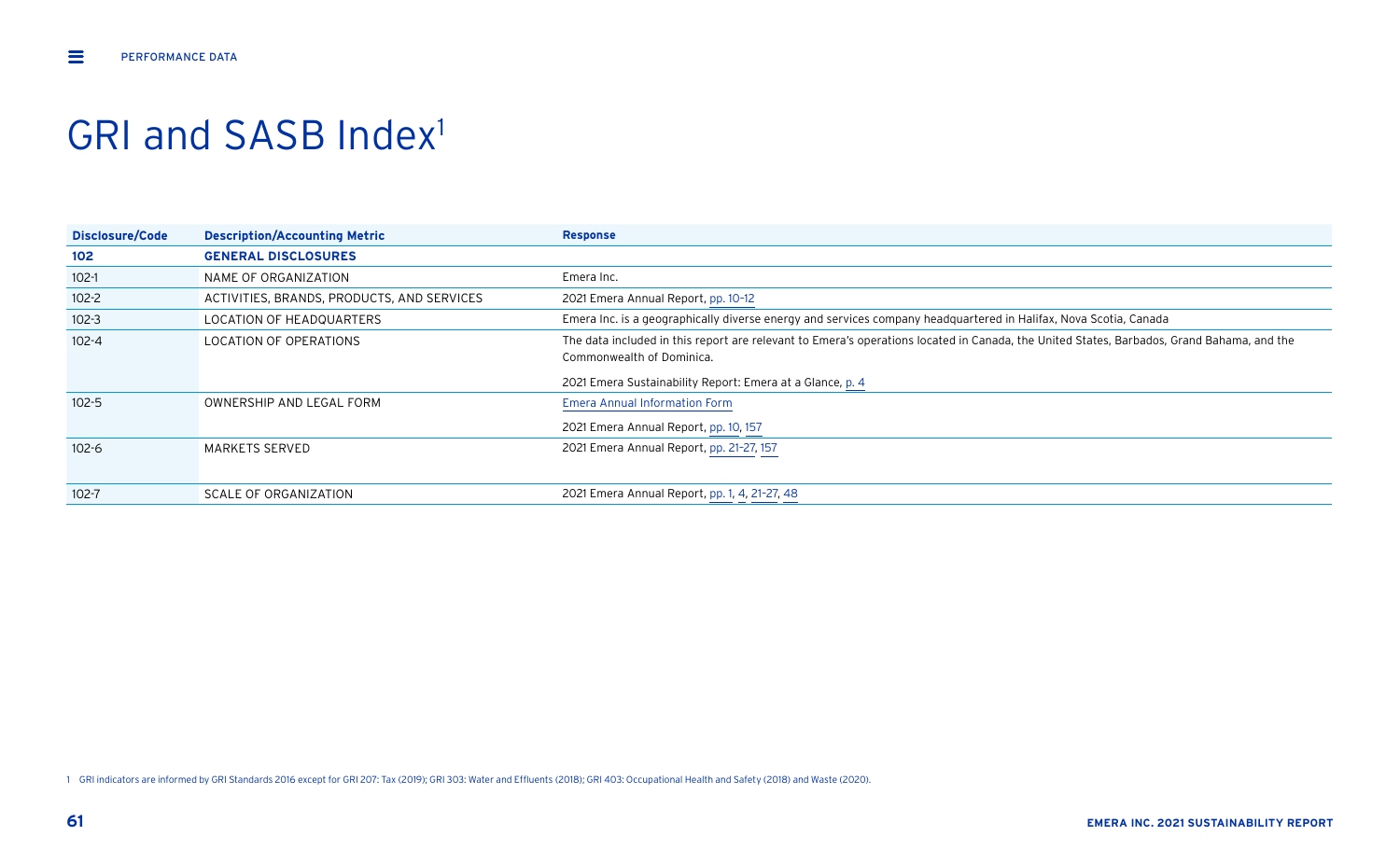| <b>Disclosure/Code</b> | <b>Description/Accounting Metric</b>       | <b>Response</b>                              |                                                                                                             |             |             |                  |
|------------------------|--------------------------------------------|----------------------------------------------|-------------------------------------------------------------------------------------------------------------|-------------|-------------|------------------|
| $102 - 8$              | INFORMATION ON EMPLOYEES AND OTHER WORKERS | (Includes full-time and part-time employees) | Total Number of Employees by Employment Contract, by Gender                                                 |             |             |                  |
|                        |                                            |                                              |                                                                                                             | Permanent   |             | <b>Temporary</b> |
|                        |                                            |                                              | # Employees                                                                                                 | % Employees | # Employees | % Employees      |
|                        |                                            | Female                                       | 1,982                                                                                                       | 29%         | 92          | 28%              |
|                        |                                            | Male                                         | 4,749                                                                                                       | 71%         | 234         | 72%              |
|                        |                                            | Total                                        | 6,731                                                                                                       | 100%        | 326         | 100%             |
|                        |                                            |                                              | Total Number of Employees by Employment Contract, by Region<br>(Includes full-time and part-time employees) |             |             |                  |
|                        |                                            |                                              |                                                                                                             | Permanent   |             | <b>Temporary</b> |
|                        |                                            |                                              | # Employees                                                                                                 | % Employees | # Employees | % Employees      |
|                        |                                            | Canada                                       | 2,185                                                                                                       | 32%         | 230         | 71%              |
|                        |                                            | <b>United States</b>                         | 3,782                                                                                                       | 56%         | 30          | 9%               |
|                        |                                            | Caribbean                                    | 764                                                                                                         | 11%         | 66          | 20%              |
|                        |                                            | Total                                        | 6,731                                                                                                       | 100%        | 326         | 100%             |
|                        |                                            | (Includes permanent and temporary employees) | Total Number of Employees by Employment Type, by Gender                                                     |             |             |                  |
|                        |                                            |                                              |                                                                                                             | <b>FTE</b>  |             | <1 FTE           |
|                        |                                            |                                              | # Employees                                                                                                 | % Employees | # Employees | % Employees      |
|                        |                                            | Female                                       | 2,049                                                                                                       | 29%         | 25          | 69%              |
|                        |                                            | Male                                         | 4,972                                                                                                       | 71%         | 11          | 31%              |
|                        |                                            | Total                                        | 7,021                                                                                                       | 100%        | 36          | 100%             |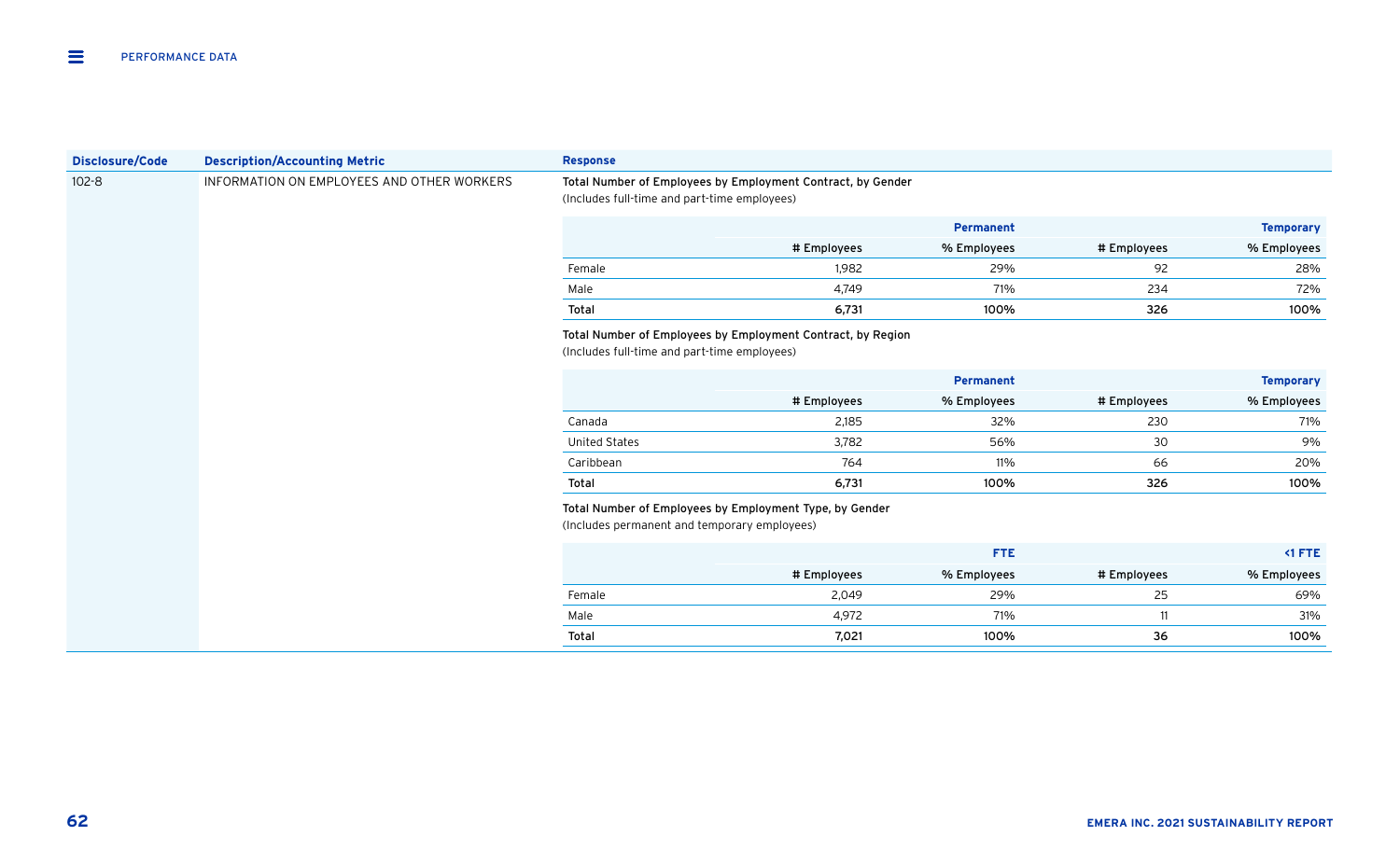| Disclosure/Code | <b>Description/Accounting Metric</b>     | <b>Response</b>                                                                                                                                                                                                                                                                                                                                                                                                                                                       |
|-----------------|------------------------------------------|-----------------------------------------------------------------------------------------------------------------------------------------------------------------------------------------------------------------------------------------------------------------------------------------------------------------------------------------------------------------------------------------------------------------------------------------------------------------------|
| $102 - 11$      | PRECAUTIONARY PRINCIPAL OR APPROACH      | 2021 Emera Sustainability Report: ESG Governance, p. 50                                                                                                                                                                                                                                                                                                                                                                                                               |
|                 |                                          | 2021 Emera Sustainability Report: Enterprise Risk Management, p. 53                                                                                                                                                                                                                                                                                                                                                                                                   |
|                 |                                          | Emera's Risk and Sustainability Committee's mandate is to assist the Emera Board in overseeing enterprise risk management<br>and sustainability.                                                                                                                                                                                                                                                                                                                      |
|                 |                                          | Risk and Sustainability Committee Charter                                                                                                                                                                                                                                                                                                                                                                                                                             |
|                 |                                          | In addition, Emera's approach to Enterprise Risk Management is noted in Emera's 2021 Annual Report, pp. 53-63.                                                                                                                                                                                                                                                                                                                                                        |
| $102 - 12$      | <b>EXTERNAL INITIATIVES</b>              | Emera, through its membership in Edison Electric Institution and American Gas Association, supports the ESG/Sustainability Framework. Emera<br>also supports the principles of the Electricity Canada's Sustainable Electricity program.                                                                                                                                                                                                                              |
| $102 - 13$      | MEMBERSHIP OF ASSOCIATIONS               | Emera has operating companies who are members of the Electricity Canada, Edison Electrical Institute (EEI), American Gas Association (AGA),<br>and the Caribbean Electric Utility Services Corporation (CARILEC).                                                                                                                                                                                                                                                     |
| $102 - 14$      | STATEMENT FROM SENIOR DECISION-MAKER     | 2021 Emera Sustainability Report: Message from Committee Chair and President & CEO, p. 2                                                                                                                                                                                                                                                                                                                                                                              |
|                 |                                          | 2021 Emera Annual Report: Board Chair and CEO message, pp. 5-8                                                                                                                                                                                                                                                                                                                                                                                                        |
|                 |                                          | Management Information Circular 2022: Board Chair and CEO message, pp. 1-3                                                                                                                                                                                                                                                                                                                                                                                            |
| $102 - 15$      | KEY IMPACTS, RISKS, AND OPPORTUNITIES    | 2021 Emera Annual Report, pp. 5-8, 11-12, 53-63                                                                                                                                                                                                                                                                                                                                                                                                                       |
|                 |                                          | 2021 Emera Sustainability Report: Climate Transition Plan, pp. 13-30                                                                                                                                                                                                                                                                                                                                                                                                  |
|                 |                                          | 2021 Emera Sustainability Report: Enterprise Risk Management, p. 53                                                                                                                                                                                                                                                                                                                                                                                                   |
| $102 - 16$      | VALUES, PRINCIPLES, STANDARDS, AND NORMS | <b>Emera Code of Conduct</b>                                                                                                                                                                                                                                                                                                                                                                                                                                          |
|                 | OF BEHAVIOUR                             | 2021 Emera Sustainability Report: Sustainability/ESG Approach, p. 7                                                                                                                                                                                                                                                                                                                                                                                                   |
|                 |                                          | 2021 Emera Sustainability Report: Governance, pp. 48-54                                                                                                                                                                                                                                                                                                                                                                                                               |
|                 |                                          | Emera's Code of Conduct is based upon the company's Principles of Safety, Health & the Environment, Customers, Integrity, Respect &<br>Collaboration, and Excellence and establishes a standard of ethical business conduct that is expected from all of our Board members, officers<br>and employees. Emera's Code quides how the organization and its people deliver on their responsibilities to customers, shareholders, partners,<br>communities and each other. |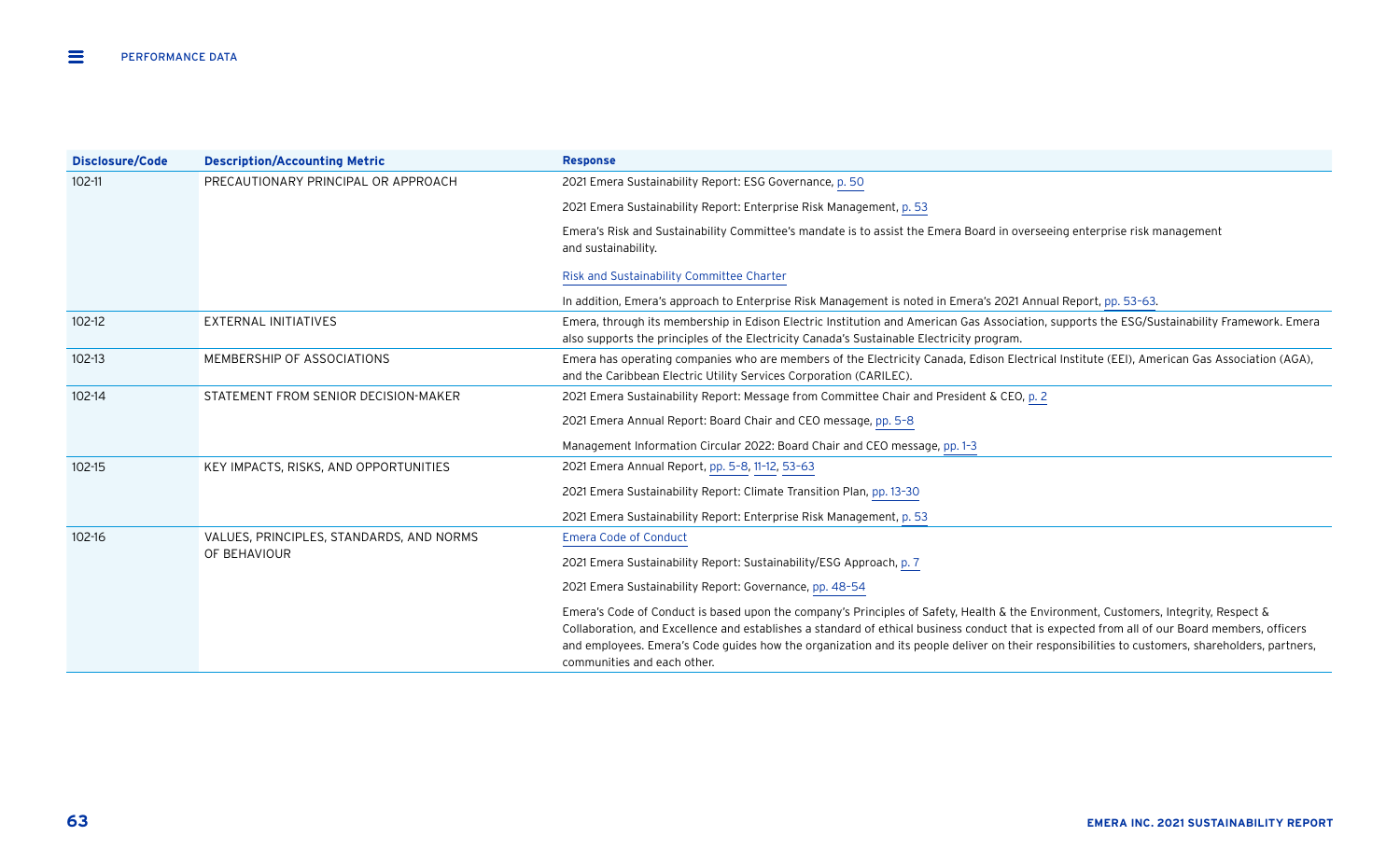| <b>Disclosure/Code</b> | <b>Description/Accounting Metric</b>                                     | <b>Response</b>                                                                                                                                                                                                                                                                                                                                                                                                                                                                                                                                                                                                                                                                                                                                                                                                                        |
|------------------------|--------------------------------------------------------------------------|----------------------------------------------------------------------------------------------------------------------------------------------------------------------------------------------------------------------------------------------------------------------------------------------------------------------------------------------------------------------------------------------------------------------------------------------------------------------------------------------------------------------------------------------------------------------------------------------------------------------------------------------------------------------------------------------------------------------------------------------------------------------------------------------------------------------------------------|
| $102 - 17$             | MECHANISMS FOR ADVICE AND CONCERNS ABOUT ETHICS                          | <b>Emera Code of Conduct</b>                                                                                                                                                                                                                                                                                                                                                                                                                                                                                                                                                                                                                                                                                                                                                                                                           |
|                        |                                                                          | Ethics hotline (24/7 anonymous phone line)                                                                                                                                                                                                                                                                                                                                                                                                                                                                                                                                                                                                                                                                                                                                                                                             |
|                        |                                                                          | Internally, there are multiple sources of advice about ethical and lawful behavior, organizational integrity, and how to report concerns about<br>unethical or unlawful behavior. Employees are encouraged to consult the Emera Code of Conduct and their supervisor as a starting point for<br>ethical guidance when appropriate. Furthermore, advice, consultation, and reporting guidance is available from Emera Companies' HR, Legal,<br>and Ethics & Compliance leaders as well as Corporate Compliance. If confidentiality is of concern, Emera has an anonymous ethics hotline<br>maintained by an independent party that is managed under the direction of Emera's Senior Director of Internal Audit. Emera's Code of Conduct<br>specifically encourages reporting and explicitly prohibits any and all forms of retaliation. |
| $102 - 18$             | <b>GOVERNANCE STRUCTURE</b>                                              | Management Information Circular 2022, pp. 10-23, 45-46                                                                                                                                                                                                                                                                                                                                                                                                                                                                                                                                                                                                                                                                                                                                                                                 |
|                        |                                                                          | Emera Inc. Executive Team                                                                                                                                                                                                                                                                                                                                                                                                                                                                                                                                                                                                                                                                                                                                                                                                              |
|                        |                                                                          | 2021 Emera Sustainability Report: Governance, pp. 48-54                                                                                                                                                                                                                                                                                                                                                                                                                                                                                                                                                                                                                                                                                                                                                                                |
| 102-19                 | DELEGATING AUTHORITY                                                     | <b>Emera Board of Directors Charter</b>                                                                                                                                                                                                                                                                                                                                                                                                                                                                                                                                                                                                                                                                                                                                                                                                |
| 102-20                 | EXECUTIVE-LEVEL RESPONSIBILITY FOR ECONOMIC.                             | 2021 Emera Sustainability Report: ESG Governance, p. 50                                                                                                                                                                                                                                                                                                                                                                                                                                                                                                                                                                                                                                                                                                                                                                                |
|                        | ENVIRONMENTAL, AND SOCIAL TOPICS                                         | Our approach to ESG governance is rooted in our well-integrated ESG function across the business and our deep commitment to real and<br>continual progress. Our Sustainability Management Committee (SMC), chaired by our CEO and comprised of senior leaders from across Emera,<br>provides executive oversight of our sustainability function and ESG progress. The Board of Directors also established a Risk and Sustainability<br>Committee (RSC) in 2021 to oversee the company's approach to enterprise risk management, including those risks related to our core<br>ESG factors.                                                                                                                                                                                                                                              |
| 102-21                 | CONSULTING STAKEHOLDERS ON ECONOMIC,<br>ENVIRONMENTAL, AND SOCIAL TOPICS | 2021 Emera Sustainability Report: Sustainability/ESG Approach, p. 7<br>2021 Emera Sustainability Report: Stakeholder Engagement, pp. 8-9                                                                                                                                                                                                                                                                                                                                                                                                                                                                                                                                                                                                                                                                                               |
| 102-22                 | COMPOSITION OF THE HIGHEST GOVERNANCE BODY                               | Emera Management Information Circular 2022, pp. 10-23                                                                                                                                                                                                                                                                                                                                                                                                                                                                                                                                                                                                                                                                                                                                                                                  |
| 102-23                 | CHAIR OF THE HIGHEST GOVERNANCE BODY                                     | Emera Management Information Circular 2022, pp. 21, 30                                                                                                                                                                                                                                                                                                                                                                                                                                                                                                                                                                                                                                                                                                                                                                                 |
| 102-24                 | NOMINATING AND SELECTING THE HIGHEST GOVERNANCE<br><b>BODY</b>           | Emera Management Information Circular 2022, pp. 1-23, 30-33                                                                                                                                                                                                                                                                                                                                                                                                                                                                                                                                                                                                                                                                                                                                                                            |
| 102-25                 | <b>CONFLICTS OF INTEREST</b>                                             | <b>Emera Board of Directors Charter</b>                                                                                                                                                                                                                                                                                                                                                                                                                                                                                                                                                                                                                                                                                                                                                                                                |
|                        |                                                                          | Emera Management Information Circular 2022, p. 47                                                                                                                                                                                                                                                                                                                                                                                                                                                                                                                                                                                                                                                                                                                                                                                      |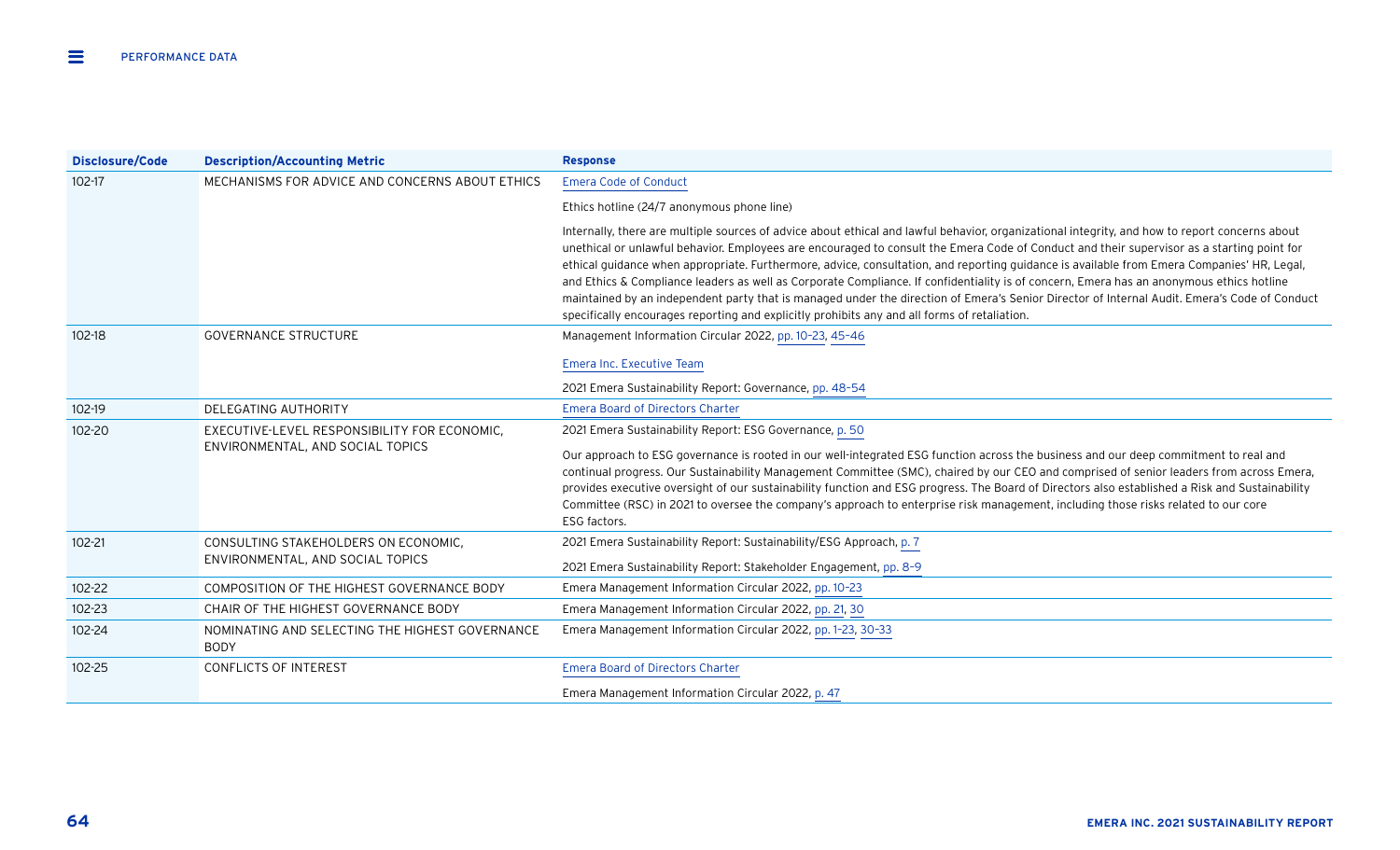| Disclosure/Code | <b>Description/Accounting Metric</b>                                            | <b>Response</b>                                                     |
|-----------------|---------------------------------------------------------------------------------|---------------------------------------------------------------------|
| 102-26          | ROLE OF THE HIGHEST GOVERNANCE BODY IN<br>SETTING PURPOSE, VALUES, AND STRATEGY | <b>Emera Board of Directors Charter</b>                             |
|                 |                                                                                 | 2021 Emera Sustainability Report: Governance, pp. 48-54             |
| 102-27          | COLLECTIVE KNOWLEDGE OF THE HIGHEST<br><b>GOVERNANCE BODY</b>                   | Emera Management Information Circular 2022, p. 11                   |
| 102-28          | EVALUATING THE HIGHEST GOVERNANCE BODY'S                                        | Emera Management Information Circular 2022, pp. 38-40               |
|                 | PERFORMANCE                                                                     | 2021 Emera Sustainability Report: Corporate Governance, p. 49       |
| 102-29          | IDENTIFYING AND MANAGING ECONOMIC, ENVIRONMENTAL<br>AND SOCIAL TOPICS           | 2021 Emera Sustainability Report: ESG Materiality, p. 7             |
| 102-30          | EFFECTIVENESS OF RISK MANAGEMENT PROCESSES                                      | <b>Emera Board of Directors Charter</b>                             |
|                 |                                                                                 | Risk and Sustainability Committee Charter                           |
|                 |                                                                                 | 2021 Emera Sustainability Report: Enterprise Risk Management, p. 53 |
| $102 - 31$      | REVIEW OF ECONOMIC, ENVIRONMENTAL,<br>AND SOCIAL IMPACTS                        | 2021 Emera Sustainability Report: ESG Materiality, p. 7             |
| $102 - 32$      | HIGHEST GOVERNANCE BODY'S ROLE IN<br>SUSTAINABILITY REPORTING                   | Risk and Sustainability Committee of the Emera Board of Directors   |
|                 |                                                                                 | Emera CEO                                                           |
|                 |                                                                                 | 2021 Emera Sustainability Report: Corporate Governance, p. 49       |
|                 |                                                                                 | 2021 Emera Sustainability Report: ESG Governance, p. 50             |
|                 |                                                                                 | Management Information Circular 2022, p. 35                         |
| $102 - 33$      | COMMUNICATING CRITICAL CONCERNS                                                 | Risk and Sustainability Committee Charter                           |
|                 |                                                                                 | <b>Emera Code of Conduct</b>                                        |
|                 |                                                                                 | 2021 Emera Sustainability Report: Enterprise Risk Management, p. 53 |
| $102 - 35$      | REMUNERATION POLICIES                                                           | Emera Management Information Circular 2022, pp. 55-94               |
| $102 - 36$      | PROCESS FOR DETERMINING REMUNERATION                                            | Emera Management Information Circular 2022, pp. 55-94               |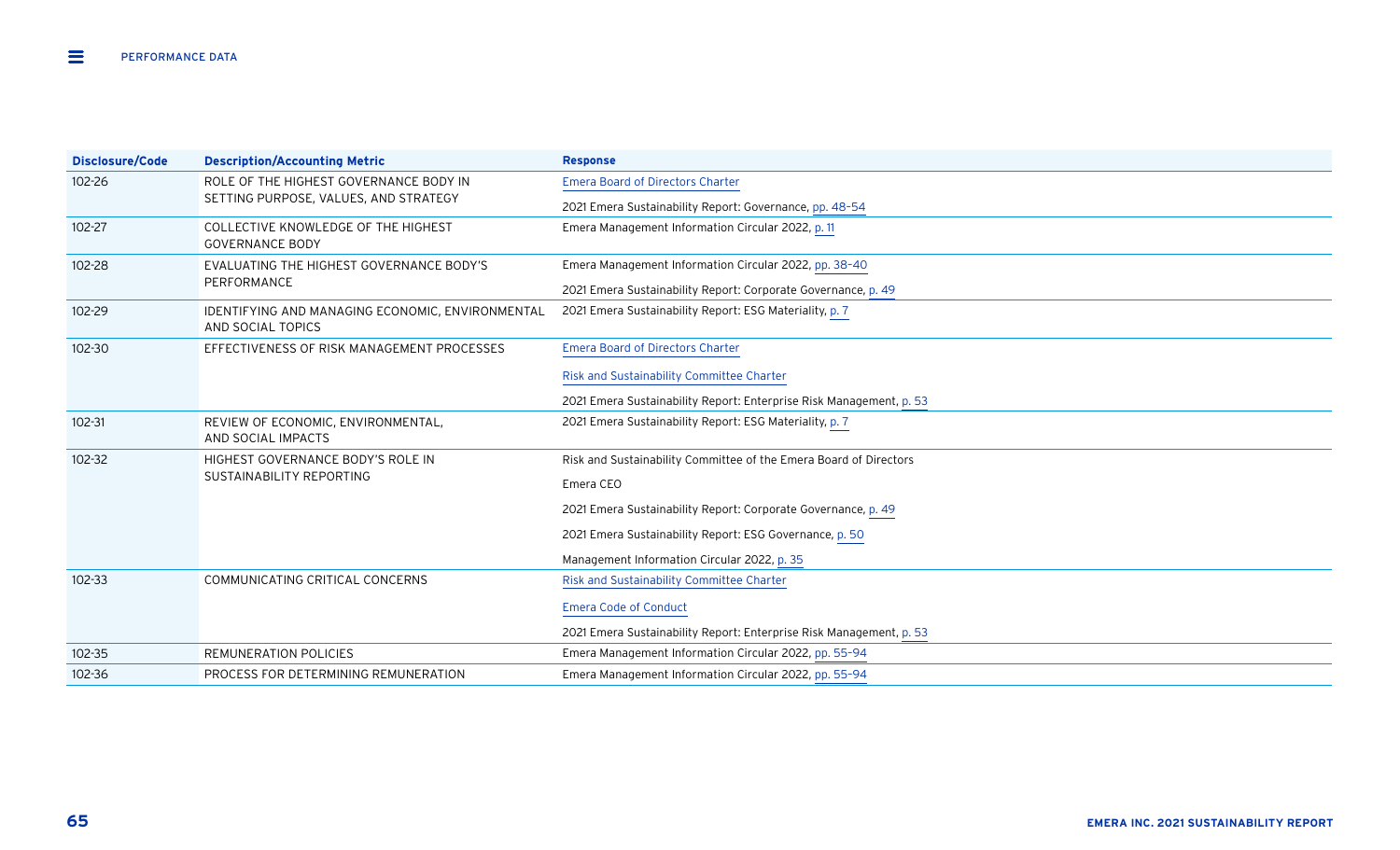| Disclosure/Code | <b>Description/Accounting Metric</b>                                 | <b>Response</b>                                                                                                                                                                                                                                                                                                                                                                                        |
|-----------------|----------------------------------------------------------------------|--------------------------------------------------------------------------------------------------------------------------------------------------------------------------------------------------------------------------------------------------------------------------------------------------------------------------------------------------------------------------------------------------------|
| $102 - 37$      | STAKEHOLDERS' INVOLVEMENT IN REMUNERATION                            | Emera Management Information Circular 2022, pp. 53-54                                                                                                                                                                                                                                                                                                                                                  |
| $102 - 40$      | LIST OF STAKEHOLDER GROUPS                                           | 2021 Emera Sustainability Report: Stakeholder Engagement, pp. 8-9                                                                                                                                                                                                                                                                                                                                      |
| $102 - 41$      | COLLECTIVE BARGAINING AGREEMENTS                                     | Approximately 34% of Emera's employees were represented by a union in 2021.                                                                                                                                                                                                                                                                                                                            |
|                 |                                                                      | Emera respects the rights of bargaining agreements. Emera and its operating companies adhere to the collective bargaining process, including<br>the right to bargain and strike, and observe all regulatory requirements.                                                                                                                                                                              |
| $102 - 45$      | ENTITIES INCLUDED IN THE CONSOLIDATED<br><b>FINANCIAL STATEMENTS</b> | 2021 Emera Annual Report - Management's Discussion & Analysis, pp. 10-72, 81-86                                                                                                                                                                                                                                                                                                                        |
| 102-46          | DEFINING REPORTING CONTENT AND TOPIC BOUNDARIES                      | 2021 Emera Sustainability Report: ESG Materiality, p. 7                                                                                                                                                                                                                                                                                                                                                |
|                 |                                                                      | The Emera Sustainability Report is based on corporate performance for 2021, unless otherwise stated. Emera applies the same reporting<br>boundaries as the 2021 Emera Annual Report. The report contains consolidated data and stories covering Emera's wholly owned operating<br>companies and subsidiaries where Emera has operational control.                                                      |
|                 |                                                                      | We have used the GRI Standards methodology and indicators derived from the GRI Standards to inform our approach to reporting on our<br>management approach disclosures and performance data. We also continue to report on data that align with the Sustainability Accounting<br>Standards Board (SASB) indicators and the Task Force on Climate-related Financial Disclosures (TCFD) Recommendations. |
|                 |                                                                      | We are also informed by the EEI/AGA ESG reporting template and Electricity Canada's Sustainable Electricity Program.                                                                                                                                                                                                                                                                                   |
| $102 - 47$      | LIST OF MATERIAL TOPICS                                              | 2021 Emera Sustainability Report: ESG Materiality, p. 7                                                                                                                                                                                                                                                                                                                                                |
| 102-48          | RESTATEMENTS OF INFORMATION                                          | No restatements of information                                                                                                                                                                                                                                                                                                                                                                         |
| $102 - 49$      | CHANGES IN REPORTING                                                 | Indicators GRI 202: Market Presence, GRI 205 Anti-corruption, GRI 207: Tax, and GRI 408: Child Labour were added to the GRI/SASB table.                                                                                                                                                                                                                                                                |
|                 |                                                                      | Additional detail was provided for specific management approaches for water, biodiversity and waste. Emera has also started reporting to the<br>revised GRI 306 Waste (2020) Indicator.                                                                                                                                                                                                                |
| 102-50          | <b>REPORTING PERIOD</b>                                              | Data is from January 1, 2021 to December 31, 2021, unless otherwise noted. Company examples are from 2021 and 2022.                                                                                                                                                                                                                                                                                    |
| $102 - 51$      | DATE OF MOST RECENT REPORT                                           | 2021                                                                                                                                                                                                                                                                                                                                                                                                   |
| $102 - 52$      | REPORTING CYCLE                                                      | Annual                                                                                                                                                                                                                                                                                                                                                                                                 |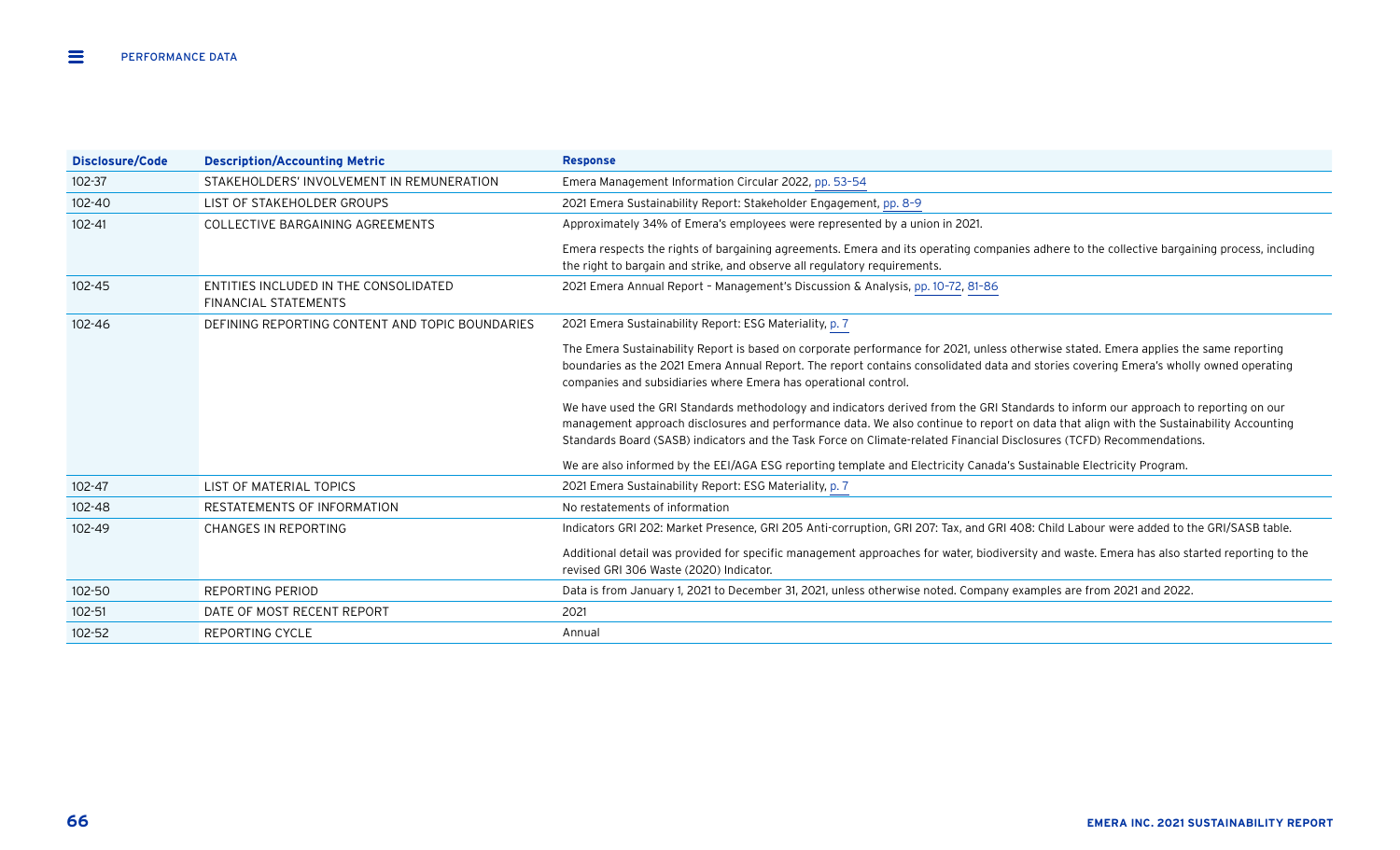| Disclosure/Code    | <b>Description/Accounting Metric</b>                                                    | <b>Response</b>                                                                                                                               |
|--------------------|-----------------------------------------------------------------------------------------|-----------------------------------------------------------------------------------------------------------------------------------------------|
| 102-53             | CONTACT POINT FOR QUESTIONS REGARDING THE REPORT                                        | We welcome feedback on our sustainability progress at sustainability@emera.com, or at any of the following:                                   |
|                    |                                                                                         | Mailing address:                                                                                                                              |
|                    |                                                                                         | 1223 Lower Water Street                                                                                                                       |
|                    |                                                                                         | Halifax, Nova Scotia B3J 3S8                                                                                                                  |
|                    |                                                                                         | Phone: 902-450-0507                                                                                                                           |
|                    |                                                                                         | Toll free: 1-888-450-0507                                                                                                                     |
|                    |                                                                                         | Fax: 902-428-6112                                                                                                                             |
| 102-54             | CLAIMS OF REPORTING IN ACCORDANCE WITH                                                  | The Emera Sustainability Report has been informed by the GRI Standards Methodology. It has also been informed by the SASB standard for        |
|                    | <b>GRI STANDARDS</b>                                                                    | Electric Utilities & Power Generators and Gas Utilities and Distributors and recommendations from the Task Force on Climate-related Financial |
|                    |                                                                                         | Disclosures (TCFD).                                                                                                                           |
| 102-55             | <b>GRI CONTENT INDEX</b>                                                                | This table serves as the GRI Content Index.                                                                                                   |
| 102-56             | EXTERNAL ASSURANCE                                                                      | 2021 Emera Sustainability Report: Sustainability/ESG Approach, p. 7                                                                           |
|                    |                                                                                         | Our Sustainability Report has not been externally assured.                                                                                    |
|                    | SASB ACTIVITY METRICS (GENERAL DISCLOSURES) EU - ELECTRIC UTILITIES, GU - GAS UTILITIES |                                                                                                                                               |
| IF-EU-000.A        | NUMBER OF: (1) RESIDENTIAL, (2) COMMERCIAL, AND (3)                                     | $\cdot$ Residential - 1,371,454                                                                                                               |
|                    | INDUSTRIAL CUSTOMERS SERVED                                                             | $\cdot$ Commercial - 129.931                                                                                                                  |
|                    |                                                                                         | $\cdot$ Industrial - 3.907                                                                                                                    |
|                    |                                                                                         | • Other - 23.496                                                                                                                              |
| <b>IF-EU-000.B</b> | TOTAL ELECTRICITY DELIVERED TO: (1) RESIDENTIAL, (2)                                    | • Residential - 15,152 GWh                                                                                                                    |
|                    | COMMERCIAL, (3) INDUSTRIAL, (4) ALL OTHER RETAIL                                        | • Commercial - 9,468 GWh                                                                                                                      |
|                    | CUSTOMERS, AND (5) WHOLESALE CUSTOMERS                                                  | • Industrial - 4,904 GWh                                                                                                                      |
|                    |                                                                                         | $\cdot$ Other - 7.713 GWh                                                                                                                     |
| <b>IF-EU-000.C</b> | LENGTH OF TRANSMISSION AND DISTRIBUTION LINES                                           | Emera has approximately 7,800 km of transmission lines and 53,000 km of distribution lines across its electric utilities.                     |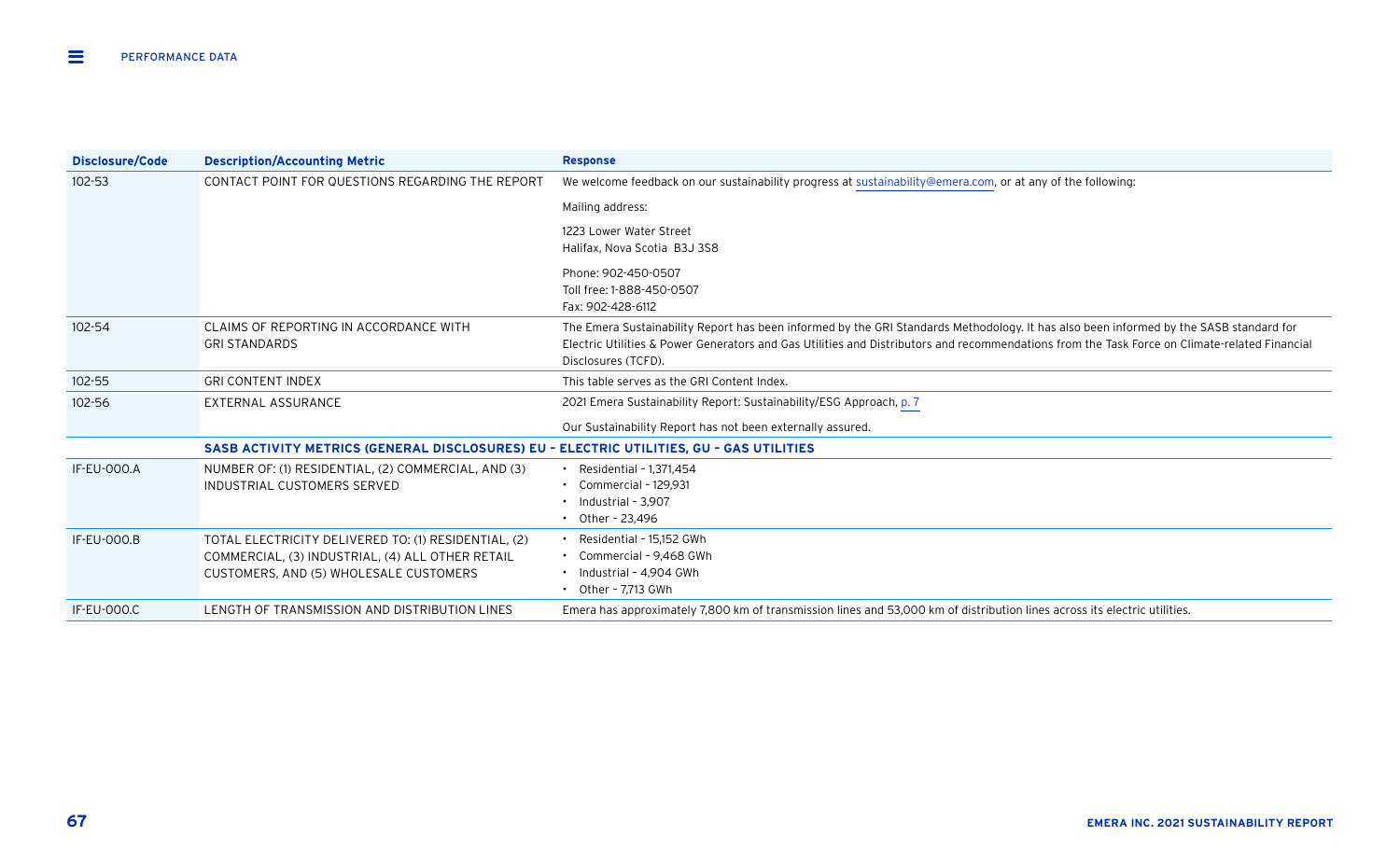| <b>Disclosure/Code</b> | <b>Description/Accounting Metric</b>             | <b>Response</b>                                                                                                                                                                                                                                                             |            |            |
|------------------------|--------------------------------------------------|-----------------------------------------------------------------------------------------------------------------------------------------------------------------------------------------------------------------------------------------------------------------------------|------------|------------|
| IF-EU-000.D            | TOTAL ELECTRICITY GENERATED, PERCENTAGE BY MAJOR | Net Generation By Energy Source                                                                                                                                                                                                                                             |            |            |
|                        | ENERGY SOURCE, PERCENTAGE IN REGULATED MARKETS   | (excluding purchases)                                                                                                                                                                                                                                                       |            |            |
|                        |                                                  | <b>Source</b>                                                                                                                                                                                                                                                               | <b>MWh</b> | Percentage |
|                        |                                                  | Coal                                                                                                                                                                                                                                                                        | 6,499,420  | 21%        |
|                        |                                                  | Natural gas                                                                                                                                                                                                                                                                 | 17,817,633 | 58%        |
|                        |                                                  | Petroleum                                                                                                                                                                                                                                                                   | 3,671,092  | 12%        |
|                        |                                                  | <b>Biomass</b>                                                                                                                                                                                                                                                              | 308,369    | 1%         |
|                        |                                                  | Hydroelectric                                                                                                                                                                                                                                                               | 793,053    | 3%         |
|                        |                                                  | Solar                                                                                                                                                                                                                                                                       | 1,267,155  | 4%         |
|                        |                                                  | Wind                                                                                                                                                                                                                                                                        | 233,422    | 1%         |
|                        |                                                  | Total                                                                                                                                                                                                                                                                       | 30,590,145 | 100%       |
|                        |                                                  | 100% of energy generated is in regulated markets.<br>Installed Capacity (MW)                                                                                                                                                                                                |            |            |
|                        |                                                  | Coal                                                                                                                                                                                                                                                                        | 1,711      |            |
|                        |                                                  | Natural gas                                                                                                                                                                                                                                                                 | 5,752      |            |
|                        |                                                  | Petroleum                                                                                                                                                                                                                                                                   | 957        |            |
|                        |                                                  | <b>Biomass</b>                                                                                                                                                                                                                                                              | 93         |            |
|                        |                                                  | Hydroelectric                                                                                                                                                                                                                                                               | 382        |            |
|                        |                                                  | Solar <sup>*</sup>                                                                                                                                                                                                                                                          | 741        |            |
|                        |                                                  | Wind                                                                                                                                                                                                                                                                        | 148        |            |
|                        |                                                  | Total installed capacity - 9,784 MW                                                                                                                                                                                                                                         |            |            |
|                        |                                                  | Total renewable capacity - 1,365 MW                                                                                                                                                                                                                                         |            |            |
|                        |                                                  | * In addition to the above, there is an additional 17.6 MW battery storage installed at Emera solar sites. This includes battery storage at the Barbados Light & Power solar farm in<br>Trents, St. Lucy (5 MW) and Tampa Electric's Solar Big Bend Installation (12.6 MW). |            |            |
| <b>IF-EU-000.E</b>     | TOTAL WHOLESALE ELECTRICITY PURCHASED            | Emera's electric utilities purchased 3,419,892 MWh of electricity in 2021.                                                                                                                                                                                                  |            |            |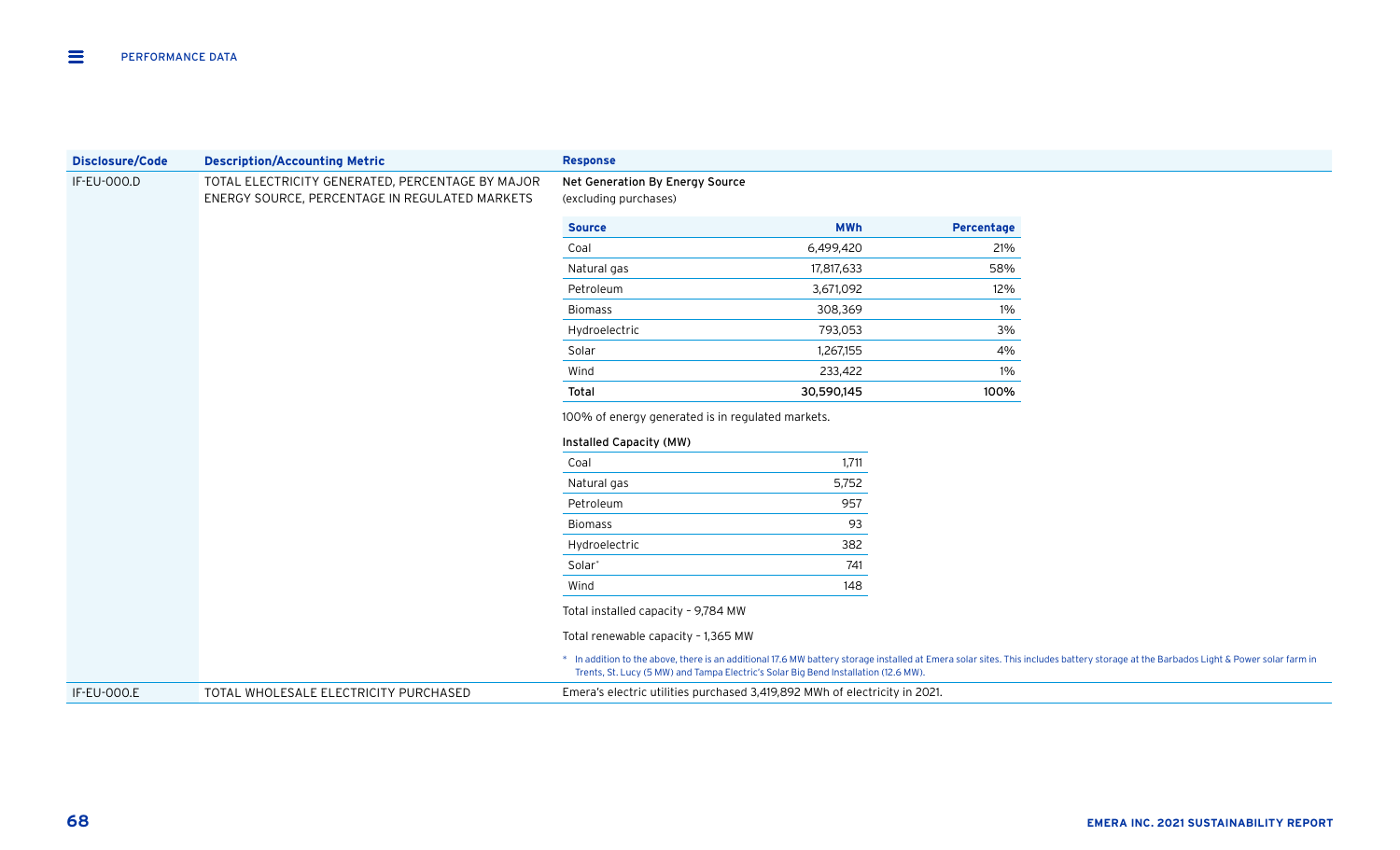| <b>Disclosure/Code</b> | <b>Description/Accounting Metric</b>                                                                                                                          | <b>Response</b>                                                                                                                                                                                                                                                                                                                                                                                                                                                                                              |
|------------------------|---------------------------------------------------------------------------------------------------------------------------------------------------------------|--------------------------------------------------------------------------------------------------------------------------------------------------------------------------------------------------------------------------------------------------------------------------------------------------------------------------------------------------------------------------------------------------------------------------------------------------------------------------------------------------------------|
| <b>IF-GU-000.A</b>     | NUMBER OF: (1) RESIDENTIAL CUSTOMERS, (2) COMMERCIAL<br>CUSTOMERS, AND (3) INDUSTRIAL CUSTOMERS SERVED                                                        | $\cdot$ Residential - 907.268<br>• Commercial - 79,894<br>$\cdot$ Industrial - 622<br>$\cdot$ Other - 6                                                                                                                                                                                                                                                                                                                                                                                                      |
| <b>IF-GU-000.B</b>     | AMOUNT OF NATURAL GAS DELIVERED TO: (1) RESIDENTIAL<br>CUSTOMERS, (2) COMMERCIAL CUSTOMERS, (3) INDUSTRIAL<br>CUSTOMERS, AND (4) TRANSFERRED TO A THIRD PARTY | Residential: 130,671,896 MMBtu<br>Commercial: 530,149,186 MMBtu<br>• Industrial: 1,272,705,845 MMBtu<br>• Transferred to a third party: 39,845,291 MMBtu                                                                                                                                                                                                                                                                                                                                                     |
| <b>IF-GU-000.C</b>     | LENGTH OF GAS (1) TRANSMISSION AND<br>(2) DISTRIBUTION PIPELINES                                                                                              | Emera has approximately 2,900 km of transmission pipelines and 40,760 km of distribution pipelines across its gas utilities.                                                                                                                                                                                                                                                                                                                                                                                 |
| 103                    | <b>MANAGEMENT APPROACH</b>                                                                                                                                    |                                                                                                                                                                                                                                                                                                                                                                                                                                                                                                              |
|                        | MANAGEMENT APPROACH                                                                                                                                           | Our management approach is described in the following sections:                                                                                                                                                                                                                                                                                                                                                                                                                                              |
|                        |                                                                                                                                                               | 201 Economic Performance                                                                                                                                                                                                                                                                                                                                                                                                                                                                                     |
|                        |                                                                                                                                                               | 301 Environmental Performance                                                                                                                                                                                                                                                                                                                                                                                                                                                                                |
|                        |                                                                                                                                                               | 401 Social Performance                                                                                                                                                                                                                                                                                                                                                                                                                                                                                       |
| 201                    | <b>ECONOMIC PERFORMANCE</b>                                                                                                                                   |                                                                                                                                                                                                                                                                                                                                                                                                                                                                                                              |
|                        | MANAGEMENT APPROACH                                                                                                                                           | 2021 Emera Annual Report, pp. 1-72                                                                                                                                                                                                                                                                                                                                                                                                                                                                           |
|                        |                                                                                                                                                               | 2021 Emera Sustainability Report: Why Invest in Emera, p. 5                                                                                                                                                                                                                                                                                                                                                                                                                                                  |
|                        |                                                                                                                                                               | With our proven strategy and portfolio of high-quality regulated utilities, Emera is well-positioned to continue to deliver for our customers while<br>also providing our shareholders with long-term growth in earnings, cash flow and dividends. We are investing in cleaner sources of energy and<br>in transmission assets to bring that energy where it is needed. We're also investing in reliability, system expansion and modernization, while<br>staying focused on the cost impacts for customers. |
| $201-1$                | DIRECT ECONOMIC VALUE GENERATED AND DISTRIBUTED                                                                                                               | \$5.3B economic value distributed in our operating markets. This includes our community investments, capital payments, including dividends,<br>employee wages and benefits, and taxes.                                                                                                                                                                                                                                                                                                                       |
| $201-2$                | FINANCIAL IMPLICATIONS AND OTHER RISKS AND<br>OPPORTUNITIES DUE TO CLIMATE CHANGE                                                                             | 2021 Emera Sustainability Report: Climate Transition Plan, pp. 13-30                                                                                                                                                                                                                                                                                                                                                                                                                                         |
| $201-3$                | DEFINED BENEFIT PLAN OBLIGATIONS AND OTHER<br><b>RETIREMENT PLANS</b>                                                                                         | 2021 Emera Annual Report, pp. 51-52                                                                                                                                                                                                                                                                                                                                                                                                                                                                          |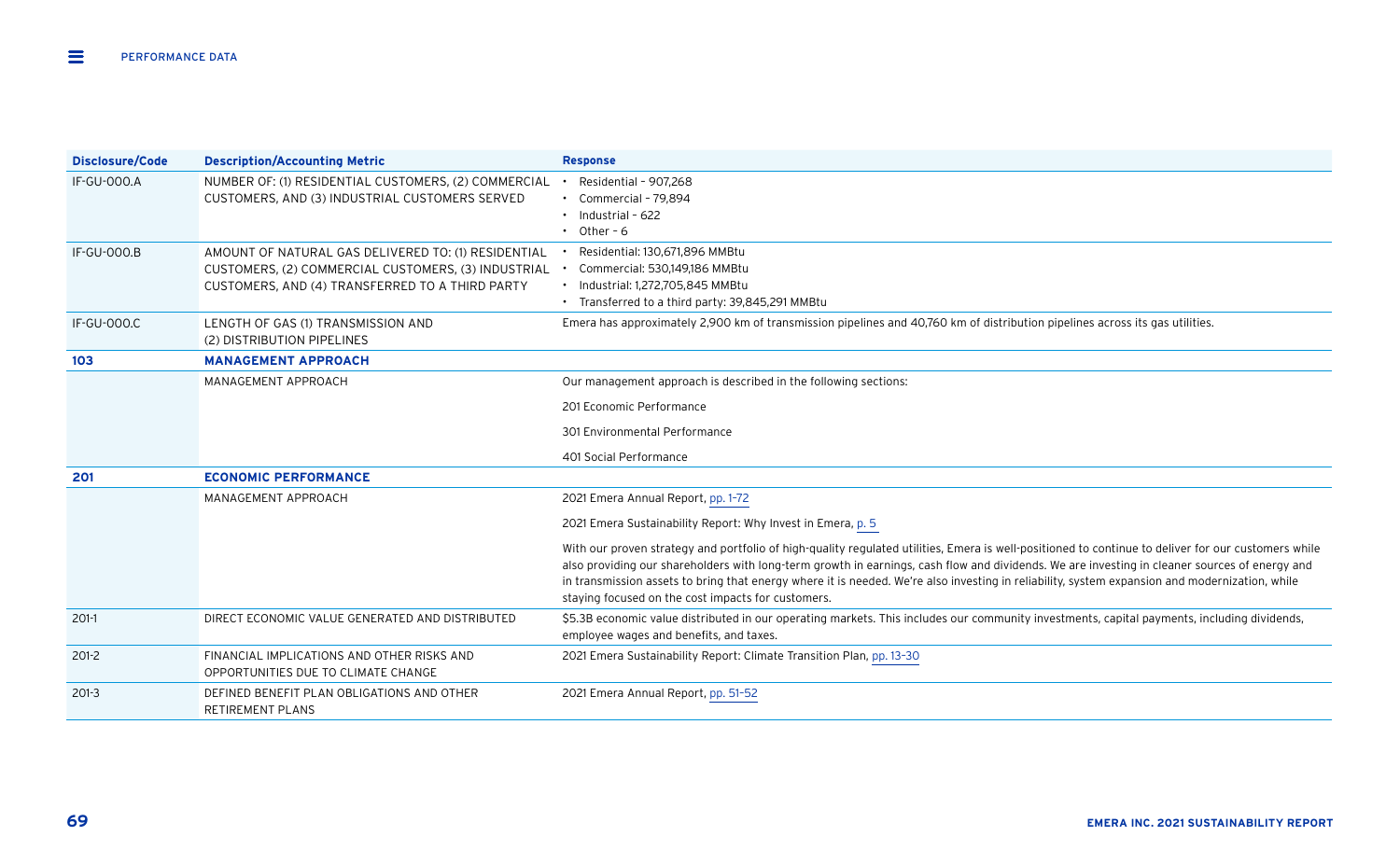| <b>Disclosure/Code</b> | <b>Description/Accounting Metric</b>                                            | <b>Response</b>                                                                                                                                                                                                                                                                                                                                                                                                                                                                                                                                                                                                                                                                                                                                                                                                                                                                    |
|------------------------|---------------------------------------------------------------------------------|------------------------------------------------------------------------------------------------------------------------------------------------------------------------------------------------------------------------------------------------------------------------------------------------------------------------------------------------------------------------------------------------------------------------------------------------------------------------------------------------------------------------------------------------------------------------------------------------------------------------------------------------------------------------------------------------------------------------------------------------------------------------------------------------------------------------------------------------------------------------------------|
| 202                    | <b>MARKET PRESENCE</b>                                                          |                                                                                                                                                                                                                                                                                                                                                                                                                                                                                                                                                                                                                                                                                                                                                                                                                                                                                    |
| $202-1$                | RATIOS OF STANDARD ENTRY-LEVEL WAGE BY GENDER<br>COMPARED TO LOCAL MINIMUM WAGE | Emera's current compensation structure does not have rates that are below minimum wage, regardless of gender.                                                                                                                                                                                                                                                                                                                                                                                                                                                                                                                                                                                                                                                                                                                                                                      |
| 205                    | <b>ANTI-CORRUPTION</b>                                                          |                                                                                                                                                                                                                                                                                                                                                                                                                                                                                                                                                                                                                                                                                                                                                                                                                                                                                    |
| $205-1$                | OPERATIONS ASSESSED FOR RISKS RELATED TO CORRUPTION                             | Each Emera Company maintains a risk-based Anti-Corruption compliance program under Emera's Compliance Management System (CMS),<br>Anti-Corruption Policy and Anti-Corruption Program Standard. While all programs require employee intermediary identification, training, and<br>awareness, other programs' controls are deployed based on the corruption risk of the operating region and intermediary role(s).                                                                                                                                                                                                                                                                                                                                                                                                                                                                   |
| $205 - 2$              | COMMUNICATION AND TRAINING ABOUT ANTI-CORRUPTION<br>POLICIES AND PROCEDURES     | Emera has an Anti-Corruption Policy with a focus on bribery prevention at all levels of government interaction. Emera Company Anti-Corruption<br>Compliance Program ensures identification of employees whose roles require them to interact with government officials and targets them for<br>anti-corruption training and awareness. These roles include government relations, executive, account management, business development,<br>permits & permissions, and regulatory affairs. New employees in these roles are trained as part of employee onboarding, and all identified<br>employees are required to undertake recurring training. Roles with higher corruption risk are subject to pre-employment corruption screening<br>and regular review of expense accounts. Additionally, Emera Companies also assess corruption risk of lobbyists, contractors, and suppliers. |
| 205-3                  | CONFIRMED INCIDENTS OF CORRUPTION AND ACTION TAKEN                              | Emera has not experienced any corruption incidents as confirmed through quarterly compliance certifications from Emera Company Anti-<br>Corruption Program Managers and Compliance Officers to the Emera Chief Legal & Compliance Officer.                                                                                                                                                                                                                                                                                                                                                                                                                                                                                                                                                                                                                                         |
| 207                    | <b>TAX</b>                                                                      |                                                                                                                                                                                                                                                                                                                                                                                                                                                                                                                                                                                                                                                                                                                                                                                                                                                                                    |
| 207-1                  | APPROACH TO TAX                                                                 | Emera has established a Corporate Tax team whose responsibility is to ensure that Emera and its Subsidiaries are compliant with the legal tax                                                                                                                                                                                                                                                                                                                                                                                                                                                                                                                                                                                                                                                                                                                                      |
| 207-2                  | TAX GOVERNANCE, CONTROL AND RISK MANAGEMENT                                     | filing obligations in the jurisdictions in which Emera and its subsidiaries operate. The Corporate Tax team focuses on ensuring that Emera and its<br>subsidiaries pay their fair share of taxes in accordance with the tax legislation and tax treaties applicable to these jurisdictions. The Corporate                                                                                                                                                                                                                                                                                                                                                                                                                                                                                                                                                                          |
| 207-3                  | STAKEHOLDER ENGAGEMENT AND MANAGEMENT OF<br>CONCERNS RELATED TO TAX             | Tax team works internally and with its advisors to ensure that any tax incentives available in connection with the transition to clean energy are<br>capitalized upon, where applicable. Ultimate ownership of the tax function rests with the CFO. The CFO is aware of all material transactions, tax                                                                                                                                                                                                                                                                                                                                                                                                                                                                                                                                                                             |
| 207-4                  | COUNTRY-BY-COUNTRY REPORTING                                                    | or otherwise, within the business. At a minimum, on an annual basis, the Corporate Tax team provides an update to the Audit Committee that<br>addresses any material changes to tax policies, processes and legislation, tax planning initiatives, tax payments and reporting, and pending tax<br>audits or assessments for Emera and its subsidiaries.                                                                                                                                                                                                                                                                                                                                                                                                                                                                                                                            |
|                        |                                                                                 | Emera files a Country by Country (CBC) report with the Canada Revenue Agency. The CBC report is a form that multinational enterprise groups<br>are required to complete and file annually to provide information of their global operations in each tax jurisdiction where they do business.<br>This filing requirement is part of a global initiative by the Organisation for Economic Cooperation and Development (OECD)/G20 to enhance<br>transparency for tax administrations.                                                                                                                                                                                                                                                                                                                                                                                                 |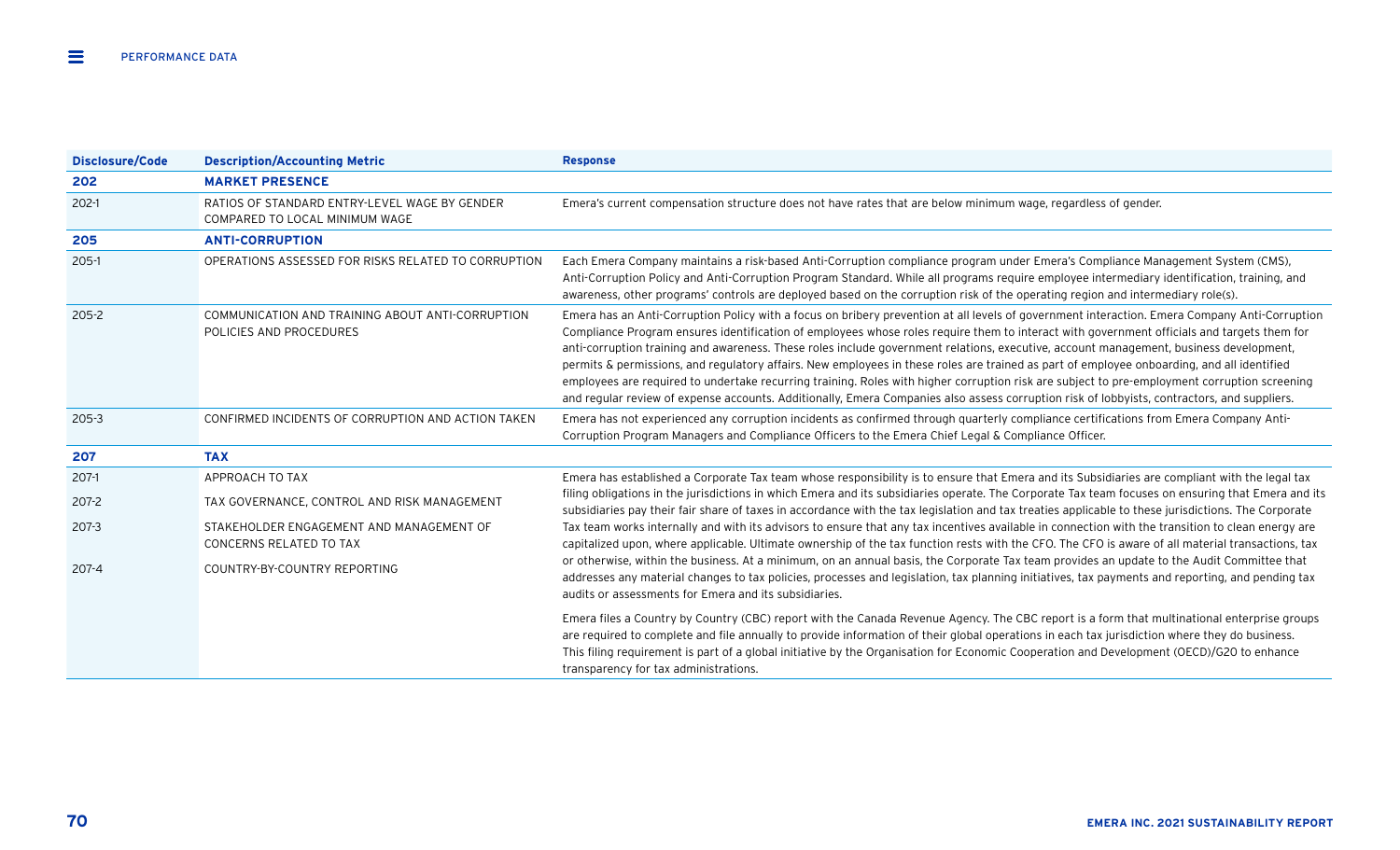| <b>Disclosure/Code</b> | <b>Description/Accounting Metric</b> | <b>Response</b>                                                                                                                                                                                                                                                                                                                                                                                                                                                                                                                                                                                                                                                                                                                                                                    |
|------------------------|--------------------------------------|------------------------------------------------------------------------------------------------------------------------------------------------------------------------------------------------------------------------------------------------------------------------------------------------------------------------------------------------------------------------------------------------------------------------------------------------------------------------------------------------------------------------------------------------------------------------------------------------------------------------------------------------------------------------------------------------------------------------------------------------------------------------------------|
| 300                    | <b>ENVIRONMENT</b>                   |                                                                                                                                                                                                                                                                                                                                                                                                                                                                                                                                                                                                                                                                                                                                                                                    |
|                        | MANAGEMENT APPROACH                  | 2021 Emera Sustainability Report: ESG Materiality, p. 7                                                                                                                                                                                                                                                                                                                                                                                                                                                                                                                                                                                                                                                                                                                            |
|                        |                                      | 2021 Emera Sustainability Report: Climate Transition Plan, pp. 13-30                                                                                                                                                                                                                                                                                                                                                                                                                                                                                                                                                                                                                                                                                                               |
|                        |                                      | 2021 Emera Sustainability Report: Environment, p. 12                                                                                                                                                                                                                                                                                                                                                                                                                                                                                                                                                                                                                                                                                                                               |
|                        |                                      | We are committed to working in a manner that is respectful and protective of the environment. To deliver on this commitment, each<br>Emera company adheres to a clearly defined environmental policy and established environmental management system that aligns with the<br>requirements of the ISO 14001 standard.                                                                                                                                                                                                                                                                                                                                                                                                                                                               |
|                        |                                      | Each Emera company has a team dedicated to managing environmental performance and risk with a senior leader who reports into the local<br>executive team and works closely with the corporate Environmental Governance team, which reports to the Emera Vice President, Safety and<br>Environment. Local and corporate scorecards contain targets to make certain that strategic goals and continual improvement of environmental<br>performance is achieved. Processes are in place to manage risks both during regular operations and projects.                                                                                                                                                                                                                                  |
|                        |                                      | <b>Climate Transition Plan</b>                                                                                                                                                                                                                                                                                                                                                                                                                                                                                                                                                                                                                                                                                                                                                     |
|                        |                                      | Emera's Climate Transition Plan is designed to address the physical and transition risks associated with climate change. Addressing climate<br>change is core to our strategy and financial performance, fully integrated into our risk management processes, measured rigorously and subject<br>to strong oversight and governance. Our Climate Commitment includes a set of clear carbon reduction goals and our vision to achieve net-zero<br>CO <sub>2</sub> emissions by 2050. We have been aligning with the Task Force on Climate-related Financial Disclosures (TCFD) for three years and we are<br>committed to continually enhancing our climate disclosure, making it easier for our stakeholders to fully understand and evaluate our clean<br>energy transition plan. |
|                        |                                      | Biodiversity, Water, Waste and Other Environmental Factors                                                                                                                                                                                                                                                                                                                                                                                                                                                                                                                                                                                                                                                                                                                         |
|                        |                                      | Our approach to managing biodiversity, water, waste and other significant environmental factors is incorporated into our environmental<br>management system. This includes how we manage processes and risks related to our significant aspects:                                                                                                                                                                                                                                                                                                                                                                                                                                                                                                                                   |
|                        |                                      | • Air Quality<br>· Fuel<br>Oil (non-fuel and PCB)<br>Water and Wastewater<br>• Fish and Aquatic Habitat<br>Wildlife and Terrestrial Habitat<br><b>Chemical and Dangerous Goods</b><br>Waste<br>Cultural, Historical and Archeological Resources<br>• Wildlife and Terrestrial Habitat                                                                                                                                                                                                                                                                                                                                                                                                                                                                                              |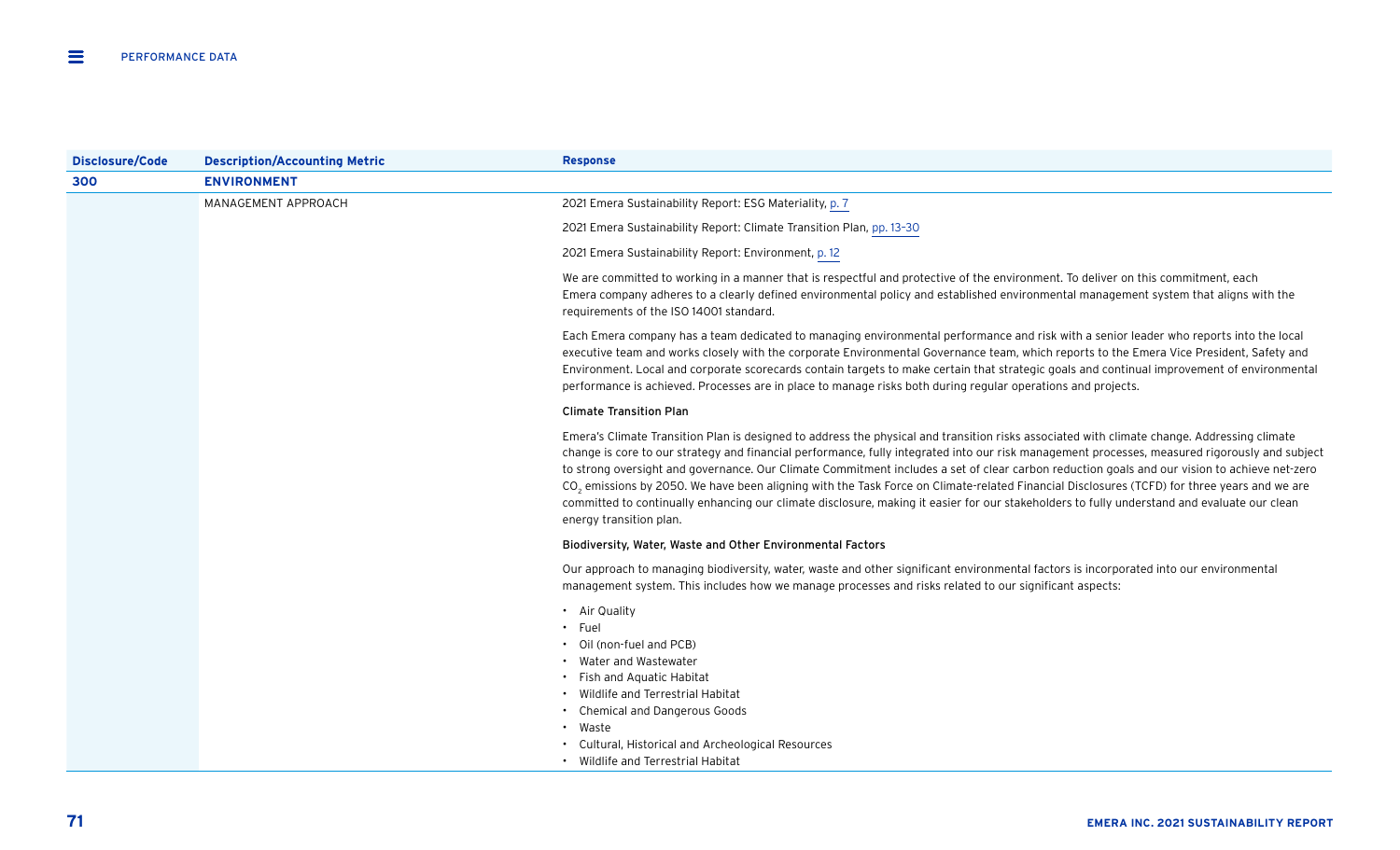| Disclosure/Code | <b>Description/Accounting Metric</b>          | <b>Response</b>                                                                                                                                                                                                                                                                                                                                                                                                                                                                                                                                                                                                                                                                                           |
|-----------------|-----------------------------------------------|-----------------------------------------------------------------------------------------------------------------------------------------------------------------------------------------------------------------------------------------------------------------------------------------------------------------------------------------------------------------------------------------------------------------------------------------------------------------------------------------------------------------------------------------------------------------------------------------------------------------------------------------------------------------------------------------------------------|
| 303             | <b>WATER AND EFFLUENTS</b>                    |                                                                                                                                                                                                                                                                                                                                                                                                                                                                                                                                                                                                                                                                                                           |
|                 | MANAGEMENT APPROACH                           | At Emera, water is an integral part of our thermal and hydro energy generation operations. Our approach to managing water use and discharge<br>is fully incorporated into our environmental management system and compliant with all regulations. Most of our operating regions are not<br>water stressed and our operations have not been impacted by any material water shortages. In areas where water stress is a potential concern<br>(Florida, New Mexico and Barbados), our operations are not impacted and we are not impacting other stakeholders' use of water. We take care to<br>ensure that our water use discharges do not impact other local water stakeholders or sensitive environments. |
|                 |                                               | In our Florida operations we prioritize reclaimed and recycled water and rainwater to minimize requirements for potable water and groundwater.<br>Our approach to transition away from coal in our generating facilities is also leading to reductions in water use overall, given that coal-fired<br>generation is more water intensive than other sources of generation. In addition, the integration of more renewables, particularly solar, has led<br>to additional opportunities for the reduction of groundwater use on lands that previously had intensive water use.                                                                                                                             |
|                 |                                               | Additionally, we also regularly assess risks arising from climate change and the growing frequency of extreme weather (see Climate Transition<br>Plan, pp. 13-30), taking steps to ensure our facilities are prepared to deal with increased rainfall and flooding.                                                                                                                                                                                                                                                                                                                                                                                                                                       |
| $303-1$         | INTERACTION WITH WATER AS A SHARED RESOURCE   | We take care to ensure that our water use and discharges do not impact other local water stakeholders or sensitive environments. Water<br>withdrawal for thermal generation is primarily from seawater sources as noted in GRI 303-3, and Emera operating companies discharge water as<br>noted in GRI 303-4. In our hydro sites, we take steps to consider that the movement of fish species is not impeded.                                                                                                                                                                                                                                                                                             |
| $303 - 2$       | MANAGEMENT OF WATER DISCHARGE-RELATED IMPACTS | Emera's thermal generating facilities discharge water effluent as part of their operations. We take care to make certain that our use of water and<br>discharges do not impact other local water stakeholders or sensitive environments. All discharges are monitored and reported in accordance<br>with operating approvals or permits and/or federal, provincial or state legislation requirements.                                                                                                                                                                                                                                                                                                     |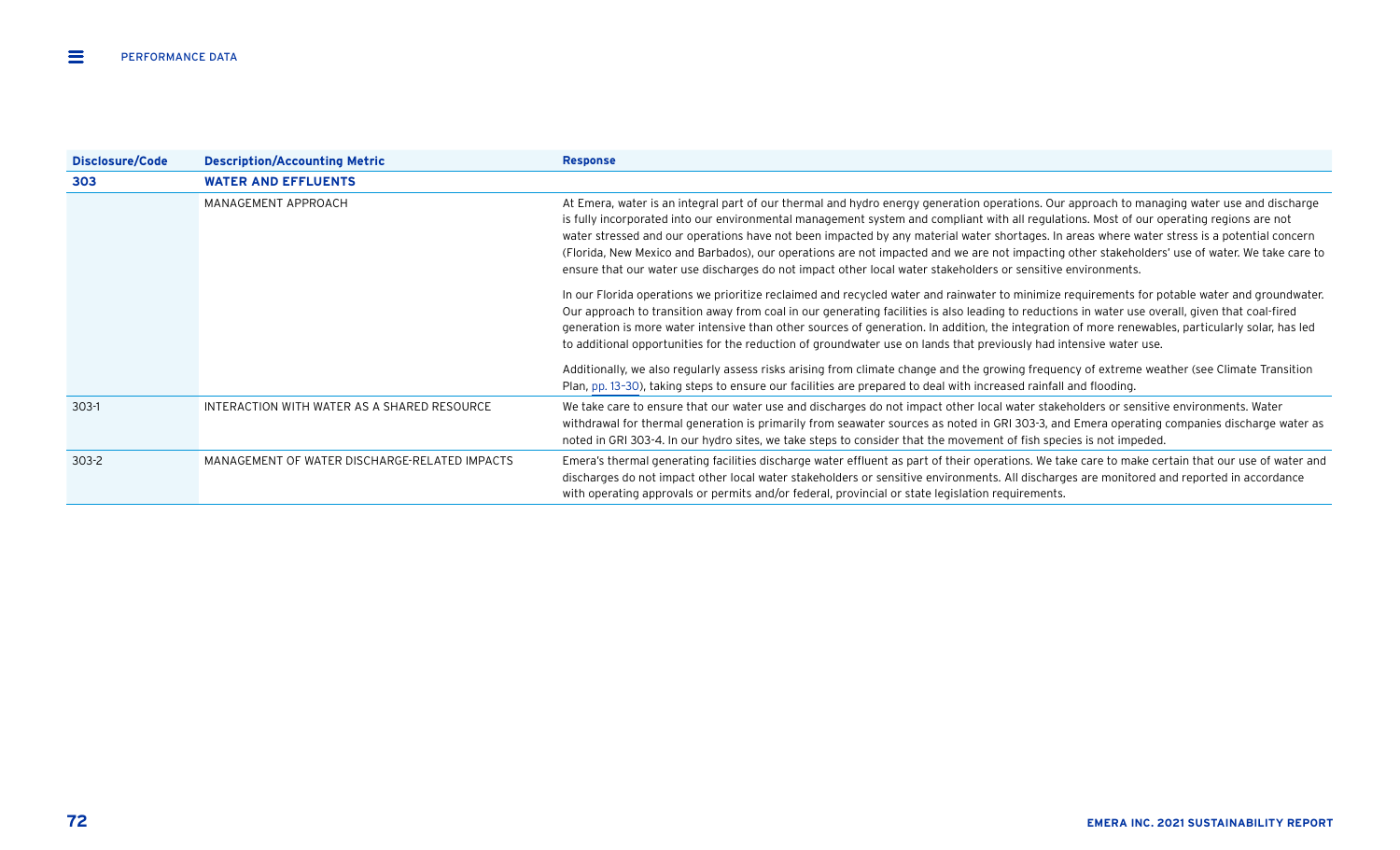| <b>Disclosure/Code</b> | <b>Description/Accounting Metric</b> | <b>Response</b>                                  |                   |                    |  |  |  |
|------------------------|--------------------------------------|--------------------------------------------------|-------------------|--------------------|--|--|--|
| $303 - 3$              | WATER WITHDRAWAL                     | <b>Total Water Withdrawal</b>                    |                   |                    |  |  |  |
|                        |                                      | (megalitres)                                     | Freshwater        | <b>Other Water</b> |  |  |  |
|                        |                                      | Groundwater                                      | 1,319             |                    |  |  |  |
|                        |                                      | Seawater                                         |                   | 2,762,977          |  |  |  |
|                        |                                      | Surface water                                    | 5,850             |                    |  |  |  |
|                        |                                      | Third-party water                                | 10,360            |                    |  |  |  |
|                        |                                      | Total                                            | 17,529            | 2,762,977          |  |  |  |
|                        |                                      | Total Water Withdrawal from Water-Stressed Areas |                   |                    |  |  |  |
|                        |                                      | (megalitres)                                     | Freshwater        | <b>Other Water</b> |  |  |  |
|                        |                                      | Groundwater                                      | 1,168             |                    |  |  |  |
|                        |                                      | Seawater                                         |                   | 1,788,958          |  |  |  |
|                        |                                      | Surface water                                    | 4,975             |                    |  |  |  |
|                        |                                      | Third-party water                                | 8,406             |                    |  |  |  |
|                        |                                      | Total                                            | 14,549            | 1,788,958          |  |  |  |
| $303 - 4$              | WATER DISCHARGE                      | <b>Total Water Discharge</b>                     |                   |                    |  |  |  |
|                        |                                      | (megalitres)                                     | <b>Freshwater</b> | <b>Other Water</b> |  |  |  |
|                        |                                      | Groundwater                                      | 2,382             | 86                 |  |  |  |
|                        |                                      | Seawater                                         |                   | 2,860,419          |  |  |  |
|                        |                                      | Surface water                                    | 2,834             | 303                |  |  |  |
|                        |                                      | Third-party water                                |                   |                    |  |  |  |
|                        |                                      | Other water                                      |                   |                    |  |  |  |
|                        |                                      | Total                                            | 5,217             | 2,860,808          |  |  |  |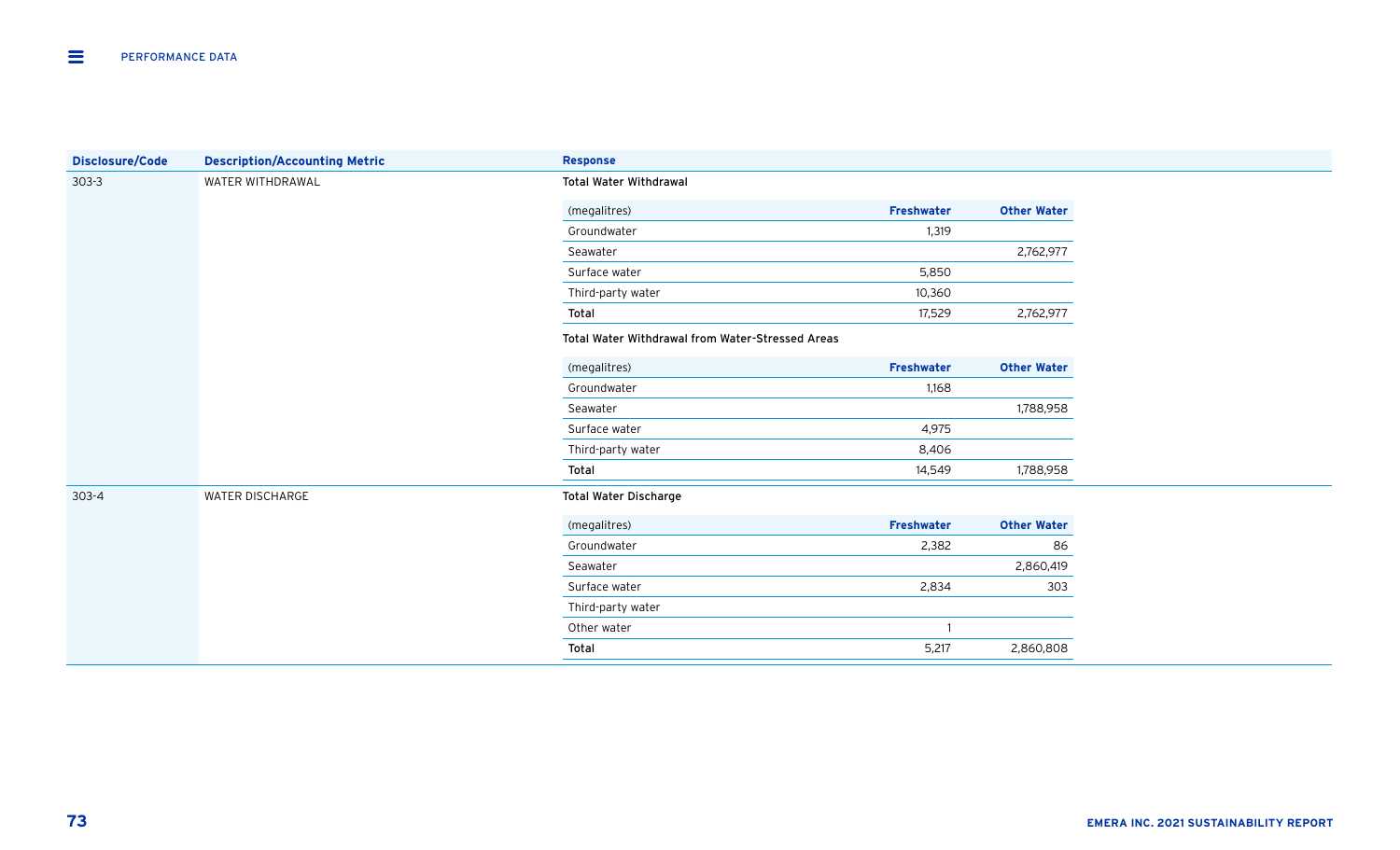| Disclosure/Code | <b>Description/Accounting Metric</b>                                                                                      | <b>Response</b>                                                                                                                                                                                                                                                                                                                                                                                                                                                                                                                                                       |
|-----------------|---------------------------------------------------------------------------------------------------------------------------|-----------------------------------------------------------------------------------------------------------------------------------------------------------------------------------------------------------------------------------------------------------------------------------------------------------------------------------------------------------------------------------------------------------------------------------------------------------------------------------------------------------------------------------------------------------------------|
| $303 - 5$       | <b>WATER CONSUMPTION</b>                                                                                                  | In 2021, Emera operating companies Tampa Electric, Nova Scotia Power, Emera Energy's Brooklyn Power, New Mexico Gas, Peoples Gas System,<br>Barbados Light & Power, and DOMLEC consumed approximately 15,781 megalitres of water as part of their operations. Depending on the<br>operational activity, water consumption is either sourced from direct measurements or invoices or estimated. Emera Energy's Brooklyn Power<br>also withdrew 875 megalitres of freshwater for cooling and later returned it to the original freshwater source.                       |
|                 | <b>SASB WATER MANAGEMENT</b>                                                                                              |                                                                                                                                                                                                                                                                                                                                                                                                                                                                                                                                                                       |
| IF-EU-140A.1    | (1) TOTAL WATER WITHDRAWN, (2) TOTAL WATER CONSUMED,<br>PERCENTAGE OF EACH IN REGIONS WITH HIGH OR EXTREMELY              | (1) 2,762,977 thousands of cubic metres, 0% in locations with high or extremely high baseline water stress as defined by the World Resources<br>Institute's (WRI) Water Risk Atlas tool, Aqueduct.                                                                                                                                                                                                                                                                                                                                                                    |
|                 | HIGH BASELINE WATER STRESS                                                                                                | (2) 15,781 thousands of cubic metres, 0% in locations with high or extremely high baseline water stress as defined by the World Resources<br>Institute's (WRI) Water Risk Atlas tool, Aqueduct.                                                                                                                                                                                                                                                                                                                                                                       |
| IF-EU-140A.2    | NUMBER OF INCIDENTS OF NON-COMPLIANCE WITH WATER<br>QUANTITY AND/OR QUALITY PERMITS, STANDARDS, AND<br><b>REGULATIONS</b> | Tampa Electric had four events of nonconformance with water requirements - two were associated with an exceedance of iron at an<br>internal outfall, one was the result of a missed sampling event and the final was associated with a release of groundwater beyond a drill pad<br>containment area.                                                                                                                                                                                                                                                                 |
| IF-EU-140A.3    | DESCRIPTION OF WATER MANAGEMENT RISKS AND DISCUSSION<br>OF STRATEGIES AND PRACTICES TO MITIGATE THOSE RISKS               | See response to Management Approach, GRI-303-1 and 303-2                                                                                                                                                                                                                                                                                                                                                                                                                                                                                                              |
| 304             | <b>BIODIVERSITY</b>                                                                                                       |                                                                                                                                                                                                                                                                                                                                                                                                                                                                                                                                                                       |
|                 | MANAGEMENT APPROACH                                                                                                       | Global attention on the risks of biodiversity impacts and loss is growing. We operate a wide variety of facilities across multiple regions and<br>ecosystems. We have a well-established approach to managing biodiversity impacts as part of our environmental management system, which<br>covers both regular operations and projects. We are compliant with regulations in this area and work with regulators to gather data and take<br>steps that can be of shared value to other groups and organizations carrying out biodiversity-related work.               |
|                 |                                                                                                                           | When we are building new or maintaining existing energy infrastructure, we follow a process that is respectful of the environment and based<br>on three principles: avoid, mitigate or compensate. Our first priority is always to try to avoid having any impacts on biodiversity. We screen for<br>biological resources and sensitive and protected areas as part of work planning processes so that negative impacts are avoided. If that is not<br>possible, we either take steps to mitigate our impacts or to compensate for them by investing in new habitats. |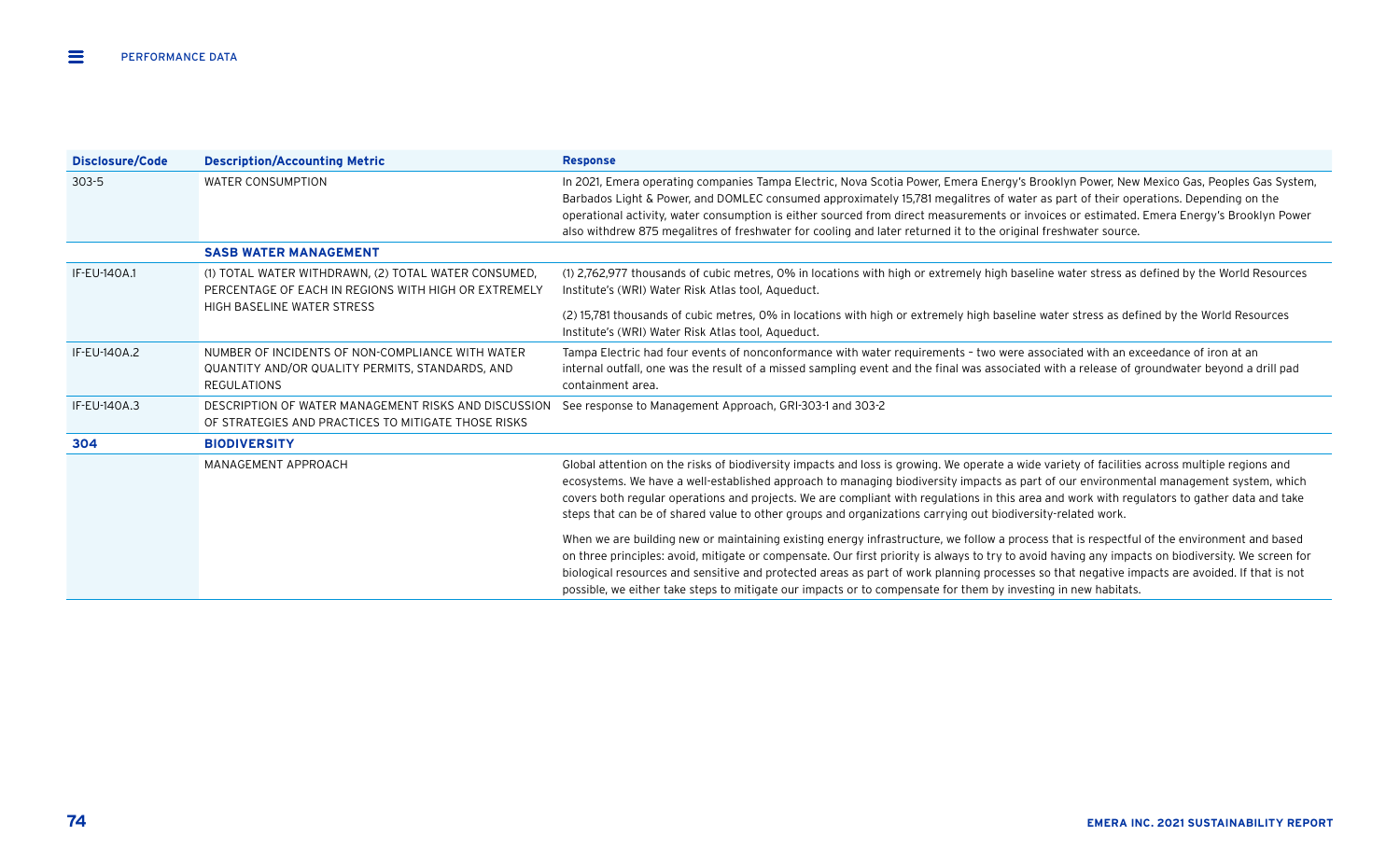| Disclosure/Code | <b>Description/Accounting Metric</b>                                                                                                             | <b>Response</b>                                                                                                                                                                                                                                                                                                                                                                                                                                                                                                                                                     |             |              |                                 |              |                                                                  |
|-----------------|--------------------------------------------------------------------------------------------------------------------------------------------------|---------------------------------------------------------------------------------------------------------------------------------------------------------------------------------------------------------------------------------------------------------------------------------------------------------------------------------------------------------------------------------------------------------------------------------------------------------------------------------------------------------------------------------------------------------------------|-------------|--------------|---------------------------------|--------------|------------------------------------------------------------------|
| 304-1           | OPERATIONAL SITES OWNED, LEASED, MANAGED IN, OR<br>ADJACENT TO, PROTECTED AREAS AND AREAS OF HIGH<br>BIODIVERSITY VALUE OUTSIDE PROTECTED AREAS. | We operate a wide variety of facilities - including electrical transmission and distribution lines, natural gas mains and service lines, hydro sites,<br>solar sites, substations, generating stations and wind farms - across multiple regions and ecosystems. When we are building new or maintaining<br>existing energy infrastructure, we follow a process that is respectful of the environment. Screening for biological resources and sensitive and<br>protected areas is conducted as part of work planning processes so that negative impacts are avoided. |             |              |                                 |              |                                                                  |
|                 |                                                                                                                                                  | Number of sites that are either adjacent to or intersect protected areas or areas where there have been identified threatened or endangered<br>species:                                                                                                                                                                                                                                                                                                                                                                                                             |             |              |                                 |              |                                                                  |
|                 |                                                                                                                                                  |                                                                                                                                                                                                                                                                                                                                                                                                                                                                                                                                                                     |             |              | <b>Regulated Protected Area</b> |              | Area Where Threatened & Endangered<br><b>Species Are Located</b> |
|                 |                                                                                                                                                  | Nova Scotia Power                                                                                                                                                                                                                                                                                                                                                                                                                                                                                                                                                   |             |              |                                 | 195          | 0                                                                |
|                 |                                                                                                                                                  | Tampa Electric                                                                                                                                                                                                                                                                                                                                                                                                                                                                                                                                                      |             |              |                                 | $\circ$      | 41                                                               |
|                 |                                                                                                                                                  | Newfoundland and Labrador                                                                                                                                                                                                                                                                                                                                                                                                                                                                                                                                           |             |              |                                 | 3            | 0                                                                |
|                 |                                                                                                                                                  | <b>DOMLEC</b>                                                                                                                                                                                                                                                                                                                                                                                                                                                                                                                                                       |             |              |                                 |              | 0                                                                |
|                 |                                                                                                                                                  | <b>BLP</b>                                                                                                                                                                                                                                                                                                                                                                                                                                                                                                                                                          |             |              |                                 | $\mathbf 0$  | 0                                                                |
|                 |                                                                                                                                                  | Total                                                                                                                                                                                                                                                                                                                                                                                                                                                                                                                                                               |             |              |                                 | 199          | 41                                                               |
|                 |                                                                                                                                                  | Number of Sites by Operational Area                                                                                                                                                                                                                                                                                                                                                                                                                                                                                                                                 |             |              |                                 |              |                                                                  |
|                 |                                                                                                                                                  |                                                                                                                                                                                                                                                                                                                                                                                                                                                                                                                                                                     | <b>NSPI</b> | <b>TEC</b>   | <b>ENL</b>                      | <b>TOTAL</b> |                                                                  |
|                 |                                                                                                                                                  | Thermal                                                                                                                                                                                                                                                                                                                                                                                                                                                                                                                                                             |             | $\mathsf{O}$ | 0                               |              |                                                                  |
|                 |                                                                                                                                                  | Hydro                                                                                                                                                                                                                                                                                                                                                                                                                                                                                                                                                               | 11          | $\mathsf{O}$ | 0                               | 11           |                                                                  |
|                 |                                                                                                                                                  | Transmission                                                                                                                                                                                                                                                                                                                                                                                                                                                                                                                                                        | 27          | 18           | 3                               | 48           |                                                                  |
|                 |                                                                                                                                                  | Distribution                                                                                                                                                                                                                                                                                                                                                                                                                                                                                                                                                        | 156         | 0            | 0                               | 157          |                                                                  |
|                 |                                                                                                                                                  | Photovoltaic generating facility                                                                                                                                                                                                                                                                                                                                                                                                                                                                                                                                    | O           | 23           | 0                               | 23           |                                                                  |
|                 |                                                                                                                                                  |                                                                                                                                                                                                                                                                                                                                                                                                                                                                                                                                                                     |             |              |                                 |              |                                                                  |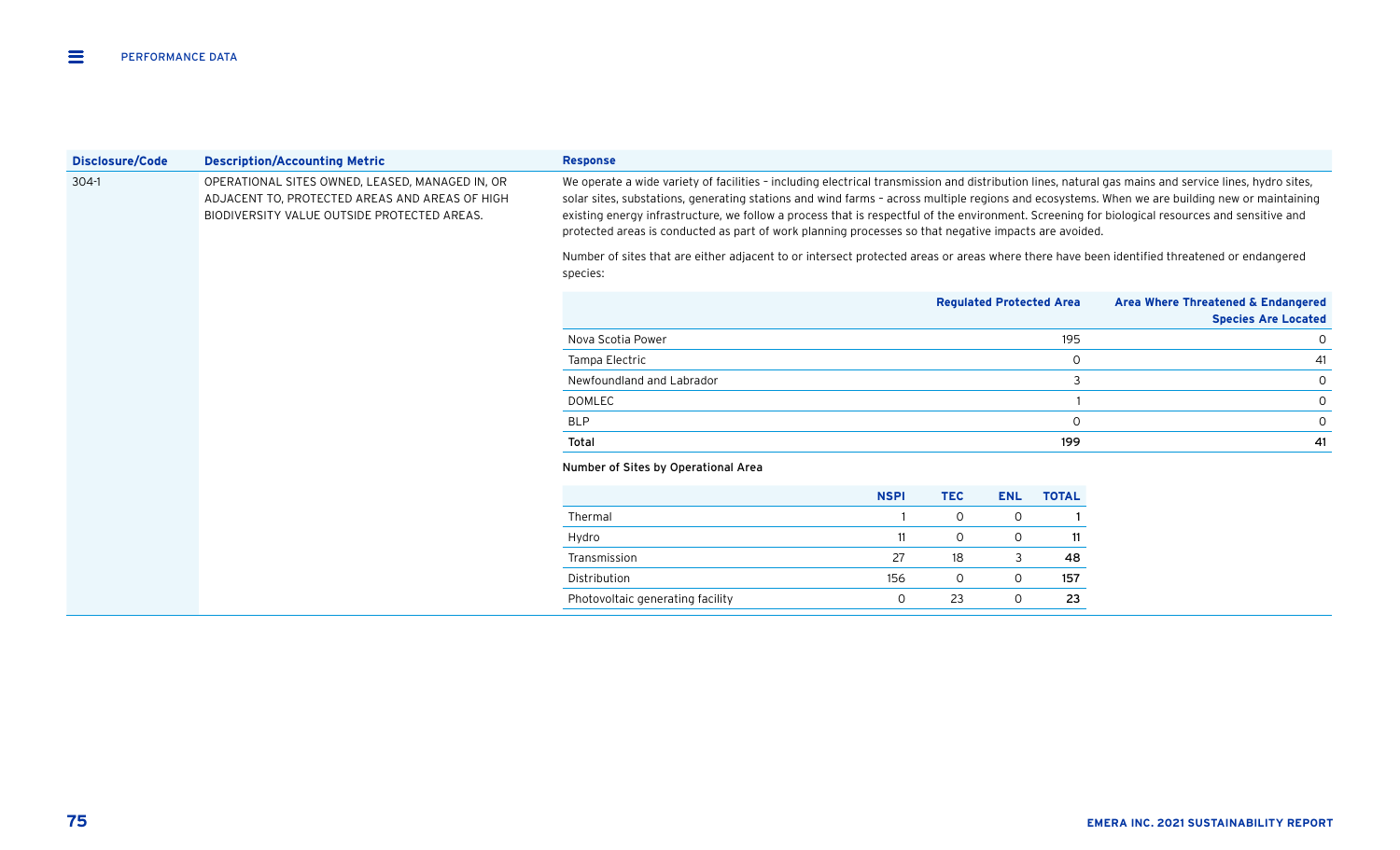| Disclosure/Code | <b>Description/Accounting Metric</b>                                         | <b>Response</b>                                                                                                                                                                                                                                                                                                                                                                                                                                                                                                                                                                                                                                                                                                                                                                                                                                                                                                                                                                                                                                                                                                                                                                                                                                                                                                                                                                                                                                                                                                                                                                                                                                                                                                                                                                                                                                                                                                                                                                                        |
|-----------------|------------------------------------------------------------------------------|--------------------------------------------------------------------------------------------------------------------------------------------------------------------------------------------------------------------------------------------------------------------------------------------------------------------------------------------------------------------------------------------------------------------------------------------------------------------------------------------------------------------------------------------------------------------------------------------------------------------------------------------------------------------------------------------------------------------------------------------------------------------------------------------------------------------------------------------------------------------------------------------------------------------------------------------------------------------------------------------------------------------------------------------------------------------------------------------------------------------------------------------------------------------------------------------------------------------------------------------------------------------------------------------------------------------------------------------------------------------------------------------------------------------------------------------------------------------------------------------------------------------------------------------------------------------------------------------------------------------------------------------------------------------------------------------------------------------------------------------------------------------------------------------------------------------------------------------------------------------------------------------------------------------------------------------------------------------------------------------------------|
| $304 - 2$       | SIGNIFICANT IMPACTS OF ACTIVITIES, PRODUCTS, AND<br>SERVICES ON BIODIVERSITY | We operate many types of facilities, including electrical transmission and distribution lines, natural gas mains and service lines, hydro sites, solar<br>sites, substations, generating stations and wind farms. To support our transition to lower carbon generation, we are often required to build or<br>upgrade facilities.                                                                                                                                                                                                                                                                                                                                                                                                                                                                                                                                                                                                                                                                                                                                                                                                                                                                                                                                                                                                                                                                                                                                                                                                                                                                                                                                                                                                                                                                                                                                                                                                                                                                       |
|                 |                                                                              | Before we begin any project, we screen sites for biological resources and sensitive or protected areas. We aim to mitigate any potential<br>biodiversity impacts to vulnerable species or sensitive ecosystems when siting or timing projects or minimizing the extent and/or likelihood<br>of these impacts using site-specific environmental protection procedures including water management, sedimentation control, wetland<br>protection, and protection measures for wildlife and species of concern. We also conduct recommended mitigation measures after our project<br>work is complete.                                                                                                                                                                                                                                                                                                                                                                                                                                                                                                                                                                                                                                                                                                                                                                                                                                                                                                                                                                                                                                                                                                                                                                                                                                                                                                                                                                                                     |
| $304 - 3$       | HABITATS PROTECTED AND RESTORED                                              | Some restoration work completed by our operating companies was as follows:                                                                                                                                                                                                                                                                                                                                                                                                                                                                                                                                                                                                                                                                                                                                                                                                                                                                                                                                                                                                                                                                                                                                                                                                                                                                                                                                                                                                                                                                                                                                                                                                                                                                                                                                                                                                                                                                                                                             |
|                 |                                                                              | Barbados Light & Power - As part of its Clean Energy Bridge (CEB) Project, in 2020 four diesel engines were delivered to Barbados via sea<br>barge and a beach landing. Landings were completed at high tide to minimize potential impacts to the beach and sea bottom. Infrastructure<br>to safely land the barge was removed and the beach landing site at Maycock's Beach was restored immediately after the landing of the<br>engines was completed. The restoration was reviewed by the Barbados Sea Turtle Project and the Coastal Zone Management Unit.<br>New Mexico Gas Company - NMGC restores impacted habitats to pre-construction conditions by reseeding rangelands post construction and<br>monitoring effectiveness.<br>Emera New Brunswick - As part of regular pipeline Right of Way maintenance activities, wetlands and watercourses along the Right of Way<br>were repaired due to damage caused by recreational ATV traffic.<br>Peoples Gas System - Peoples Gas System works to restore areas it impacts during pipeline maintenance and/or new pipeline construction.<br>PGS also makes conservation contributions and purchases State wetland and U.S. Army Corps of Engineers mitigation credits to offset<br>our impacts. Forested wetland credits were purchased to mitigate construction impacts associated with a pipeline project and a monetary<br>payment was made to US Fish and Wildlife Service for a pipeline project occurring near three bald eagle nests.<br>• Tampa Electric - Tampa Electric performed maintenance activities within a 0.79 km <sup>2</sup> transmission corridor to help with the survival of native<br>plant species within the corridor. This work also helps attract native animals to the areas such as Gopher Tortoises, Osprey, and Eastern<br>Indigo Snakes. In addition, Tampa Electric manages a portion of a transmission corridor to keep it free from exotic plants for the survival of<br>the endangered Florida golden aster. |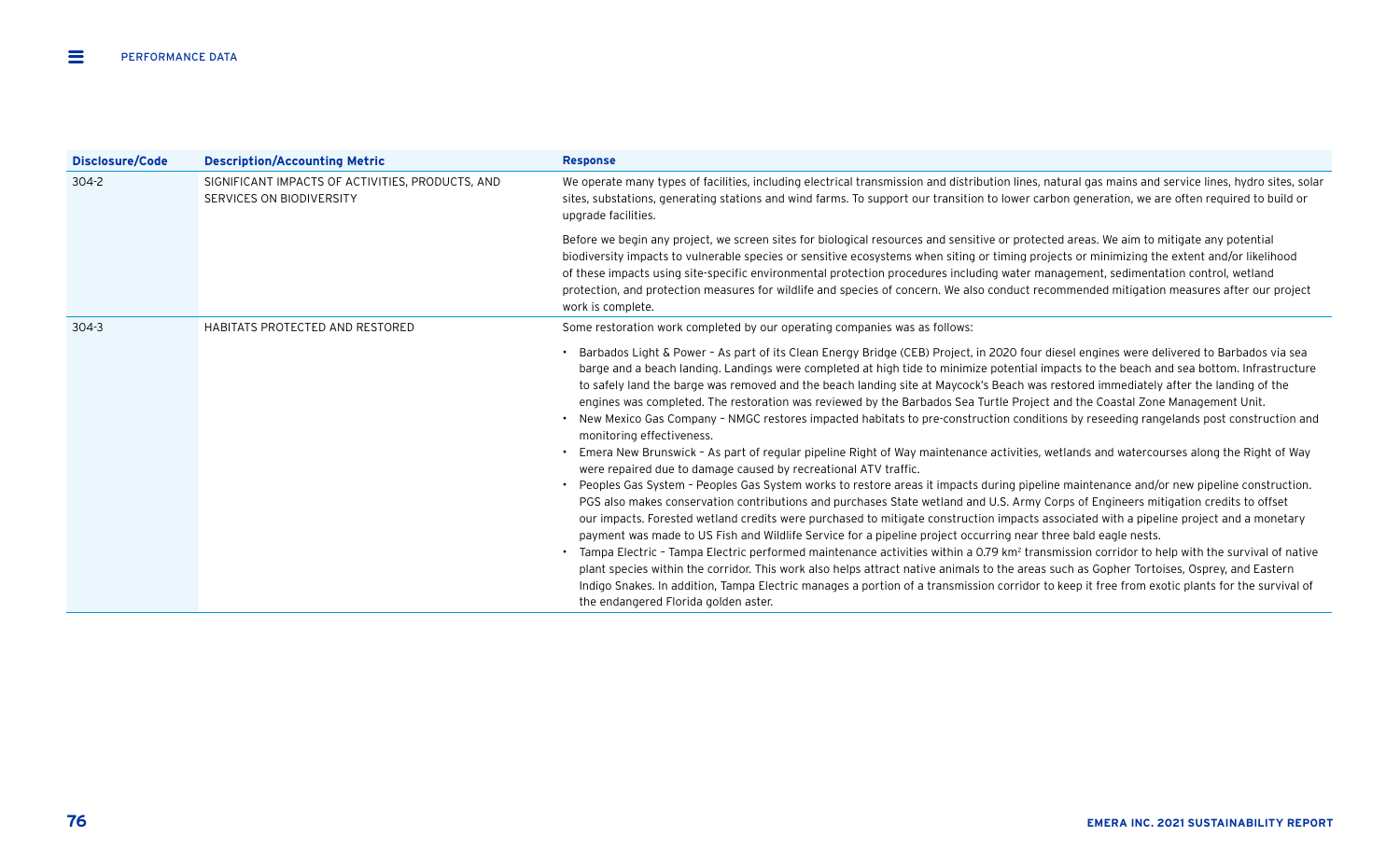| Disclosure/Code | <b>Description/Accounting Metric</b>    | <b>Response</b>                                                                                                                                                                                                                                             |                                                                                                                                                                                                                                                                                                                                                                                                                                                                                                                                                                                                                                                                                                                                                                       |           |                                                                                                                                                                               |  |  |
|-----------------|-----------------------------------------|-------------------------------------------------------------------------------------------------------------------------------------------------------------------------------------------------------------------------------------------------------------|-----------------------------------------------------------------------------------------------------------------------------------------------------------------------------------------------------------------------------------------------------------------------------------------------------------------------------------------------------------------------------------------------------------------------------------------------------------------------------------------------------------------------------------------------------------------------------------------------------------------------------------------------------------------------------------------------------------------------------------------------------------------------|-----------|-------------------------------------------------------------------------------------------------------------------------------------------------------------------------------|--|--|
| 305             | <b>EMISSIONS</b>                        |                                                                                                                                                                                                                                                             |                                                                                                                                                                                                                                                                                                                                                                                                                                                                                                                                                                                                                                                                                                                                                                       |           |                                                                                                                                                                               |  |  |
| $305-1$         | DIRECT (SCOPE 1) GHG EMISSIONS          |                                                                                                                                                                                                                                                             | Emera has a strong track record of reducing GHG emissions through investments in renewables and lower carbon energy alternatives. Emera<br>had a 38 per cent reduction in Scope 1 GHG emissions (MtCO <sub>2</sub> e) since 2005 (39 per cent reduction in Scope 1 CO <sub>2</sub> ). Emera has chosen 2005 as<br>the base year for emissions calculations, as it aligns with the 2005 base year used by the Government of Canada for national GHG reduction<br>targets. Emera has a Climate Commitment that articulates defined reduction targets.                                                                                                                                                                                                                   |           |                                                                                                                                                                               |  |  |
|                 |                                         |                                                                                                                                                                                                                                                             | Operational control is the consolidation approach for emissions used at Emera.                                                                                                                                                                                                                                                                                                                                                                                                                                                                                                                                                                                                                                                                                        |           |                                                                                                                                                                               |  |  |
|                 |                                         |                                                                                                                                                                                                                                                             | Scope 1 emission calculations include CO <sub>2</sub> , CH <sub>4</sub> , N <sub>2</sub> O and SF <sub>6</sub> . Scope 2 and 3 emissions include CO <sub>2</sub> , CH <sub>4</sub> and N <sub>2</sub> O. Emera used the IPCC 4th<br>Assessment Report as the source for emission factors, and global warming potential (GWP) rates and regional emissions factors for Nova Scotia<br>and Tampa Electric. Emera's Scope 3 emissions include $CO2$ , CH <sub>a</sub> and N <sub>2</sub> O, as calculated using regional emissions factors for Nova Scotia and<br>Tampa Electric. Scope 3 emissions include the use of sold products and purchased electricity that is sold to end users. Emera does not report<br>market-based energy indirect (Scope 2) GHG emissions. |           |                                                                                                                                                                               |  |  |
|                 |                                         |                                                                                                                                                                                                                                                             | calculated using total MWh energy sold, and Scope 1 and 2 GHG emissions (CO <sub>2</sub> e).                                                                                                                                                                                                                                                                                                                                                                                                                                                                                                                                                                                                                                                                          |           | Emera's GHG intensity ratio in 2021 was 0.49 metric tonnes CO <sub>2</sub> e/MWh (CO <sub>2</sub> intensity ratio was 0.48 metric tonnes CO <sub>2</sub> /MWh). This ratio is |  |  |
|                 |                                         |                                                                                                                                                                                                                                                             | For further information, see Emera's 2021 CDP Climate Change submission.                                                                                                                                                                                                                                                                                                                                                                                                                                                                                                                                                                                                                                                                                              |           |                                                                                                                                                                               |  |  |
|                 |                                         | <b>GHG Emissions<sup>1</sup></b><br>(tonnes CO <sub>2</sub> e)                                                                                                                                                                                              |                                                                                                                                                                                                                                                                                                                                                                                                                                                                                                                                                                                                                                                                                                                                                                       |           |                                                                                                                                                                               |  |  |
|                 |                                         |                                                                                                                                                                                                                                                             | Scope 1 and 2                                                                                                                                                                                                                                                                                                                                                                                                                                                                                                                                                                                                                                                                                                                                                         | Scope 3   |                                                                                                                                                                               |  |  |
|                 |                                         | 2021                                                                                                                                                                                                                                                        | 15,453,000<br>$(15,308,000 \, \text{CO}_2)$                                                                                                                                                                                                                                                                                                                                                                                                                                                                                                                                                                                                                                                                                                                           | 9,158,000 |                                                                                                                                                                               |  |  |
|                 |                                         | 2005<br>(base year)                                                                                                                                                                                                                                         | 25,017,000 <sup>2</sup>                                                                                                                                                                                                                                                                                                                                                                                                                                                                                                                                                                                                                                                                                                                                               | 1,885,000 |                                                                                                                                                                               |  |  |
|                 |                                         | In addition to the above, Emera's CO <sub>2</sub> emissions from biomass generating facilities were 315,718 metric tonnes in 2021.<br>2 Scope 2 base year 2005 is unavailable. Purchased electricity for own use is not a large number at Emera facilities. |                                                                                                                                                                                                                                                                                                                                                                                                                                                                                                                                                                                                                                                                                                                                                                       |           |                                                                                                                                                                               |  |  |
| $305 - 2$       | ENERGY INDIRECT (SCOPE 2) GHG EMISSIONS | See response to GRI 305-1.                                                                                                                                                                                                                                  |                                                                                                                                                                                                                                                                                                                                                                                                                                                                                                                                                                                                                                                                                                                                                                       |           |                                                                                                                                                                               |  |  |
| $305 - 3$       | OTHER INDIRECT (SCOPE 3) GHG EMISSIONS  | See response to GRI 305-1.                                                                                                                                                                                                                                  |                                                                                                                                                                                                                                                                                                                                                                                                                                                                                                                                                                                                                                                                                                                                                                       |           |                                                                                                                                                                               |  |  |
| $305 - 4$       | <b>GHG EMISSIONS INTENSITY</b>          | See response to GRI 305-1.                                                                                                                                                                                                                                  |                                                                                                                                                                                                                                                                                                                                                                                                                                                                                                                                                                                                                                                                                                                                                                       |           |                                                                                                                                                                               |  |  |
| $305 - 5$       | REDUCTION OF GHG EMISSIONS              | See response to GRI 305-1.                                                                                                                                                                                                                                  |                                                                                                                                                                                                                                                                                                                                                                                                                                                                                                                                                                                                                                                                                                                                                                       |           |                                                                                                                                                                               |  |  |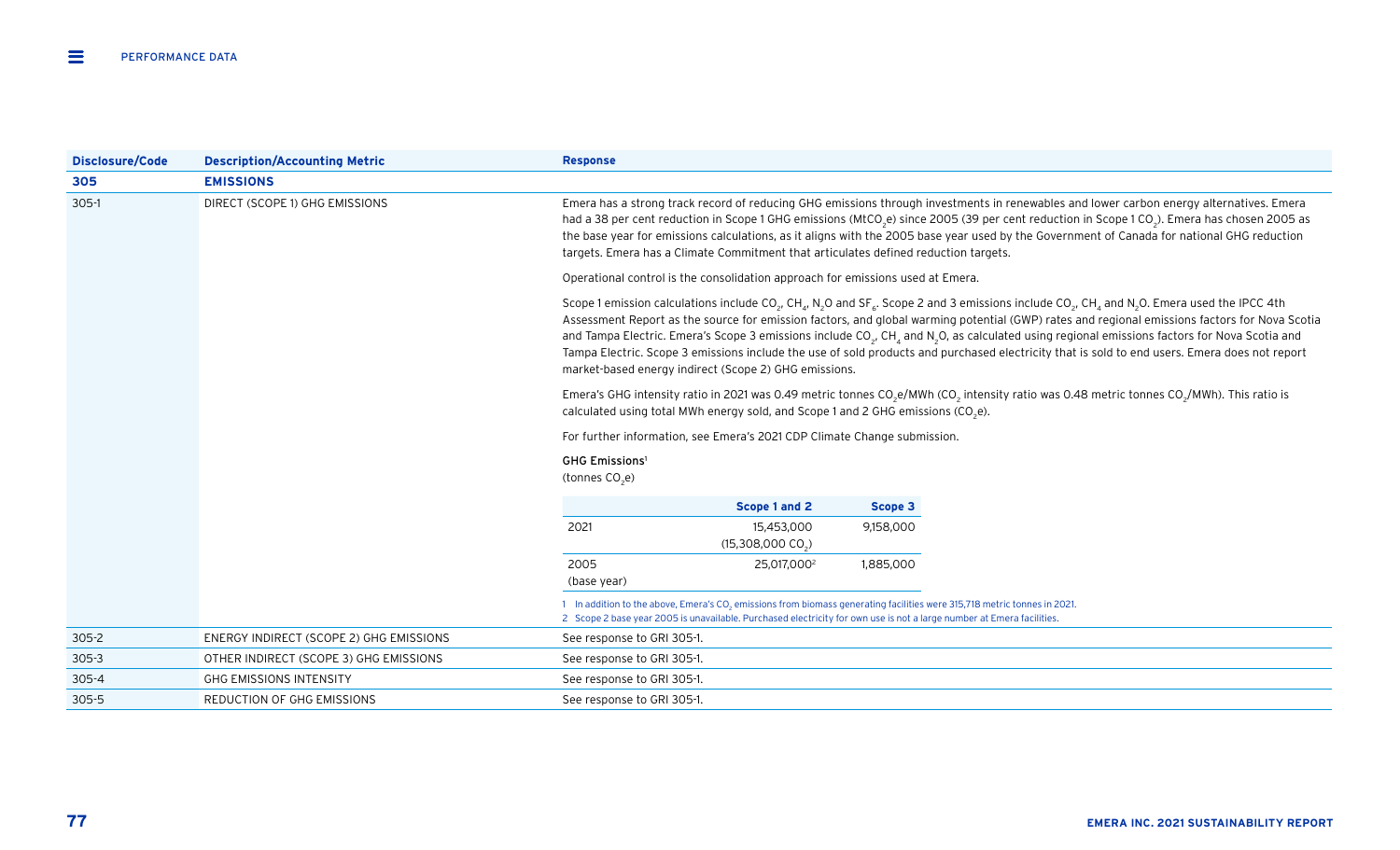| <b>Disclosure/Code</b>                                                                          | <b>Description/Accounting Metric</b>                                                                                                                                            | <b>Response</b>                                                                                                                                                                                                                                                                                                                                                                                                                                                                                                               |               |  |
|-------------------------------------------------------------------------------------------------|---------------------------------------------------------------------------------------------------------------------------------------------------------------------------------|-------------------------------------------------------------------------------------------------------------------------------------------------------------------------------------------------------------------------------------------------------------------------------------------------------------------------------------------------------------------------------------------------------------------------------------------------------------------------------------------------------------------------------|---------------|--|
| $305 - 7$<br>NITROGEN OXIDES (NOX), SULFUR OXIDES (SOX), AND OTHER<br>SIGNIFICANT AIR EMISSIONS |                                                                                                                                                                                 | In 2021, Emera's other emissions for NO <sub>v</sub> , SO <sub>2</sub> , Mercury (Hg), carbon monoxide (CO), total particulate matter, PM10 and PM2.5 were as noted in<br>the following table. Persistent organic pollutants (POP), volatile organic compounds (VOC), hazardous air pollutants (HAP), and other standard<br>categories of air emissions identified in relevant regulations are included in NPRI reporting for Nova Scotia Power and in TRI or FDEP reporting<br>for Tampa Electric.<br><b>Other Emissions</b> |               |  |
|                                                                                                 |                                                                                                                                                                                 | NO.                                                                                                                                                                                                                                                                                                                                                                                                                                                                                                                           | 23,269 tonnes |  |
|                                                                                                 |                                                                                                                                                                                 | SO <sub>2</sub>                                                                                                                                                                                                                                                                                                                                                                                                                                                                                                               | 63,515 tonnes |  |
|                                                                                                 |                                                                                                                                                                                 | $Hg^*$                                                                                                                                                                                                                                                                                                                                                                                                                                                                                                                        | 40 tonnes     |  |
|                                                                                                 |                                                                                                                                                                                 | $\mathsf{CO}^{**}$                                                                                                                                                                                                                                                                                                                                                                                                                                                                                                            | 3,304 tonnes  |  |
|                                                                                                 |                                                                                                                                                                                 | Total particulate matter**                                                                                                                                                                                                                                                                                                                                                                                                                                                                                                    | 785 tonnes    |  |
|                                                                                                 |                                                                                                                                                                                 | $PM_{10}^{\ast\ast}$                                                                                                                                                                                                                                                                                                                                                                                                                                                                                                          | 631 tonnes    |  |
|                                                                                                 |                                                                                                                                                                                 | $PM_{2.5}$ **                                                                                                                                                                                                                                                                                                                                                                                                                                                                                                                 | 443 tonnes    |  |
|                                                                                                 |                                                                                                                                                                                 | * Applies to Tampa Electric and Nova Scotia Power only.<br>** Reported for Tampa Electric, Nova Scotia Power and Brooklyn Power.                                                                                                                                                                                                                                                                                                                                                                                              |               |  |
|                                                                                                 | <b>SASB GREENHOUSE GAS EMISSIONS &amp; ENERGY RESOURCE PLANNING</b>                                                                                                             |                                                                                                                                                                                                                                                                                                                                                                                                                                                                                                                               |               |  |
| <b>IF-EU-110A.1</b>                                                                             | (1) GROSS GLOBAL SCOPE 1 EMISSIONS, (2) PERCENTAGE                                                                                                                              | (1) 15,451,000 tonnes CO <sub>2</sub> e <sup>*</sup>                                                                                                                                                                                                                                                                                                                                                                                                                                                                          |               |  |
|                                                                                                 | COVERED UNDER EMISSIONS-LIMITING REGULATIONS, AND (3)<br><b>EMISSIONS-REPORTING REGULATIONS</b>                                                                                 | (2) 39% covered under emissions-limiting regulations                                                                                                                                                                                                                                                                                                                                                                                                                                                                          |               |  |
|                                                                                                 |                                                                                                                                                                                 | (3) 93% covered under emissions-reporting regulations                                                                                                                                                                                                                                                                                                                                                                                                                                                                         |               |  |
|                                                                                                 |                                                                                                                                                                                 | * Emera emissions are calculated in accordance with 100-year time horizon global warming potential (GWP) values. GWP factors were sourced by the Government of Canada who<br>references the Intergovernmental Panel on Climate Change (IPCC) 4th Assessment Report.                                                                                                                                                                                                                                                           |               |  |
| IF-EU-110A.2                                                                                    | GREENHOUSE GAS (GHG) EMISSIONS ASSOCIATED WITH<br>POWER DELIVERIES                                                                                                              | 16,588,000 tonnes CO <sub>2</sub> e                                                                                                                                                                                                                                                                                                                                                                                                                                                                                           |               |  |
| IF-EU-110A.3                                                                                    | DISCUSSION OF LONG-TERM AND SHORT-TERM STRATEGY OR<br>PLAN TO MANAGE SCOPE 1 EMISSIONS, EMISSIONS REDUCTION<br>TARGETS, AND AN ANALYSIS OF PERFORMANCE AGAINST<br>THOSE TARGETS | 2021 Emera Sustainability Report: Climate Transition Plan, pp. 13-30                                                                                                                                                                                                                                                                                                                                                                                                                                                          |               |  |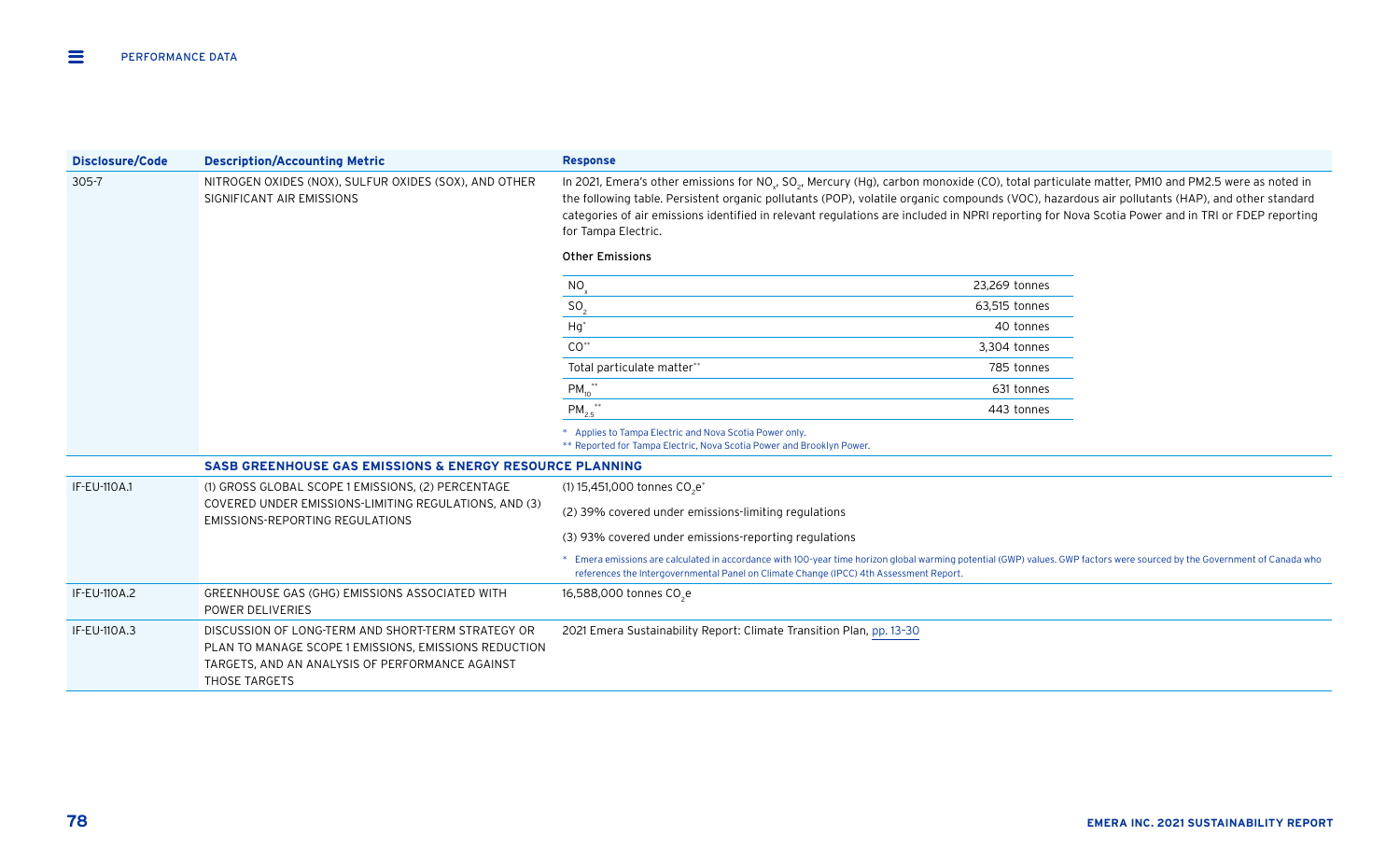| <b>Disclosure/Code</b> | <b>Description/Accounting Metric</b>                                                                                                          | <b>Response</b>                                                                                                                                                                                                                                                                                                                                                                                                                                                                                                                                                                                  |
|------------------------|-----------------------------------------------------------------------------------------------------------------------------------------------|--------------------------------------------------------------------------------------------------------------------------------------------------------------------------------------------------------------------------------------------------------------------------------------------------------------------------------------------------------------------------------------------------------------------------------------------------------------------------------------------------------------------------------------------------------------------------------------------------|
| IF-EU-110A.4           | (1) NUMBER OF CUSTOMERS SERVED IN MARKETS SUBJECT                                                                                             | (1) Approximately 536,000 customers                                                                                                                                                                                                                                                                                                                                                                                                                                                                                                                                                              |
|                        | TO RENEWABLE PORTFOLIO STANDARDS (RPS) AND<br>(2) PERCENTAGE FULFILLMENT OF RPS TARGET BY MARKET                                              | (2) In 2021, Nova Scotia Power supplied its customers with approximately 30% renewable energy. This was less than the required 40% as<br>required by the provincial Renewable Energy Regulations. This was the result of the delay in receipt of renewable energy from Muskrat Falls.<br>Because of the delay, the provincial government provided NSPI with an alternate compliance plan in 2020, as permitted by the regulations.<br>This alternative plan requires NSPI to supply customers with at least 40% of energy generated from renewable sources over the 2020 through<br>2022 period. |
|                        | <b>SASB AIR QUALITY</b>                                                                                                                       |                                                                                                                                                                                                                                                                                                                                                                                                                                                                                                                                                                                                  |
| IF-EU-120A.1           | AIR EMISSIONS OF THE FOLLOWING POLLUTANTS: (1) NO <sub>v</sub>                                                                                | (1) $NOv$ - 23,269 tonnes, 74% in or near areas of dense population                                                                                                                                                                                                                                                                                                                                                                                                                                                                                                                              |
|                        | (EXCLUDING N <sub>2</sub> O), (2) SOX, (3) PARTICULATE MATTER (PM <sub>10</sub> ),<br>(4) LEAD (PB), AND (5) MERCURY (HG); PERCENTAGE OF EACH | (2) $SO_2$ - 63,515 tonnes, 70% in or near areas of dense population                                                                                                                                                                                                                                                                                                                                                                                                                                                                                                                             |
|                        | IN OR NEAR AREAS OF DENSE POPULATION                                                                                                          | (3) Particulate Matter (PM10) - 785 tonnes, 19% in or near areas of dense population                                                                                                                                                                                                                                                                                                                                                                                                                                                                                                             |
|                        |                                                                                                                                               | (4) Lead (Pb) - Emera does not consider lead emissions to be material to its operations                                                                                                                                                                                                                                                                                                                                                                                                                                                                                                          |
|                        |                                                                                                                                               | (5) Mercury (Hg) - 40 tonnes, 12% in or near areas of dense population                                                                                                                                                                                                                                                                                                                                                                                                                                                                                                                           |
| 306                    | <b>WASTE</b>                                                                                                                                  |                                                                                                                                                                                                                                                                                                                                                                                                                                                                                                                                                                                                  |
| 306-1                  | WASTE GENERATION AND SIGNIFICANT WASTE-RELATED<br><b>IMPACTS</b>                                                                              | Emera companies are focused on reducing waste at its source and minimizing the amount of non-hazardous and hazardous waste that is<br>produced and in need of disposal. All waste is managed and disposed of in accordance with applicable regulations and at approved facilities.                                                                                                                                                                                                                                                                                                               |
|                        |                                                                                                                                               | Our largest waste type by volume continues to be waste products from the combustion of coal. These products are either reused for other<br>uses or landfilled at company sites. As we transition away from coal use (see our Climate Transition Plan, pp. 13-30) we will continue to reduce<br>and eventually eliminate coal combustion residue production in our generating facilities.                                                                                                                                                                                                         |
| 306-2                  | MANAGEMENT OF SIGNIFICANT WASTE RELATED IMPACTS                                                                                               | Emera and its operating companies have environmental management systems to manage environmental risks, including waste management.<br>Processes are in place to review contractors managing Emera wastes and to review facilities where Emera waste is disposed.                                                                                                                                                                                                                                                                                                                                 |
| $306 - 3$              | <b>WASTE GENERATION</b>                                                                                                                       | In 2021, Emera companies disposed of approximately 40.5 tonnes of solid hazardous waste and 948,885 litres of liquid hazardous waste.<br>This included approximately 36.6 tonnes of solid PCB and 11,518 litres of liquid PCB waste.                                                                                                                                                                                                                                                                                                                                                             |
|                        |                                                                                                                                               | In 2021, Emera companies produced a total of 575,007 tonnes of coal ash, of which approximately 26 per cent (151,336 tonnes) was repurposed<br>for other industrial uses.                                                                                                                                                                                                                                                                                                                                                                                                                        |
|                        |                                                                                                                                               | Emera does not have complete data on the amount of non-hazardous waste that is disposed. Waste is characterized before disposal to make<br>certain that waste is managed and disposed in accordance with applicable regulations.                                                                                                                                                                                                                                                                                                                                                                 |
| 306-4                  | WASTE DIVERTED FROM DISPOSAL                                                                                                                  | See 306-2                                                                                                                                                                                                                                                                                                                                                                                                                                                                                                                                                                                        |
| $306 - 5$              | WASTE DIRECTED TO DISPOSAL                                                                                                                    | See 306-2                                                                                                                                                                                                                                                                                                                                                                                                                                                                                                                                                                                        |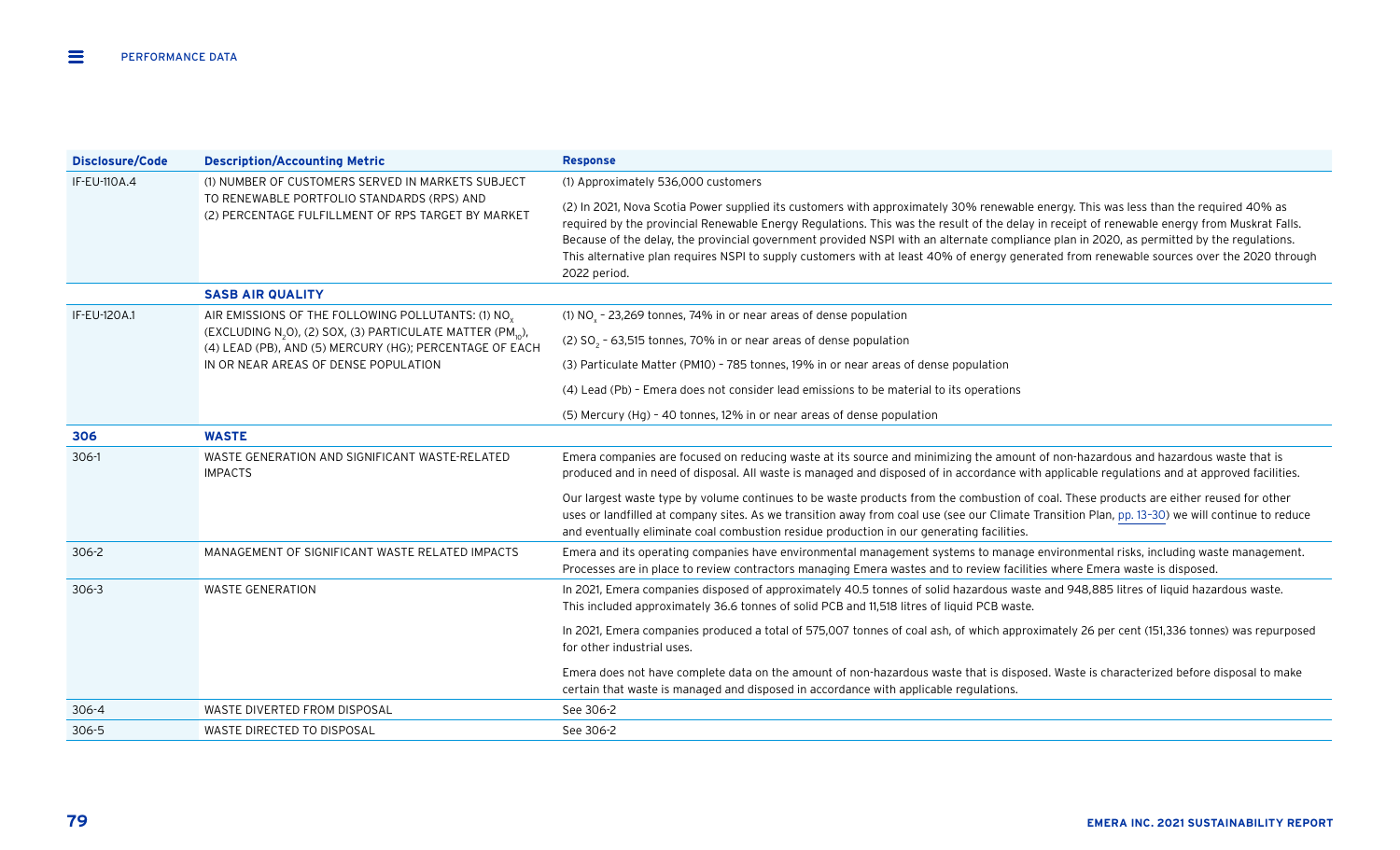| <b>Disclosure/Code</b> | <b>Description/Accounting Metric</b>                                                                                                                                              | <b>Response</b>                                                                                                                                                                                                                                                                                                                                              |                                                                                                                                                |     |                         |             |                |  |
|------------------------|-----------------------------------------------------------------------------------------------------------------------------------------------------------------------------------|--------------------------------------------------------------------------------------------------------------------------------------------------------------------------------------------------------------------------------------------------------------------------------------------------------------------------------------------------------------|------------------------------------------------------------------------------------------------------------------------------------------------|-----|-------------------------|-------------|----------------|--|
|                        | <b>SASB COAL ASH MANAGEMENT</b>                                                                                                                                                   |                                                                                                                                                                                                                                                                                                                                                              |                                                                                                                                                |     |                         |             |                |  |
| IF-EU-150A.1           | AMOUNT OF COAL COMBUSTION RESIDUALS (CCR) GENERATED, Tampa Electric and Nova Scotia Power generated 575,007 metric tonnes of CCR and recycled 26% in 2021.<br>PERCENTAGE RECYCLED |                                                                                                                                                                                                                                                                                                                                                              |                                                                                                                                                |     |                         |             |                |  |
| IF-EU-150A.2           | TOTAL NUMBER OF COAL COMBUSTION RESIDUAL (CCR)                                                                                                                                    |                                                                                                                                                                                                                                                                                                                                                              |                                                                                                                                                |     | <b>HAZARD POTENTIAL</b> |             |                |  |
|                        | IMPOUNDMENTS, BROKEN DOWN BY HAZARD POTENTIAL<br>CLASSIFICATION AND STRUCTURAL INTEGRITY ASSESSMENT                                                                               | <b>Integrity Rating</b>                                                                                                                                                                                                                                                                                                                                      | <b>Less Than Low</b>                                                                                                                           | Low | <b>Significant</b>      | <b>High</b> | <b>Incised</b> |  |
|                        |                                                                                                                                                                                   | Satisfactory                                                                                                                                                                                                                                                                                                                                                 | n/a                                                                                                                                            |     | n/a                     | n/a         | n/a            |  |
|                        |                                                                                                                                                                                   | Fair                                                                                                                                                                                                                                                                                                                                                         | n/a                                                                                                                                            | n/a | n/a                     | n/a         | n/a            |  |
|                        |                                                                                                                                                                                   | Poor                                                                                                                                                                                                                                                                                                                                                         | n/a                                                                                                                                            | n/a | n/a                     | n/a         | n/a            |  |
|                        |                                                                                                                                                                                   | Unsatisfactory                                                                                                                                                                                                                                                                                                                                               | n/a                                                                                                                                            | n/a | n/a                     | n/a         | n/a            |  |
|                        |                                                                                                                                                                                   | Not applicable                                                                                                                                                                                                                                                                                                                                               | n/a                                                                                                                                            | n/a | n/a                     | n/a         | n/a            |  |
|                        |                                                                                                                                                                                   | Note: The information in the above table is reported for Tampa Electric only. This CCR indicator defined by SASB is based on US regulations.                                                                                                                                                                                                                 |                                                                                                                                                |     |                         |             |                |  |
| 307                    | <b>ENVIRONMENTAL COMPLIANCE</b>                                                                                                                                                   |                                                                                                                                                                                                                                                                                                                                                              |                                                                                                                                                |     |                         |             |                |  |
| $307-1$                | NON-COMPLIANCE WITH ENVIRONMENTAL LAWS AND<br><b>REGULATIONS</b>                                                                                                                  | Peoples Gas received a Consent Order from the Florida Department of Environmental Protection with a financial penalty of \$570 (USD) for<br>installing a gas pipeline without a valid permit.                                                                                                                                                                |                                                                                                                                                |     |                         |             |                |  |
|                        |                                                                                                                                                                                   | Tampa Electric received a Consent Order from the Florida Department of Environmental Protection with a financial penalty of \$2,600 (USD) for<br>removing trees from a forested wetland without the required approval. Tampa Electric also received a warning letter for the same event from<br>the Hillsborough County Environmental Protection Commission. |                                                                                                                                                |     |                         |             |                |  |
|                        |                                                                                                                                                                                   | All fines have been paid.                                                                                                                                                                                                                                                                                                                                    |                                                                                                                                                |     |                         |             |                |  |
|                        |                                                                                                                                                                                   | from an internal outfall at a power generating facility.                                                                                                                                                                                                                                                                                                     | Tampa Electric received a warning letter from the Florida Department of Environmental Protection as a result of wastewater iron exceedances    |     |                         |             |                |  |
|                        |                                                                                                                                                                                   | Nova Scotia Power received a warning letter from Environment and Climate Change Canada for the release of PCB contaminated mineral oil<br>from an abandoned transformer.                                                                                                                                                                                     |                                                                                                                                                |     |                         |             |                |  |
|                        | SASB INTEGRITY OF GAS DELIVERY INFRASTRUCTURE                                                                                                                                     |                                                                                                                                                                                                                                                                                                                                                              |                                                                                                                                                |     |                         |             |                |  |
| IF-GU-540A.1           | NUMBER OF (1) REPORTABLE PIPELINE INCIDENTS,<br>(2) CORRECTIVE ACTION ORDERS (CAO), AND                                                                                           | incidents due to damage due to excavation.                                                                                                                                                                                                                                                                                                                   | (1) Reportable pipeline incidents - Peoples Gas had one Pipeline and Hazardous Materials Safety Administration (PHMSA) reportable distribution |     |                         |             |                |  |
|                        | (3) NOTICES OF PROBABLE VIOLATION (NOPV)                                                                                                                                          | (2) Corrective Action Orders (CAO) - 0                                                                                                                                                                                                                                                                                                                       |                                                                                                                                                |     |                         |             |                |  |
|                        |                                                                                                                                                                                   | (3) Notices of Probable Violation (NOPV) - 3                                                                                                                                                                                                                                                                                                                 |                                                                                                                                                |     |                         |             |                |  |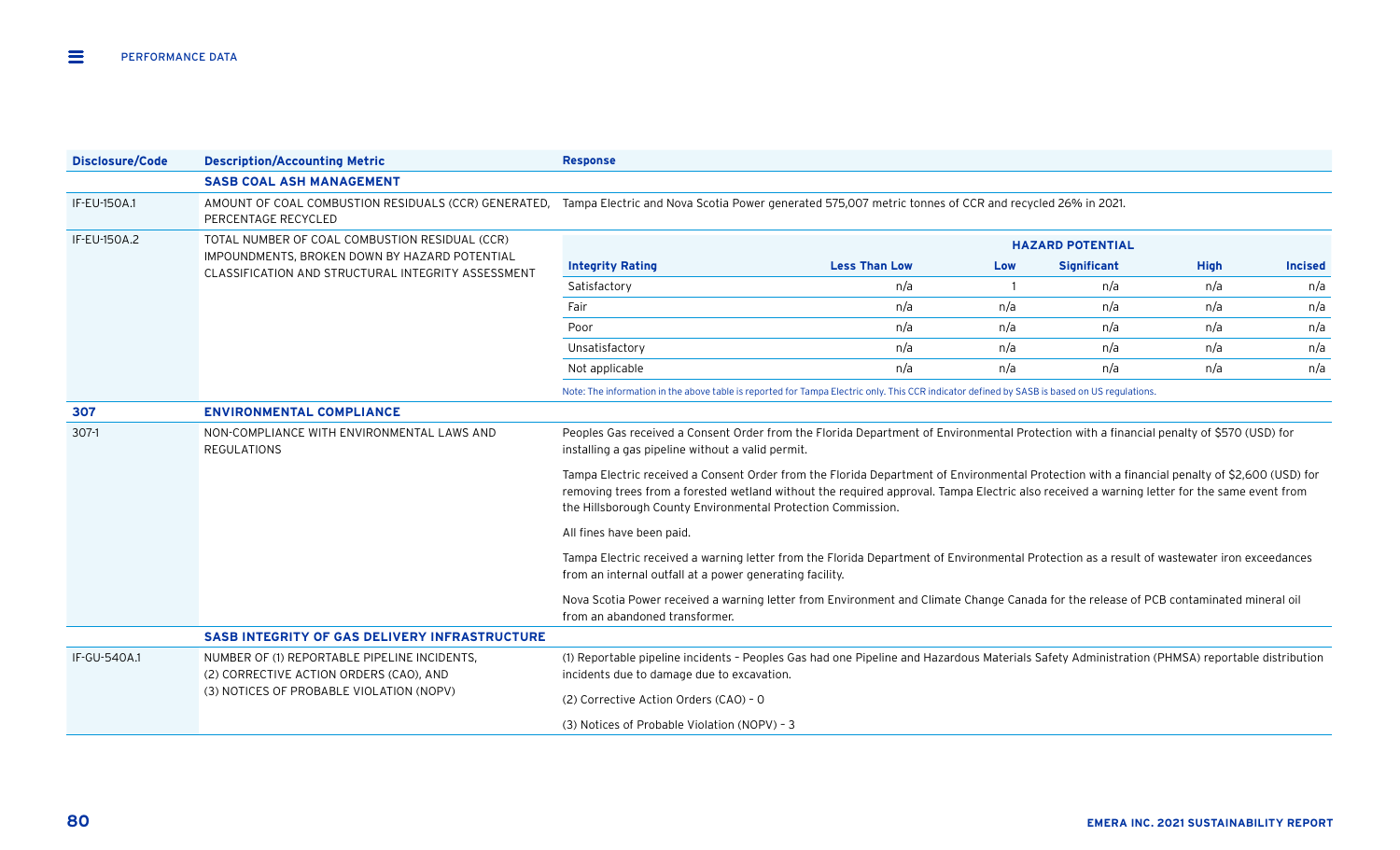| Disclosure/Code | <b>Description/Accounting Metric</b>                                                                                                 | <b>Response</b>                                                                                                                                                                                                                                                                                                                                                                                                                                                                                                                                                                                                                                                                                                                                                                                                                                                                                                                                                                                                      |
|-----------------|--------------------------------------------------------------------------------------------------------------------------------------|----------------------------------------------------------------------------------------------------------------------------------------------------------------------------------------------------------------------------------------------------------------------------------------------------------------------------------------------------------------------------------------------------------------------------------------------------------------------------------------------------------------------------------------------------------------------------------------------------------------------------------------------------------------------------------------------------------------------------------------------------------------------------------------------------------------------------------------------------------------------------------------------------------------------------------------------------------------------------------------------------------------------|
| IF-GU-540A.2    | PERCENTAGE OF DISTRIBUTION PIPELINE THAT IS (1) CAST AND/                                                                            | (1) Cast and/or wrought iron - 0% (3 miles of cast iron remain)                                                                                                                                                                                                                                                                                                                                                                                                                                                                                                                                                                                                                                                                                                                                                                                                                                                                                                                                                      |
|                 | OR WROUGHT IRON AND (2) UNPROTECTED STEEL                                                                                            | (2) Unprotected steel - 0% (23 miles of unprotected steel remain)                                                                                                                                                                                                                                                                                                                                                                                                                                                                                                                                                                                                                                                                                                                                                                                                                                                                                                                                                    |
|                 |                                                                                                                                      | Peoples Gas has committed to replace all cast iron and bare steel mains with plastic piping. The program has essentially been completed.<br>New Mexico's distribution pipelines are made of plastic or cathodically protected steel.                                                                                                                                                                                                                                                                                                                                                                                                                                                                                                                                                                                                                                                                                                                                                                                 |
| IF-GU-540A.3    | PERCENTAGE OF GAS (1) TRANSMISSION AND (2) DISTRIBUTION<br>PIPELINES INSPECTED                                                       | Emera's Canadian and US gas utilities have pipeline inspection programs in place that meet the requirements set out by the Canada Energy<br>Regulator (CER) in Canada and the Pipeline and Hazardous Materials Safety Administration (PHMSA) in the United States. Our operating<br>companies comply with the inspection requirements set out by CER and PHMSA.                                                                                                                                                                                                                                                                                                                                                                                                                                                                                                                                                                                                                                                      |
| IF-GU-540A.4    | DESCRIPTION OF EFFORTS TO MANAGE THE INTEGRITY OF GAS<br>DELIVERY INFRASTRUCTURE, INCLUDING RISKS RELATED TO<br>SAFETY AND EMISSIONS | Emera's Canadian and US gas utilities have transmission and distribution integrity management programs in place to identify and manage<br>risks to our systems. For example, New Mexico Gas' (NMG) transmission and distribution integrity management programs include annual risk<br>modelling to determine the highest risks to the system and to identify projects for remediation or preventative measures to mitigate these risks.<br>Our gas utilities also make certain that employees are sufficiently qualified to perform their tasks. For example, Peoples Gas System (PGS) has<br>an advanced Personnel Qualification Program that exceeds regulatory requirements and NMG has a structured employee training schedule for<br>integrity management engineers, which documents each employee's qualifications and is updated annually.                                                                                                                                                                    |
|                 |                                                                                                                                      | Emera has a Safety Management System that is being implemented across operating companies that is focused on employee, contractor, and<br>public safety. At NMG, engineers perform job site safety assessments and tailboards each day while working in the field as well as completing<br>owners' identified hazardous and control forms for all work before it is sent to contractors. Public safety is a priority across our gas utilities<br>with programs in place covering public awareness and damage prevention, call before you dig, pipeline markers, and emergency preparedness<br>programs. Mock exercises at Emera New Brunswick are routine and provide emergency responders and employees the opportunity to test<br>emergency response plans and interagency communications practices in a simulated emergency scenario. Staff at NMG participate annually/<br>biannually in public awareness/first responder emergency preparedness meetings around the state that include mock tabletop exercises. |
|                 |                                                                                                                                      | NMG and Peoples Gas are members of the American Gas Association and participate in various activities offered by the association including<br>annual conferences, best practice reviews, the Peer Review program and various committees all to share best practices and stay current on<br>important topics to the sector.                                                                                                                                                                                                                                                                                                                                                                                                                                                                                                                                                                                                                                                                                           |
|                 |                                                                                                                                      | Regarding emissions, New Mexico Gas and Peoples Gas have identified opportunities to reduce GHG emissions, both internally (e.g., through<br>further opportunities to reduce transmission and distribution methane leakage through the use of compressed natural gas fleet vehicles, and<br>through increased energy efficiency and renewable energy opportunities at our facilities and externally (e.g., through enhancing customers'<br>energy efficiency programs and renewable natural gas opportunities).                                                                                                                                                                                                                                                                                                                                                                                                                                                                                                      |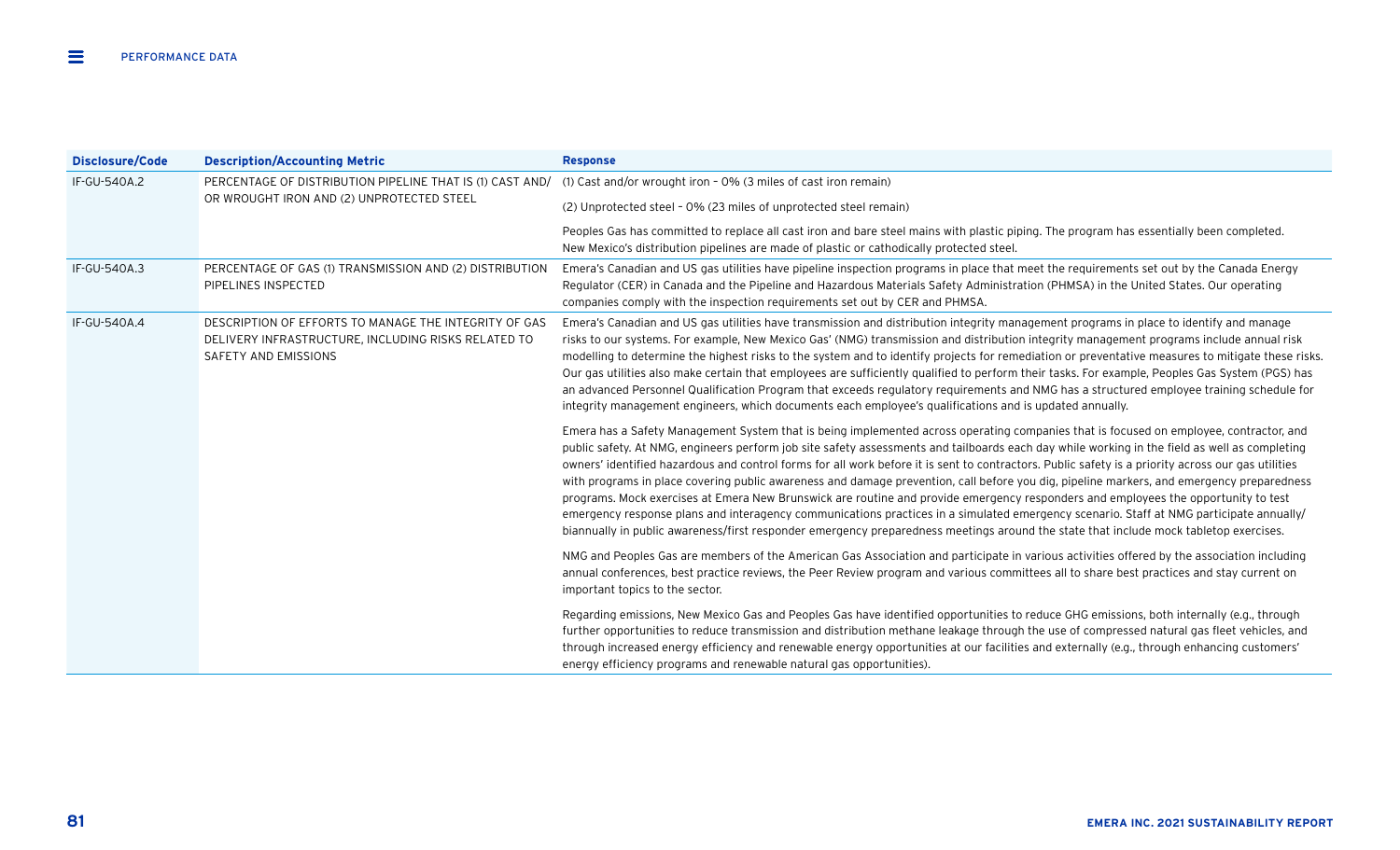| Disclosure/Code | <b>Description/Accounting Metric</b> | <b>Response</b>                                                                                                                                                                                                                                                                                                                                                                                                                                                                                                                                                                                                                                                                                                                                                                                                                                                                                                                                                                    |
|-----------------|--------------------------------------|------------------------------------------------------------------------------------------------------------------------------------------------------------------------------------------------------------------------------------------------------------------------------------------------------------------------------------------------------------------------------------------------------------------------------------------------------------------------------------------------------------------------------------------------------------------------------------------------------------------------------------------------------------------------------------------------------------------------------------------------------------------------------------------------------------------------------------------------------------------------------------------------------------------------------------------------------------------------------------|
| 400             | <b>SOCIAL</b>                        |                                                                                                                                                                                                                                                                                                                                                                                                                                                                                                                                                                                                                                                                                                                                                                                                                                                                                                                                                                                    |
|                 | MANAGEMENT APPROACH                  | 2021 Emera Sustainability Report: ESG Materiality, p. 7                                                                                                                                                                                                                                                                                                                                                                                                                                                                                                                                                                                                                                                                                                                                                                                                                                                                                                                            |
|                 |                                      | 2021 Emera Sustainability Report: Safety, pp. 33-35                                                                                                                                                                                                                                                                                                                                                                                                                                                                                                                                                                                                                                                                                                                                                                                                                                                                                                                                |
|                 |                                      | 2021 Emera Sustainability Report: Expert Team, pp. 38-40                                                                                                                                                                                                                                                                                                                                                                                                                                                                                                                                                                                                                                                                                                                                                                                                                                                                                                                           |
|                 |                                      | 2021 Emera Sustainability Report: Customer Experience, pp. 41-42                                                                                                                                                                                                                                                                                                                                                                                                                                                                                                                                                                                                                                                                                                                                                                                                                                                                                                                   |
|                 |                                      | Our teams are located in Canada, the US, and the Caribbean. In addition to complying with the laws, regulations and policies that govern and<br>guide us in all of our operating areas, our Code of Conduct is central to the way we work.                                                                                                                                                                                                                                                                                                                                                                                                                                                                                                                                                                                                                                                                                                                                         |
|                 |                                      | Diversity, Equity and Inclusion (DEI)                                                                                                                                                                                                                                                                                                                                                                                                                                                                                                                                                                                                                                                                                                                                                                                                                                                                                                                                              |
|                 |                                      | We're committed to fostering and maintaining inclusive and respectful workplaces where everyone is treated with respect. As part of our Emera-<br>wide DEI Strategy, we're working to ensure DEI considerations are core to everything we do across the company. Our goal is to be the employer<br>of choice in all areas where we operate.                                                                                                                                                                                                                                                                                                                                                                                                                                                                                                                                                                                                                                        |
|                 |                                      | Safety                                                                                                                                                                                                                                                                                                                                                                                                                                                                                                                                                                                                                                                                                                                                                                                                                                                                                                                                                                             |
|                 |                                      | At Emera, our top priority is always safety. We are committed to an Emera where no one gets hurt. This means fostering a safety culture where<br>team members are empowered to speak up and act when they see potentially unsafe conditions or behaviors. We have worked to build a<br>common safety management system (SMS) across the business that's based on industry best practices and ISO 45001 principles. This is driving<br>program consistency across our companies and helping us to identify and manage risks appropriately.                                                                                                                                                                                                                                                                                                                                                                                                                                          |
|                 |                                      | Supply Chain Oversight                                                                                                                                                                                                                                                                                                                                                                                                                                                                                                                                                                                                                                                                                                                                                                                                                                                                                                                                                             |
|                 |                                      | Emera has developed a Third Party Risk Management Program to evaluate, mitigate and manage risk with respect to third-party vendors<br>(suppliers, consultants, professionals, etc.). It is structured with three primary areas in the lifecycle of a third-party's relationship with the<br>company: 1. Pre-contracting (due diligence) to identify and evaluate risks inherent in the scope of work and the vendor's ability to mitigate/<br>manage those risks; 2. Contracting and 3. Post contracting. A pre-screening Risk Evaluation Tool has been developed to ensure the Project<br>team, procurement and legal consider all risks related to the scope and vendors. ESG was identified as a risk and current questions address<br>components of ESG including environmental standards, cybersecurity, anti-corruption and compliance with HR policies. This will continue to<br>expand as new ESG risks are identified to ensure they are evaluated for our supply chain. |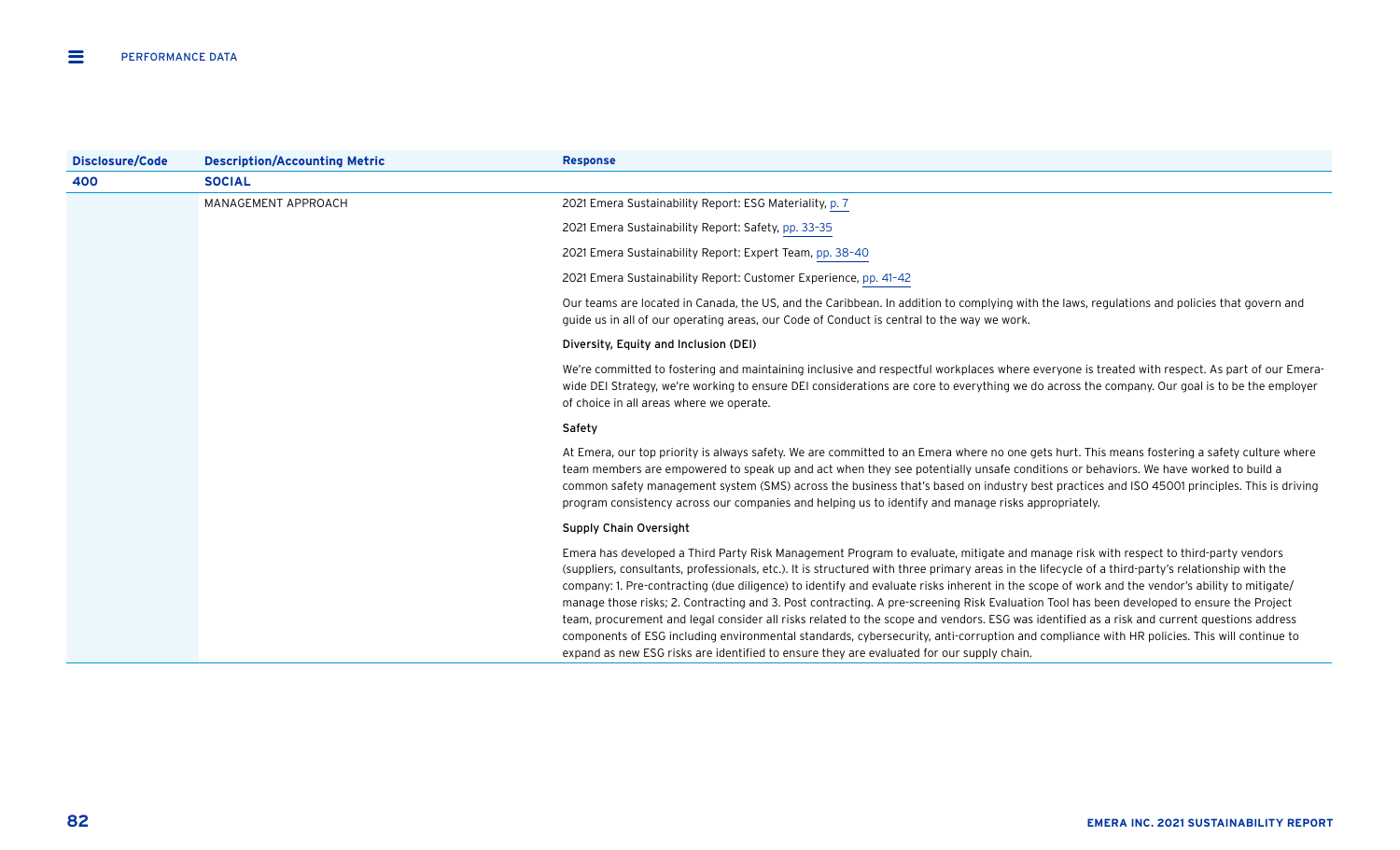| <b>Disclosure/Code</b> | <b>Description/Accounting Metric</b>                                                                  | <b>Response</b>                                                                                                                                                                                                                                                                                                                                                                                                                                                                                   |     |              |     |                 |  |  |
|------------------------|-------------------------------------------------------------------------------------------------------|---------------------------------------------------------------------------------------------------------------------------------------------------------------------------------------------------------------------------------------------------------------------------------------------------------------------------------------------------------------------------------------------------------------------------------------------------------------------------------------------------|-----|--------------|-----|-----------------|--|--|
| 401                    | <b>EMPLOYMENT</b>                                                                                     |                                                                                                                                                                                                                                                                                                                                                                                                                                                                                                   |     |              |     |                 |  |  |
| $401-1$                | NEW EMPLOYEE HIRES AND EMPLOYEE TURNOVER                                                              |                                                                                                                                                                                                                                                                                                                                                                                                                                                                                                   |     | <b>Hires</b> |     | <b>Turnover</b> |  |  |
|                        |                                                                                                       |                                                                                                                                                                                                                                                                                                                                                                                                                                                                                                   | #   | Rate         | #   | Rate            |  |  |
|                        |                                                                                                       | <b>Age Group</b>                                                                                                                                                                                                                                                                                                                                                                                                                                                                                  |     |              |     |                 |  |  |
|                        |                                                                                                       | Under 30                                                                                                                                                                                                                                                                                                                                                                                                                                                                                          | 233 | 3.3%         | 125 | 1.8%            |  |  |
|                        |                                                                                                       | $30 - 50$                                                                                                                                                                                                                                                                                                                                                                                                                                                                                         | 341 | 4.8%         | 255 | 3.6%            |  |  |
|                        |                                                                                                       | Over 50                                                                                                                                                                                                                                                                                                                                                                                                                                                                                           | 61  | 0.86%        | 164 | 2.3%            |  |  |
|                        |                                                                                                       | <b>Gender</b>                                                                                                                                                                                                                                                                                                                                                                                                                                                                                     |     |              |     |                 |  |  |
|                        |                                                                                                       | Female                                                                                                                                                                                                                                                                                                                                                                                                                                                                                            | 209 | 3.0%         | 191 | 2.7%            |  |  |
|                        |                                                                                                       | Male                                                                                                                                                                                                                                                                                                                                                                                                                                                                                              | 426 | 6.0%         | 353 | 5.0%            |  |  |
|                        |                                                                                                       | <b>Region</b>                                                                                                                                                                                                                                                                                                                                                                                                                                                                                     |     |              |     |                 |  |  |
|                        |                                                                                                       | Canada                                                                                                                                                                                                                                                                                                                                                                                                                                                                                            | 169 | 2.4%         | 227 | 3.2%            |  |  |
|                        |                                                                                                       | <b>United States</b>                                                                                                                                                                                                                                                                                                                                                                                                                                                                              | 425 | 6.0%         | 266 | 3.8%            |  |  |
|                        |                                                                                                       | Caribbean                                                                                                                                                                                                                                                                                                                                                                                                                                                                                         | 41  | 0.58%        | 51  | 0.72%           |  |  |
|                        |                                                                                                       | <b>TOTAL</b>                                                                                                                                                                                                                                                                                                                                                                                                                                                                                      | 635 | 9.0%         | 544 | 7.7%            |  |  |
|                        |                                                                                                       | Rates are calculated using total employee count at end of reporting period.<br>Turnover is calculated by excluding summer students, co-op students and temporary storm workers.                                                                                                                                                                                                                                                                                                                   |     |              |     |                 |  |  |
| 401-2                  | BENEFITS PROVIDED TO FULL-TIME EMPLOYEES THAT ARE NOT<br>PROVIDED TO TEMPORARY OR PART-TIME EMPLOYEES | Emera companies provide a comprehensive range of benefits for our eligible employees, which include health and dental insurance, life<br>insurance, disability insurance, parental leave, wellness programs, pension plans and stock ownership. Eligibility terms of benefits vary by<br>company and are in compliance with local jurisdictions' legal requirements.                                                                                                                              |     |              |     |                 |  |  |
| $401-3$                | PARENTAL LEAVE                                                                                        | Parental leave with employment position security upon return from leave is offered to all full-time Emera employees.                                                                                                                                                                                                                                                                                                                                                                              |     |              |     |                 |  |  |
| 403                    | <b>OCCUPATIONAL HEALTH AND SAFETY</b>                                                                 |                                                                                                                                                                                                                                                                                                                                                                                                                                                                                                   |     |              |     |                 |  |  |
| 403-1                  | OCCUPATIONAL HEALTH AND SAFETY MANAGEMENT SYSTEM                                                      | Emera Inc. implemented a Safety Management System (SMS) utilizing identified best practices from various safety standards associations,<br>industry regulatory authorities, and safety associations, including: the Canadian Energy Regulator (CER), American Petroleum Institute API 1170,<br>Electricity Canada, Pipeline and Hazardous Materials Safety Administration (PHMSA), Occupational Safety & Health Association, provincial<br>Occupational Health & Safety regulators and ISO 45001. |     |              |     |                 |  |  |
|                        |                                                                                                       | The Emera SMS applies to Emera Inc. and its affiliate group of companies. Emera and each of the operating companies have developed a<br>Corporate Safety Policy that is kept updated and is signed off by the affiliate CEO or General Manager.                                                                                                                                                                                                                                                   |     |              |     |                 |  |  |
|                        |                                                                                                       | Work activities of contractors are addressed in the SMS within the Contractor Safety Management Program (CSMP).                                                                                                                                                                                                                                                                                                                                                                                   |     |              |     |                 |  |  |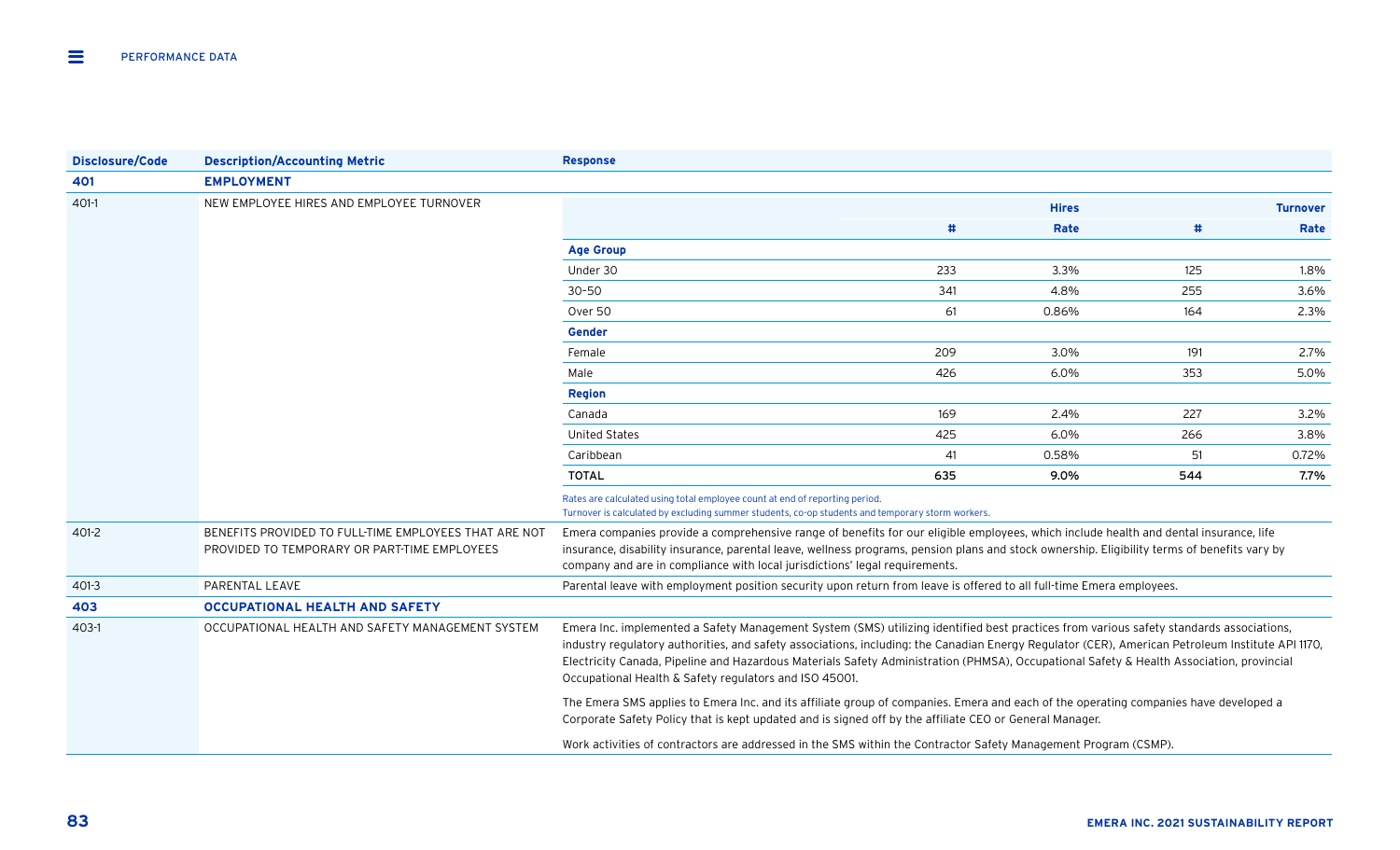| <b>Disclosure/Code</b> | <b>Description/Accounting Metric</b>                                  | <b>Response</b>                                                                                                                                                                                                                                                                                                                                                                                                                                                                                                                                                                                                                                                                                                                                                                                                                                                                       |
|------------------------|-----------------------------------------------------------------------|---------------------------------------------------------------------------------------------------------------------------------------------------------------------------------------------------------------------------------------------------------------------------------------------------------------------------------------------------------------------------------------------------------------------------------------------------------------------------------------------------------------------------------------------------------------------------------------------------------------------------------------------------------------------------------------------------------------------------------------------------------------------------------------------------------------------------------------------------------------------------------------|
| 403-2                  | HAZARD IDENTIFICATION, RISK ASSESSMENT,<br>AND INCIDENT INVESTIGATION | As part of the Safety Management System (SMS), Emera operating companies have utilized Hazard Risk Registers (HRRs) to identify the hazards<br>associated with the various tasks/activities that their organizations perform. Operating companies, in collaboration with Emera Safety, have<br>assessed these common activities to arrive at consistency for severity levels of activities contained within the HRR.                                                                                                                                                                                                                                                                                                                                                                                                                                                                  |
|                        |                                                                       | From a consistent hazard register, operating companies created Task Inventories, which identify work tasks or jobs commonly performed by the<br>organization. The ability to relate hazard information contained within the risk register to the task to be performed allows the organizations<br>to make certain that effective controls are implemented. Once operational tasks have been identified, operating companies make certain that<br>processes, policies and procedures, inclusive of safe work practices, safety rules, and job safety analyses, are aligned. Regular safety audits,<br>field level compliance checks and other assurance practices review the effectiveness and continually improve the process. Emera has instituted<br>common processes for incident reporting, including near-miss and proactive reporting.                                          |
|                        |                                                                       | Emera and its operating companies are increasingly focused on proactive leading indicators, such as proactive reporting, monitoring senior<br>management field safety engagements and employee participation in high-risk job reviews, and actively promotes a "speak up" culture.<br>Employee safety committees have been instituted, where employees have an opportunity to raise safety concerns, discuss these amongst<br>peers and determine recommended courses of action. Identification and reporting of safety hazards and concerns is promoted by all levels of<br>management within the business by various forms of positive employee recognition programs. Under Emera's Code of Conduct, managers and<br>supervisors are responsible for encouraging open communication and ensuring that employees are not retaliated against for reporting concerns<br>in good faith. |
|                        |                                                                       | Employees across Emera and operating companies have the right to refuse work they feel is unsafe. These practices allow for employees to<br>identify when they have concerns about working safely, report concerns to management so they can be addressed, and communicate concerns<br>so that others are made aware of the status, refusals, or work modifications. Emera's Code of Conduct safeguards employees from retaliation<br>for reporting concerns in good faith.                                                                                                                                                                                                                                                                                                                                                                                                           |
|                        |                                                                       | Employees are made aware of their safety responsibilities under the SMS through ongoing education and training. This includes incident<br>reporting and investigation processes, identification of effective corrective actions, and consideration of continual improvement opportunities.<br>Learnings are shared across Emera.                                                                                                                                                                                                                                                                                                                                                                                                                                                                                                                                                      |
| $403 - 3$              | OCCUPATIONAL HEALTH SERVICES                                          | Emera operating companies have health and wellness resources that provide information and services to employees in areas including, but not<br>limited to, ergonomics, strength and mobility assessments, and physical and psychological wellness participation programs. Confidential post<br>incident debriefing discussions and support are provided.                                                                                                                                                                                                                                                                                                                                                                                                                                                                                                                              |
|                        |                                                                       | Some Emera operating companies have programs that allow for early access to assessment and treatment to eliminate or minimize lost time<br>associated with an incident, early return to work, or other measures to improve workers' well-being.                                                                                                                                                                                                                                                                                                                                                                                                                                                                                                                                                                                                                                       |
|                        |                                                                       | Where regular hazard exposure is known, Emera operating companies have health monitoring programs, such as audiometric testing and<br>respiratory fit testing programs, which are administered by certified safety professionals and industrial hygienists.                                                                                                                                                                                                                                                                                                                                                                                                                                                                                                                                                                                                                           |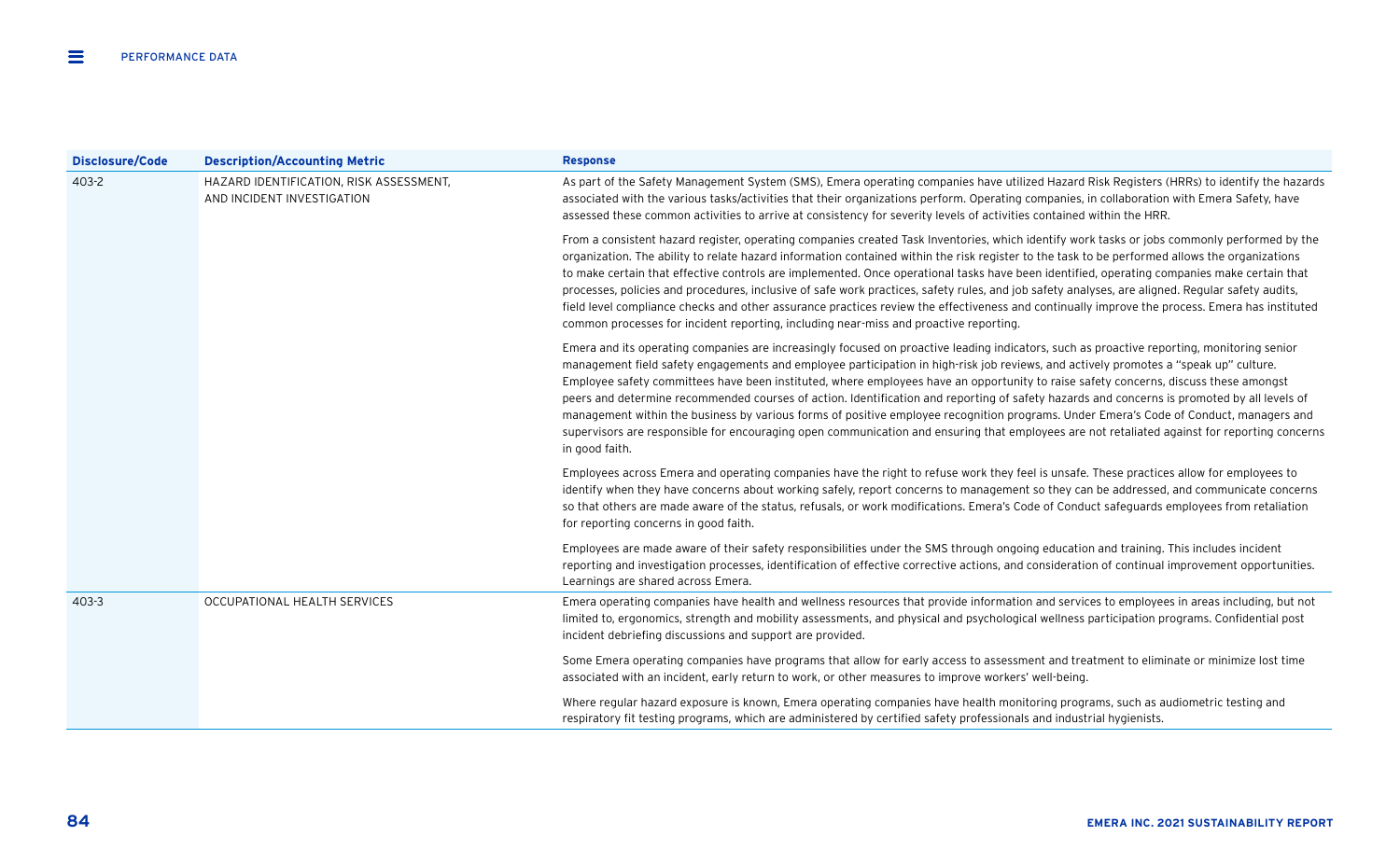| <b>Disclosure/Code</b> | <b>Description/Accounting Metric</b>                                                                                       | <b>Response</b>                                                                                                                                                                                                                                                                                                                                                                                                                                                                                                                    |
|------------------------|----------------------------------------------------------------------------------------------------------------------------|------------------------------------------------------------------------------------------------------------------------------------------------------------------------------------------------------------------------------------------------------------------------------------------------------------------------------------------------------------------------------------------------------------------------------------------------------------------------------------------------------------------------------------|
| $403 - 4$              | WORKER PARTICIPATION, CONSULTATION, AND<br>COMMUNICATION ON OCCUPATIONAL HEALTH AND SAFETY                                 | As part of the Safety Management System, Emera operating companies have various processes in place for employee participation and<br>consultation, including Emera's "speak up" safety culture, regular corporate-wide safety checkpoints, pre-shift/meeting safety talks, annual<br>safety initiatives, communication of safety incidents, and Occupational Health and Safety bulletin boards.                                                                                                                                    |
|                        |                                                                                                                            | Occupational Health and Safety Committees (OHSC) have been established at operational levels within each Emera affiliate, and Emera<br>employees are represented on the safety committee. Safety committees have established terms of reference that outline meeting schedules,<br>activities and representation. Meetings are held regularly throughout the year. Representation on committees include unionized and non-<br>unionized employees, as well as management and non-management employees.                             |
| $403 - 5$              | WORKER TRAINING ON OCCUPATIONAL HEALTH AND SAFETY                                                                          | There are various mechanisms where safety information/training is provided to employees, visitors or contractors, depending on job<br>requirements and different learning techniques within Emera. This includes:                                                                                                                                                                                                                                                                                                                  |
|                        |                                                                                                                            | • Safety moments at the start of meetings;<br>Site orientations where work related safety considerations are reviewed;<br>• Review of Emera safety policies and requirements;<br>Training and awareness requirements under the Emera Safety Management System; and<br>Job specific safety training.<br>$\bullet$                                                                                                                                                                                                                   |
|                        |                                                                                                                            | A process for identification and tracking of training requirements for each affiliate is an aspect of Emera's Safety Management System.<br>The effectiveness of communication and training is reviewed through regular inspections and audits.                                                                                                                                                                                                                                                                                     |
| $403 - 6$              | PROMOTION OF WORKER HEALTH                                                                                                 | Emera is committed to providing a safe and healthy workplace that supports leadership effectiveness, respectful workplace practices and<br>employee health and wellness. Emera offers a range of services, program and incentives in their efforts to promote safe and healthy living<br>to reduce lifestyle risk factors and prevent injury/illness.                                                                                                                                                                              |
|                        |                                                                                                                            | Emera organizes regular health challenges - friendly competitions that encourage positive, healthy habits. These initiatives have increased<br>awareness of the importance of overall wellness across Emera. Some operating companies also have implemented field work stretching<br>programs to help prevent musculoskeletal injuries.                                                                                                                                                                                            |
|                        |                                                                                                                            | The Employee Assistance Program is inclusive of all employees across Emera, allowing Emera employees and their families to receive high-<br>quality support services for a variety of service offerings.                                                                                                                                                                                                                                                                                                                           |
| 403-7                  | PREVENTION AND MITIGATION OF OCCUPATIONAL HEALTH<br>AND SAFETY IMPACTS DIRECTLY LINKED BY BUSINESS<br><b>RELATIONSHIPS</b> | Emera and its operating companies have implemented a Safety Management System (SMS) that addresses safety performance and injury<br>prevention for employees and contractors. A key element of the SMS is a comprehensive approach to risk management, which includes tools<br>to assist with effective recognition, evaluation of hazards and implementing of appropriate controls. The effectiveness of the SMS and of<br>Emera's overall safety performance are reviewed regularly through ongoing audit and compliance checks. |
| 403-8                  | WORKERS COVERED BY AN OCCUPATIONAL HEALTH AND<br>SAFETY MANAGEMENT SYSTEM                                                  | The Emera Safety Management System (SMS) includes all employees. Contractor requirements are also covered as part of the Emera SMS.<br>The SMS is audited regularly both internally and externally based on the Safety Department's annual audit plan.                                                                                                                                                                                                                                                                             |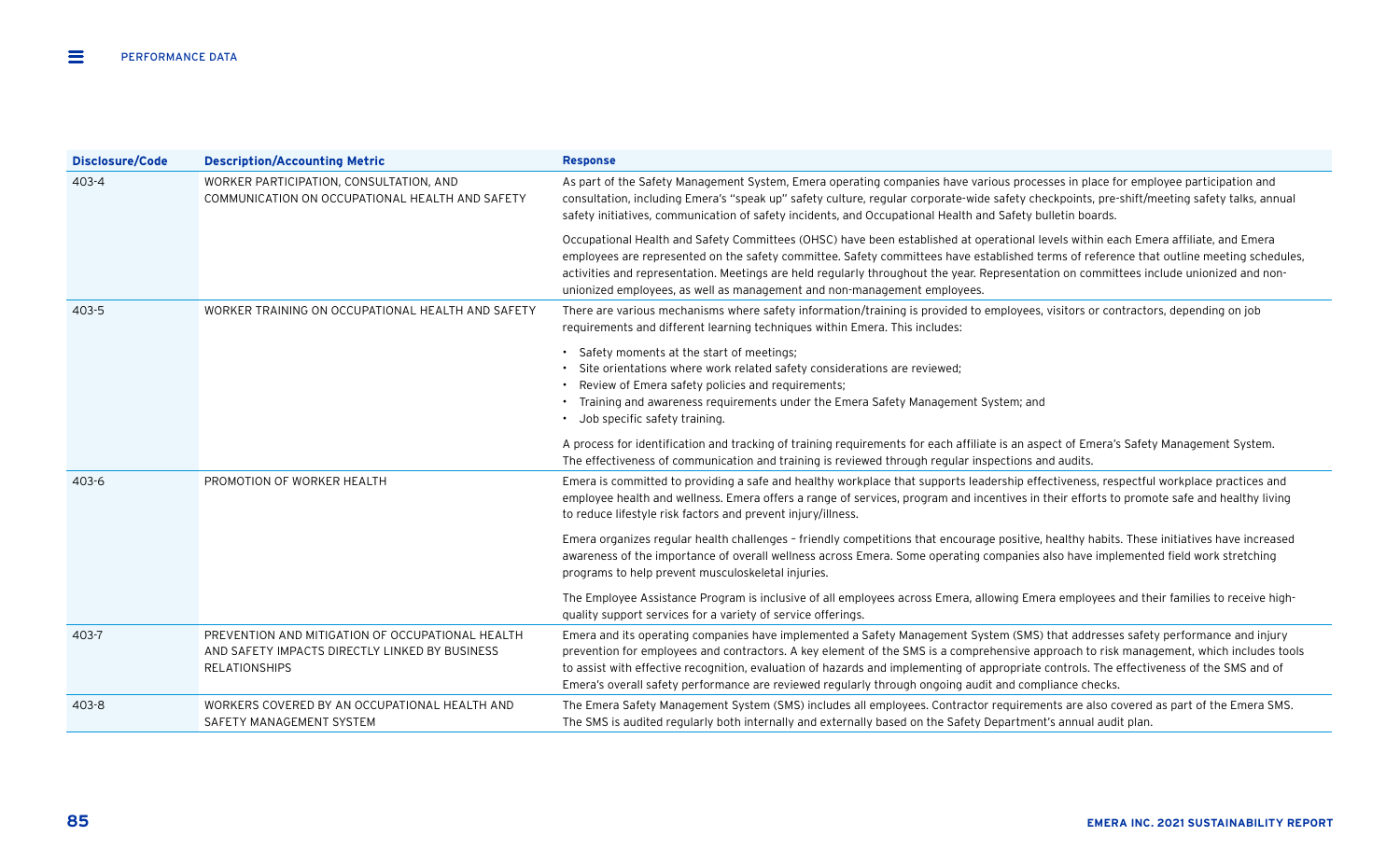| <b>Disclosure/Code</b> | <b>Description/Accounting Metric</b>                                         | <b>Response</b>                                                                                                                                                                                                                                                                                                                                                                                                                                                                                                                                                                                                                                                                                                                                                                                                                                                                                                                 |
|------------------------|------------------------------------------------------------------------------|---------------------------------------------------------------------------------------------------------------------------------------------------------------------------------------------------------------------------------------------------------------------------------------------------------------------------------------------------------------------------------------------------------------------------------------------------------------------------------------------------------------------------------------------------------------------------------------------------------------------------------------------------------------------------------------------------------------------------------------------------------------------------------------------------------------------------------------------------------------------------------------------------------------------------------|
| 403-9                  | <b>WORK-RELATED INJURIES</b>                                                 | In 2021, for Emera employees, there were no fatalities and 70 OSHA recordable injuries, with a rate of 1.06, based on approximately 13.2 million<br>hours. For contractors, there were two fatalities and 11 OSHA recordable injuries, with a rate of 0.42, based on an estimate of approximately<br>11.4 million hours worked. All rates for Emera employees and contractors are based on a 200,000-hour conversion. Please note that consultants'<br>exposure hours are not included within the contractor data provided. However, incident reports associated with consultants working at Emera<br>locations are captured.                                                                                                                                                                                                                                                                                                   |
|                        | <b>SASB WORKFORCE HEALTH AND SAFETY</b>                                      |                                                                                                                                                                                                                                                                                                                                                                                                                                                                                                                                                                                                                                                                                                                                                                                                                                                                                                                                 |
| IF-EU-320A.1           | (1) TOTAL RECORDABLE INCIDENT RATE (TRIR), (2) FATALITY                      | (1) Total Recordable Incident Rate (TRIR) - Emera reports an OSHA Injury Rate. In 2021, our OSHA rate was 1.06.                                                                                                                                                                                                                                                                                                                                                                                                                                                                                                                                                                                                                                                                                                                                                                                                                 |
|                        | RATE, AND (3) NEAR MISS FREQUENCY RATE (NMFR)                                | (2) Fatality Rate - Emera had two contractor fatalities in 2021.                                                                                                                                                                                                                                                                                                                                                                                                                                                                                                                                                                                                                                                                                                                                                                                                                                                                |
|                        |                                                                              | (3) Near Miss Frequency Rate (NMFR) - Emera reports the number of proactive reports per 100 employees (PAIR) rather than a near miss<br>frequency rate. PAIR in 2021 was 234. PAIR is a leading measure used to promote prevention of incidents and positive safety culture.                                                                                                                                                                                                                                                                                                                                                                                                                                                                                                                                                                                                                                                    |
| 404                    | <b>TRAINING AND EDUCATION</b>                                                |                                                                                                                                                                                                                                                                                                                                                                                                                                                                                                                                                                                                                                                                                                                                                                                                                                                                                                                                 |
| 404-2                  | PROGRAMS FOR UPGRADING EMPLOYEE SKILLS AND<br>TRANSITION ASSISTANCE PROGRAMS | Emera's ability to deliver service to its customers and to execute its growth plan depends on its ability to attract, develop and retain a skilled<br>workforce. Emera works hard to attract top-quality talent and to provide people the tools they need to achieve greater success. Emera offers<br>many opportunities for employees to grow in their careers by taking on new roles in different parts of the business.                                                                                                                                                                                                                                                                                                                                                                                                                                                                                                      |
|                        |                                                                              | Emera's annual performance review process provides an opportunity for employees, in conjunction with their leaders, to identify development<br>areas and formal and informal training opportunities. Emera affiliates offer longer-term career planning to employees through the Employee<br>Development Assistance program for Canadian affiliates and other tuition assistance programs, which allows employees to apply for funding<br>for training outside their current role. Emera's workforce planning programs function to understand the required skillsets and competencies<br>to successfully execute on the company's business strategy. Emera places emphasis on identifying future leaders and building leadership<br>talent within the company. In 2021, all company leaders were fully assessed and included in the Emera Talent Review and Succession Planning<br>activities, with a focus on Talent to Watch. |
|                        |                                                                              | Emera companies contribute to apprenticeship programs, offer meaningful co-op student programs and support scholarship and bursary<br>programs to attract top talent early on. These scholarship and bursary programs promote diversity, equity and inclusion to help remove barriers,<br>and advance education and awareness in Nova Scotian communities. NSPI offers 28 scholarships and bursaries including those for emerging<br>leaders, women in trades, engineering, technology and innovation, African Nova Scotians and Mi'kmag.                                                                                                                                                                                                                                                                                                                                                                                       |
|                        |                                                                              | In 2021, Emera was named one of Canada's Top 100 Employers, one of Canada's Top 100 Employers for Young People, Atlantic Canada's Top<br>Employers and Nova Scotia's Top Employers.                                                                                                                                                                                                                                                                                                                                                                                                                                                                                                                                                                                                                                                                                                                                             |
|                        |                                                                              | In 2020, Emera launched the Emera Leadership Academy, a global learning program offered across all Emera companies. The content within<br>this program delivers foundational skills and knowledge for developing leaders at all levels. Through a blended learning approach and delivery<br>methods, leaders are given the opportunity to immediately apply what they have learned and gain the support they need through long-term<br>reinforcement. We have been able to turn complex principles into practical tools, models, and approaches that are pragmatic, immediately<br>applicable, and easy to use.                                                                                                                                                                                                                                                                                                                 |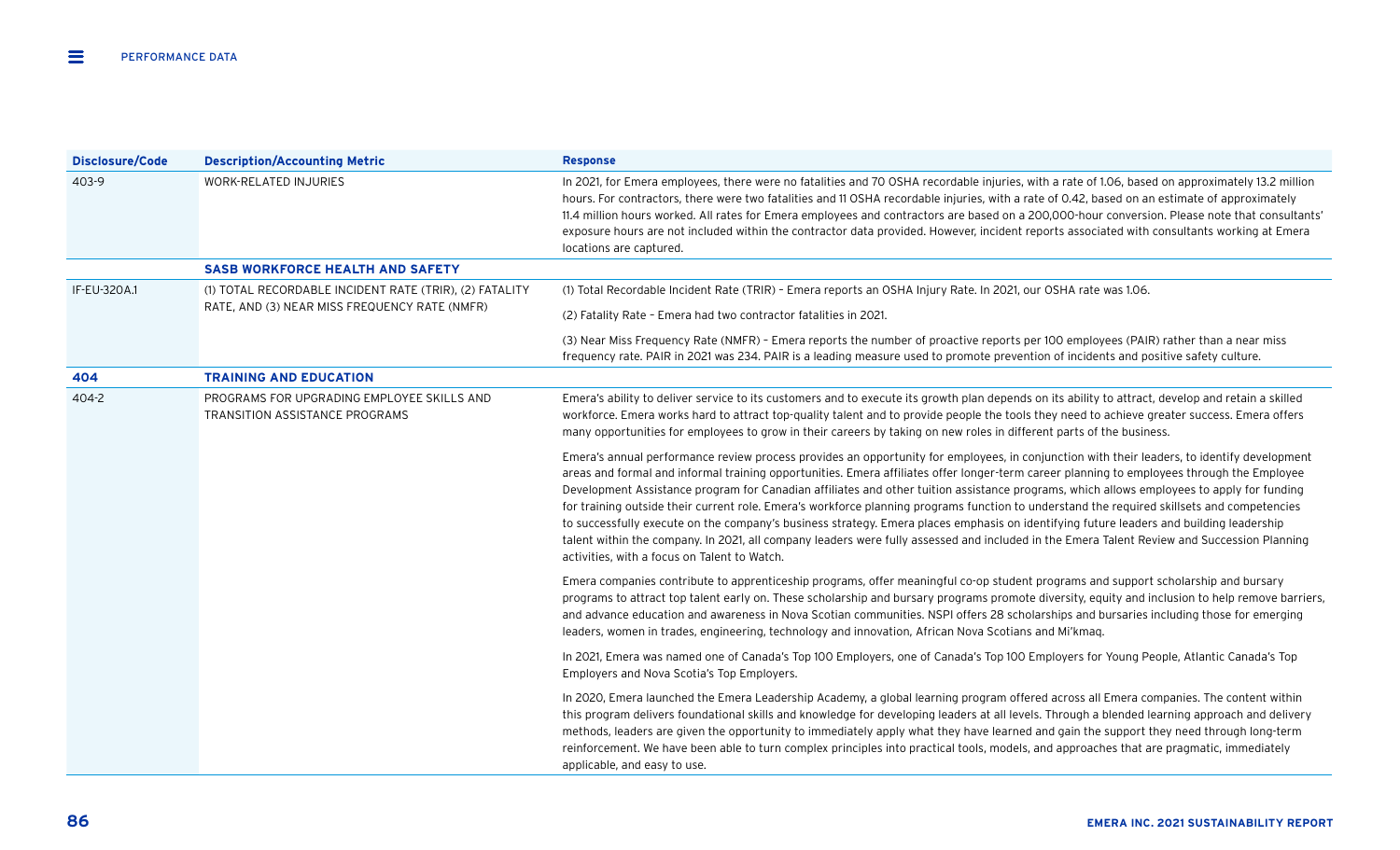| <b>Disclosure/Code</b> | <b>Description/Accounting Metric</b>                                            | <b>Response</b>                                                                                                                                                                                                                                                                                                                                                                                                                                                                                                                                                                                                                                                                                                                                                                                                                                                                                                                                                                                                                                                                                                                                                                                                                                                                                                                                                                                                       |                       |  |
|------------------------|---------------------------------------------------------------------------------|-----------------------------------------------------------------------------------------------------------------------------------------------------------------------------------------------------------------------------------------------------------------------------------------------------------------------------------------------------------------------------------------------------------------------------------------------------------------------------------------------------------------------------------------------------------------------------------------------------------------------------------------------------------------------------------------------------------------------------------------------------------------------------------------------------------------------------------------------------------------------------------------------------------------------------------------------------------------------------------------------------------------------------------------------------------------------------------------------------------------------------------------------------------------------------------------------------------------------------------------------------------------------------------------------------------------------------------------------------------------------------------------------------------------------|-----------------------|--|
| $404 - 3$              | PERCENTAGE OF EMPLOYEES RECEIVING REGULAR<br>PERFORMANCE AND CAREER DEVELOPMENT | Employees of all Emera companies complete an annual performance and career development review. The program includes employees and<br>leaders working together to set goals and measures of success, and identify development areas to be reviewed and evaluated throughout<br>the year.                                                                                                                                                                                                                                                                                                                                                                                                                                                                                                                                                                                                                                                                                                                                                                                                                                                                                                                                                                                                                                                                                                                               |                       |  |
| 405                    | DIVERSITY AND EQUAL OPPORTUNITY                                                 |                                                                                                                                                                                                                                                                                                                                                                                                                                                                                                                                                                                                                                                                                                                                                                                                                                                                                                                                                                                                                                                                                                                                                                                                                                                                                                                                                                                                                       |                       |  |
| 405-1                  | DIVERSITY OF GOVERNANCE BODIES AND EMPLOYEES                                    | <b>Employees</b>                                                                                                                                                                                                                                                                                                                                                                                                                                                                                                                                                                                                                                                                                                                                                                                                                                                                                                                                                                                                                                                                                                                                                                                                                                                                                                                                                                                                      |                       |  |
|                        |                                                                                 | Women in workforce                                                                                                                                                                                                                                                                                                                                                                                                                                                                                                                                                                                                                                                                                                                                                                                                                                                                                                                                                                                                                                                                                                                                                                                                                                                                                                                                                                                                    | 30%                   |  |
|                        |                                                                                 | Percentage of all employees that identify as minorities <sup>1,2</sup>                                                                                                                                                                                                                                                                                                                                                                                                                                                                                                                                                                                                                                                                                                                                                                                                                                                                                                                                                                                                                                                                                                                                                                                                                                                                                                                                                | 25%                   |  |
|                        |                                                                                 | Percentage of employees that identify as underrepresented (Canada and US) <sup>3</sup>                                                                                                                                                                                                                                                                                                                                                                                                                                                                                                                                                                                                                                                                                                                                                                                                                                                                                                                                                                                                                                                                                                                                                                                                                                                                                                                                | 12%                   |  |
|                        |                                                                                 | <b>Management and Senior Leaders</b>                                                                                                                                                                                                                                                                                                                                                                                                                                                                                                                                                                                                                                                                                                                                                                                                                                                                                                                                                                                                                                                                                                                                                                                                                                                                                                                                                                                  |                       |  |
|                        |                                                                                 | Women on Emera's senior leadership team <sup>4</sup>                                                                                                                                                                                                                                                                                                                                                                                                                                                                                                                                                                                                                                                                                                                                                                                                                                                                                                                                                                                                                                                                                                                                                                                                                                                                                                                                                                  | 34%                   |  |
|                        |                                                                                 |                                                                                                                                                                                                                                                                                                                                                                                                                                                                                                                                                                                                                                                                                                                                                                                                                                                                                                                                                                                                                                                                                                                                                                                                                                                                                                                                                                                                                       | (45% at Emera Inc.)   |  |
|                        |                                                                                 | Percentage of management and senior leadership that identify as minorities <sup>1, 2, 4, 5</sup>                                                                                                                                                                                                                                                                                                                                                                                                                                                                                                                                                                                                                                                                                                                                                                                                                                                                                                                                                                                                                                                                                                                                                                                                                                                                                                                      | 19%                   |  |
|                        |                                                                                 | <b>Emera Inc. Board</b>                                                                                                                                                                                                                                                                                                                                                                                                                                                                                                                                                                                                                                                                                                                                                                                                                                                                                                                                                                                                                                                                                                                                                                                                                                                                                                                                                                                               |                       |  |
|                        |                                                                                 | Percentage of the Emera Board that are female                                                                                                                                                                                                                                                                                                                                                                                                                                                                                                                                                                                                                                                                                                                                                                                                                                                                                                                                                                                                                                                                                                                                                                                                                                                                                                                                                                         | 36%                   |  |
|                        |                                                                                 |                                                                                                                                                                                                                                                                                                                                                                                                                                                                                                                                                                                                                                                                                                                                                                                                                                                                                                                                                                                                                                                                                                                                                                                                                                                                                                                                                                                                                       | (including the Chair) |  |
|                        |                                                                                 | Percentage of Emera Board that identify as diverse                                                                                                                                                                                                                                                                                                                                                                                                                                                                                                                                                                                                                                                                                                                                                                                                                                                                                                                                                                                                                                                                                                                                                                                                                                                                                                                                                                    | n/a <sup>6</sup>      |  |
|                        |                                                                                 | The term "minority" is based on the local definition in each of the jurisdictions where we operate.<br>2 In addition to the self-identification data gathered from employees in the US, in 2020 we also began gathering anonymous self-identification data from our teams in Canada on a<br>voluntary basis. As of December 31, 2021, 59 per cent of Canadian employees had participated. Note that self-identification process for the Caribbean was better defined in 2021<br>to align with US and Canada. As a result, it was determined that they were not completing self-identification as it relates to the newer definition.<br>3 Underrepresented groups defined as LGBTQ+, veteran, person with disability. In 2020, we reported a veteran-only US highlight which has now been incorporated into the<br>updated highlight.<br>4 Senior leadership is defined as Director level and above.<br>5 Management is defined as supervisors, managers and senior managers.<br>6 Defined as Indigenous, a member of a visible minority, or as having a disability or other diverse characteristics apart from gender. We began gathering anonymous, voluntary<br>self-identification data from our Board of Directors in February 2022. Two Board members have indicated that they identify as diverse. See pp. 39-40 on Board Diversity, in<br>Emera's 2022 Management Information Circular, for more information. |                       |  |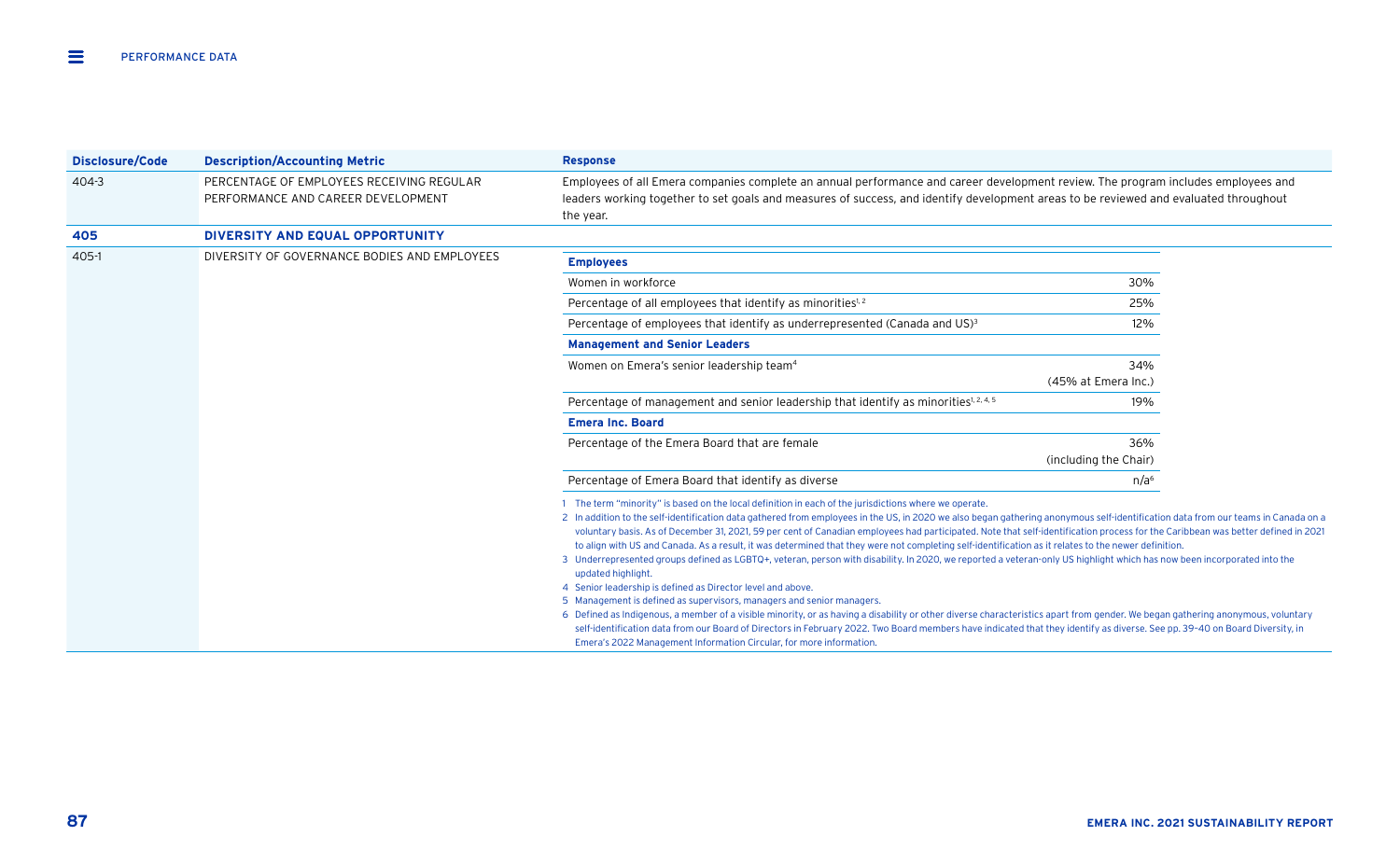| <b>Disclosure/Code</b> | <b>Description/Accounting Metric</b>                                                                                                                 | <b>Response</b>                                                                                                                                                                                                                                                                                                                                                                                                                                                                                                                                                                                                                            |
|------------------------|------------------------------------------------------------------------------------------------------------------------------------------------------|--------------------------------------------------------------------------------------------------------------------------------------------------------------------------------------------------------------------------------------------------------------------------------------------------------------------------------------------------------------------------------------------------------------------------------------------------------------------------------------------------------------------------------------------------------------------------------------------------------------------------------------------|
| 408                    | <b>CHILD LABOUR</b>                                                                                                                                  |                                                                                                                                                                                                                                                                                                                                                                                                                                                                                                                                                                                                                                            |
| 408-1                  | OPERATIONS AND SUPPLIERS AT SIGNIFICANT RISK FOR<br><b>CHILD LABOUR</b>                                                                              | Emera Inc., including all affiliates, is committed to following all jurisdictional laws that determine how old an employee may be to legally work<br>and what jobs they are able to do. Emera is committed to ensuring the Health and Safety of all employees and will not support practices that<br>place children at risk.                                                                                                                                                                                                                                                                                                               |
| 411                    | <b>RIGHTS OF INDIGENOUS PEOPLES</b>                                                                                                                  |                                                                                                                                                                                                                                                                                                                                                                                                                                                                                                                                                                                                                                            |
| $411 - 1$              | RIGHTS OF INDIGENOUS PEOPLES                                                                                                                         | 2021 Emera Sustainability Report: Indigenous Relations, pp. 46-47                                                                                                                                                                                                                                                                                                                                                                                                                                                                                                                                                                          |
|                        |                                                                                                                                                      | Indigenous communities are an important and valued partner across Emera's operations. We are committed to building and maintaining strong,<br>collaborative relationships that are based on trust, open communication, and respect. We know that by working together we can create a more<br>collaborative future for all, everywhere we work. We acknowledge and respect the culture, heritage, and traditions of Indigenous peoples. There<br>have not been any legal cases involving the rights of Indigenous peoples associated with Emera operations.                                                                                 |
|                        | <b>SASB ENERGY AFFORDABILITY</b>                                                                                                                     |                                                                                                                                                                                                                                                                                                                                                                                                                                                                                                                                                                                                                                            |
| IF-EU-240A.1-4         | <b>ENERGY AFFORDABILITY</b>                                                                                                                          | 2021 Emera Sustainability Report: Customer Experience, pp. 41-42; Community Investment, pp. 43-45                                                                                                                                                                                                                                                                                                                                                                                                                                                                                                                                          |
|                        |                                                                                                                                                      | Barbados Light & Power Tariffs and Riders - Residential and Businesses                                                                                                                                                                                                                                                                                                                                                                                                                                                                                                                                                                     |
|                        |                                                                                                                                                      | <b>Grand Bahama Power Rates</b>                                                                                                                                                                                                                                                                                                                                                                                                                                                                                                                                                                                                            |
|                        |                                                                                                                                                      | Nova Scotia Power Rates and Tariffs                                                                                                                                                                                                                                                                                                                                                                                                                                                                                                                                                                                                        |
|                        |                                                                                                                                                      | <b>Tampa Electric Rates</b>                                                                                                                                                                                                                                                                                                                                                                                                                                                                                                                                                                                                                |
| IF-GU-240A.1-4         | <b>ENERGY AFFORDABILITY</b>                                                                                                                          | 2021 Emera Sustainability Report: Customer Experience, pp. 41-42; Community Investment, pp. 43-45                                                                                                                                                                                                                                                                                                                                                                                                                                                                                                                                          |
|                        |                                                                                                                                                      | <b>New Mexico Gas Company Rates</b>                                                                                                                                                                                                                                                                                                                                                                                                                                                                                                                                                                                                        |
|                        |                                                                                                                                                      | Peoples Gas Rates                                                                                                                                                                                                                                                                                                                                                                                                                                                                                                                                                                                                                          |
|                        | <b>SASB END-USE EFFICIENCY &amp; DEMAND</b>                                                                                                          |                                                                                                                                                                                                                                                                                                                                                                                                                                                                                                                                                                                                                                            |
| IF-EU-420A.1           | PERCENTAGE OF ELECTRIC UTILITY REVENUES FROM RATE<br>STRUCTURES THAT (1) ARE DECOUPLED AND (2) CONTAIN A<br>LOST REVENUE ADJUSTMENT MECHANISM (LRAM) | (1) Emera electric utilities do not have rate structures that are decoupled. Therefore, no revenues are derived from this rate structure.                                                                                                                                                                                                                                                                                                                                                                                                                                                                                                  |
|                        |                                                                                                                                                      | (2) Emera electric utilities do not have rate structures that contain a lost revenue adjustment mechanism. Therefore, no revenues are derived<br>from this rate structure.                                                                                                                                                                                                                                                                                                                                                                                                                                                                 |
| IF-EU-420A.2           | PERCENTAGE OF ELECTRIC LOAD SERVED BY SMART GRID<br>TECHNOLOGY                                                                                       | At the end of 2021, Emera had approximately 1.4 million smart meters installed across our electric utilities. Approximately 95% of our load is<br>served by smart meter technology. At Tampa Electric and DOMLEC 100% of our customers have smart meters. At Barbados Light & Power,<br>approximately 96% of our customers have smart meters. Continued deployment of smart meters across our remaining operating companies<br>continues to occur. Smart meters will help our customers better manage electricity costs, improve response time in the event of an outage, and<br>make connecting or disconnecting power easier and faster. |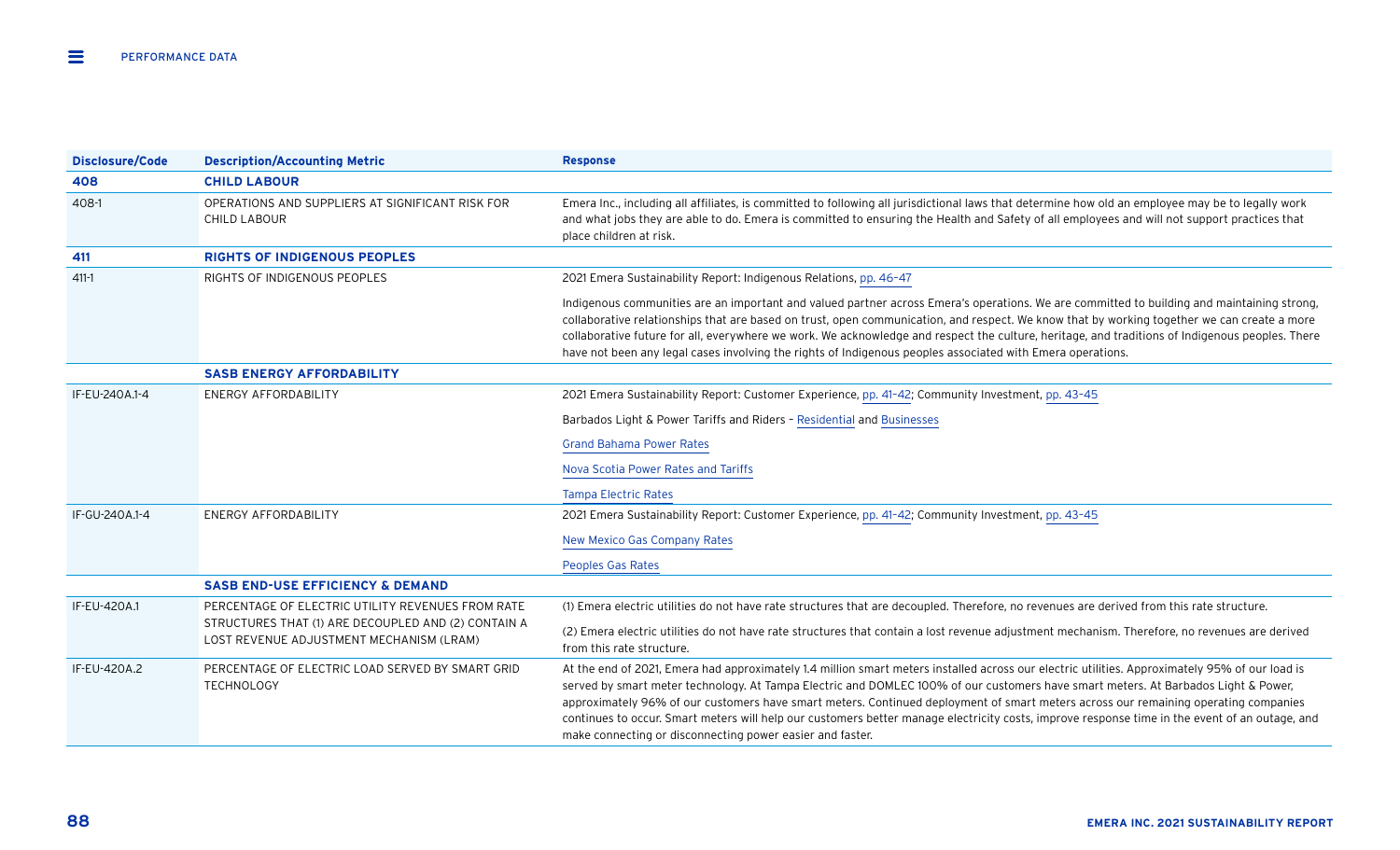| Disclosure/Code | <b>Description/Accounting Metric</b>                                                                                                           | <b>Response</b>                                                                                                                                                                                                                                                                                                                                                                                                                                                                                                                                                                                                                                                                                                                                                                                                                                                                                                                                                                                                                                                                                                                                                                                                                                                                                                                       |
|-----------------|------------------------------------------------------------------------------------------------------------------------------------------------|---------------------------------------------------------------------------------------------------------------------------------------------------------------------------------------------------------------------------------------------------------------------------------------------------------------------------------------------------------------------------------------------------------------------------------------------------------------------------------------------------------------------------------------------------------------------------------------------------------------------------------------------------------------------------------------------------------------------------------------------------------------------------------------------------------------------------------------------------------------------------------------------------------------------------------------------------------------------------------------------------------------------------------------------------------------------------------------------------------------------------------------------------------------------------------------------------------------------------------------------------------------------------------------------------------------------------------------|
| IF-EU-420A.3    | CUSTOMER ELECTRICITY SAVINGS FROM EFFICIENCY<br>MEASURES, BY MARKET                                                                            | Florida                                                                                                                                                                                                                                                                                                                                                                                                                                                                                                                                                                                                                                                                                                                                                                                                                                                                                                                                                                                                                                                                                                                                                                                                                                                                                                                               |
|                 |                                                                                                                                                | Tampa Electric received approval for its 2020-2029 Demand-side Management Plan in August 2020. This plan supports the approved<br>Florida Public Service Commission (FPSC) goals, which are reasonable, beneficial and cost-effective to all customers as required by the Florida<br>Energy Efficiency and Conservation Act (FEECA). Tampa Electric files annual reports with the Florida Public Services Commission and the US<br>Energy Information Administration, which summarize its DSM program accomplishments. Examples of DSM programs at Tampa Electric include<br>free energy audits, numerous energy rebate and incentive programs, and energy education, awareness, and outreach. Note that several of the<br>company's DSM programs were impacted by the pandemic as Tampa Electric paused in home interactions. At the end of 2021, the company<br>restarted these in-house visits and is working through the backlog of customer requests. In 2021, Tampa Electric's conservation programs<br>reduced the use of energy by 36.8 GWh (36,800 MWh) related to Residential and Commercial/Industrial initiatives. In addition, Tampa Electric<br>converted street and outdoor lighting to LED technology, saving an additional 42 GWh (42,000 MWh). The company incurred DSM costs of<br>approximately \$17 million USD. |
|                 |                                                                                                                                                | Nova Scotia                                                                                                                                                                                                                                                                                                                                                                                                                                                                                                                                                                                                                                                                                                                                                                                                                                                                                                                                                                                                                                                                                                                                                                                                                                                                                                                           |
|                 |                                                                                                                                                | In Nova Scotia, DSM programs are funded by NSPI pursuant to legislation requirements within the Public Utilities Act. This legislation requires<br>that NSP purchase electricity efficiency and conservation activities from EfficiencyOne, which is a public utility regulated by the Nova Scotia<br>Utility and Review Board. Examples of these activities include home energy assessments, numerous energy rebate and incentive programs,<br>free energy efficient products, and energy efficiency education and advice. In 2021, the energy savings achieved were 109 GWh (41 GWh<br>(41,000 MWh) Residential and 68 GWh (68,000 MWh) Business/Non-Profit/Institutional). The approved contribution to EfficiencyOne by NSPI<br>was \$35.9 million CAD.                                                                                                                                                                                                                                                                                                                                                                                                                                                                                                                                                                           |
| IF-GU-420A.1    | PERCENTAGE OF GAS UTILITY REVENUES FROM RATE<br>STRUCTURES THAT (1) ARE DECOUPLED OR (2) CONTAIN A LOST<br>REVENUE ADJUSTMENT MECHANISM (LRAM) | (1) Emera gas utilities do not have rate structures that are decoupled. Therefore, no revenues are derived from this rate structure.                                                                                                                                                                                                                                                                                                                                                                                                                                                                                                                                                                                                                                                                                                                                                                                                                                                                                                                                                                                                                                                                                                                                                                                                  |
|                 |                                                                                                                                                | (2) Emera gas utilities do not have rate structures that contain a lost revenue adjustment mechanism. Therefore, no revenues are derived from<br>this rate structure.                                                                                                                                                                                                                                                                                                                                                                                                                                                                                                                                                                                                                                                                                                                                                                                                                                                                                                                                                                                                                                                                                                                                                                 |